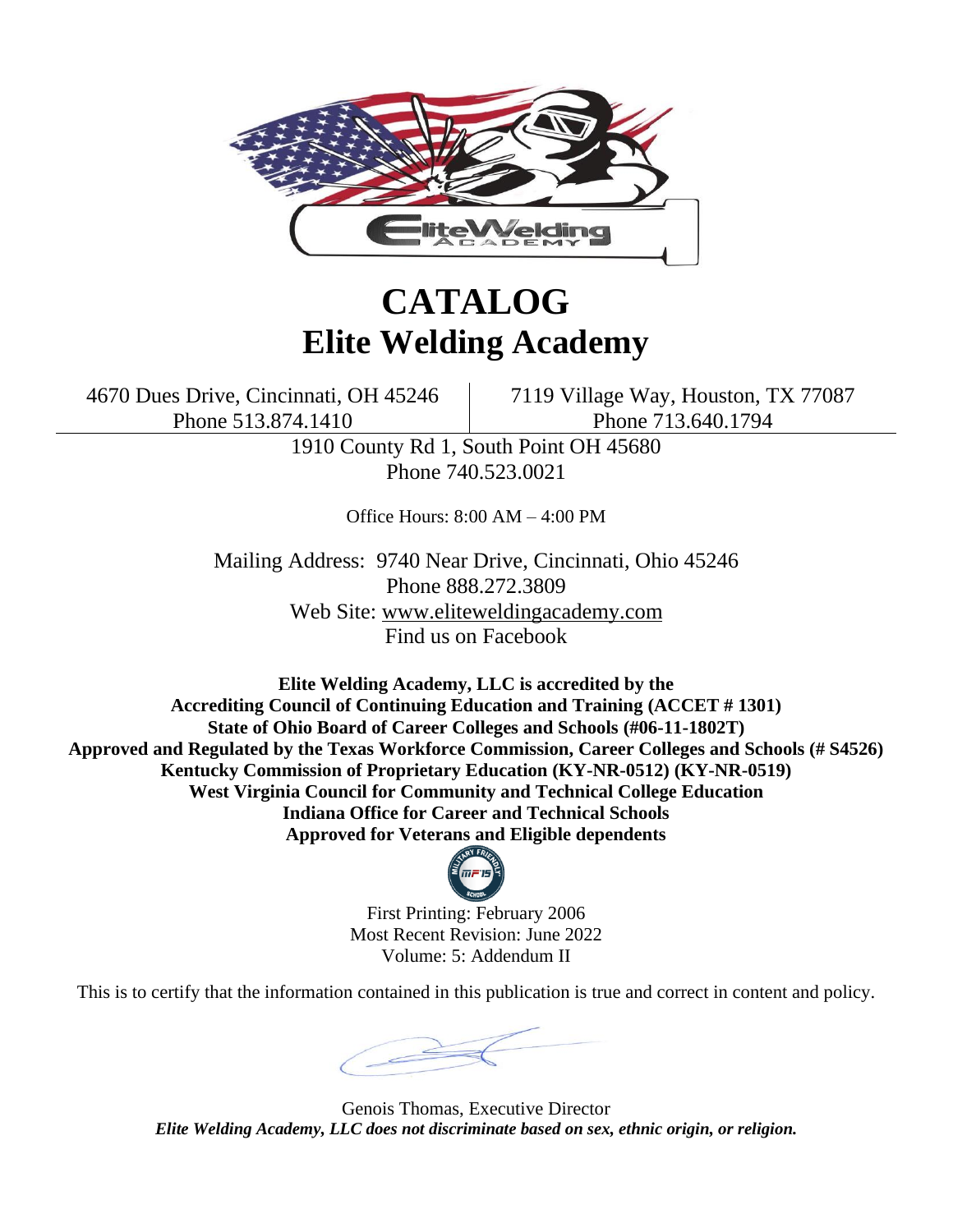

# **ELITE WELDING ACADEMIES, LLC CATALOG**

# **TABLE OF CONTENTS**

|                                                       | Page           |
|-------------------------------------------------------|----------------|
| <b>Elite Welding Academy Administration and Staff</b> | $\overline{4}$ |
| <b>The Elite Welding Academy</b>                      | 7              |
| <b>Our Mission Statement</b>                          | $\overline{7}$ |
| <b>Elite Pipe Welding Academy Facilities</b>          | 7              |
| <b>Programs Offered:</b>                              |                |
| <b>Structural and Pipe</b>                            | 8              |
| Manufacturing (South Point Only)                      |                |
| Downhill (Houston Only)                               |                |
| <b>Enrollment Dates</b>                               | 8              |
| <b>Legal Holidays</b>                                 | 8              |
| <b>Program Description and Class Times</b>            | 10             |
| <b>Cost Breakdown per session</b>                     | 13             |
| <b>Welding Tool lists</b>                             | 17             |
| <b>Program and Subject Syllabus</b>                   | 20             |
| <b>Admissions Requirements</b>                        | 27             |
| <b>Admission Process</b>                              | 27             |
| <b>Registration Fees</b>                              | 27             |
| <b>Cancellation Policy</b>                            | 28             |
| <b>Refund Policy</b>                                  | 29             |
| <b>Transferability of Credits</b>                     | 35             |
| <b>Academic Standards/Grades/Weld Skills</b>          | 36             |
| <b>Satisfactory Progress Increments of Evaluation</b> | 37             |

EWA Catalog: catalogs rev. June 1, 2022, Page 2 of 63

*Elite Welding Academy, LLC does not discriminate on the basis of sex, ethnic origin, or religion.*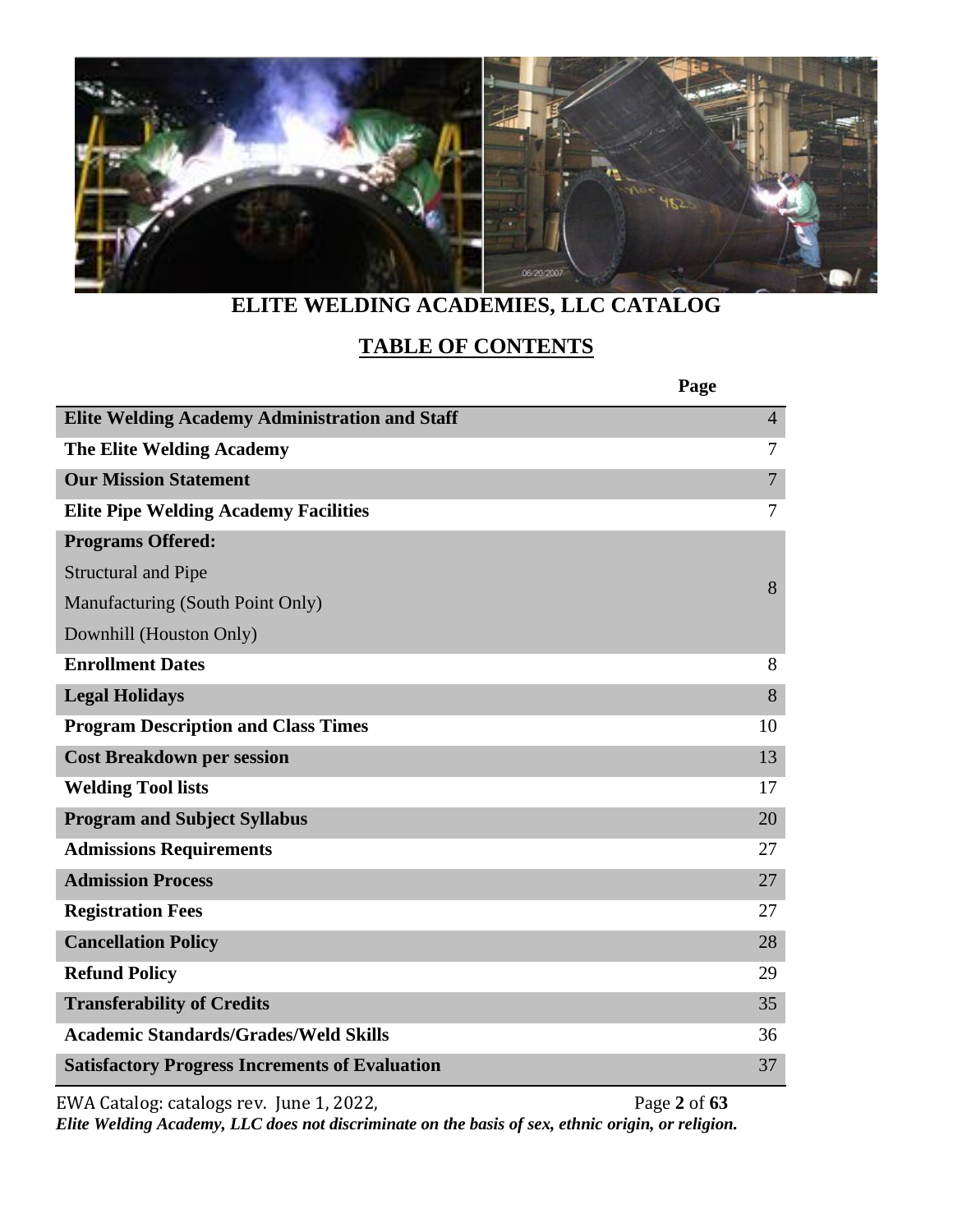| <b>Attendance Monitoring</b>                                                       | 41 |
|------------------------------------------------------------------------------------|----|
| Attendance/Probation/Dismissal/Withdrawal                                          | 42 |
| <b>Unsatisfactory Progress</b>                                                     | 45 |
| <b>Academic Process</b>                                                            | 45 |
| <b>Appeal Process for all students</b>                                             | 46 |
| <b>Probation</b>                                                                   | 46 |
| <b>Course Repetition</b>                                                           | 46 |
| <b>Makeup Work Policy</b>                                                          | 47 |
| <b>Texas Incomplete Policy</b>                                                     | 47 |
| <b>Financial Consequences for Unsatisfactory Grades, Attendance,</b><br>or Conduct | 47 |
| <b>Leave of Absence Policy</b>                                                     | 48 |
| <b>Conditions for Re-entrance</b>                                                  | 48 |
| <b>Policy for Granting a Certificate</b>                                           | 48 |
| <b>Student Placement</b>                                                           | 49 |
| <b>Standards of Conduct</b>                                                        | 49 |
| <b>Waiver and Release of Liability</b>                                             | 49 |
| <b>Student Services</b>                                                            | 49 |
| <b>Student Records</b>                                                             | 49 |
| <b>Drug and Alcohol Policy</b>                                                     | 50 |
| <b>Steps in Discipline Process</b>                                                 | 50 |
| <b>Student Aid</b>                                                                 | 51 |
| <b>Student Complaint and Grievance Procedures</b>                                  | 52 |
| <b>Copyright policies</b>                                                          | 53 |
| <b>Family Educational Rights &amp; Privacy Act (FERPA)</b>                         | 54 |
| <b>Dress Code</b>                                                                  | 55 |
| <b>Delinquent Collections Policy</b>                                               | 55 |
| <b>Inclement Weather Policy</b>                                                    | 55 |
| <b>Other Locations</b>                                                             | 56 |
| <b>Equipment/supply list</b>                                                       | 57 |
| <b>Sample Enrollment Agreement</b>                                                 | 59 |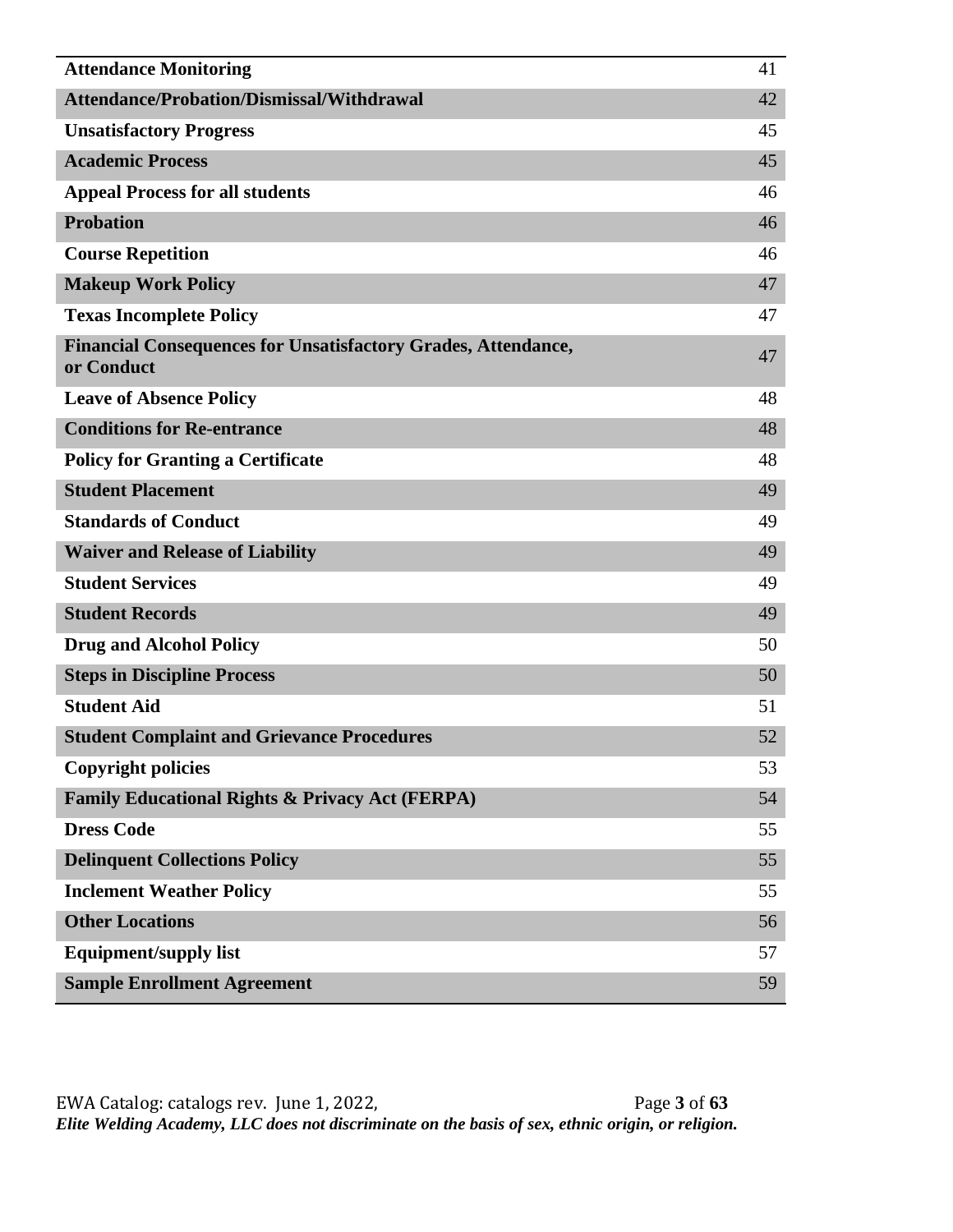# **Executive Staff**

**Dan Freese - Controlling Member of Elite Welding Academy/ C.E.O. United Group Services** Dan Freese has over 30 years in construction management and has been the President of United Group Services since 2003 and partial owner of Elite Welding Academy in 2006.

**Troy Norvell - COO** Troy brings over 35 years of construction industry experience to United. His career has transitioned from field laborer to several executive positions, including President, Senior Vice President, and now Chief Operating Officer. Troy joined the United team in 2019 and brings a passion for teamwork, customer service, exceptional project execution, and operational excellence. He appreciates aggressive challenges, that require a culture of high expectations, that allows for top performers to flourish and to consistently deliver positive results.

**Jackie Montgomery – President** Jackie received a Master of Science, Accounting and a Master of Business Administration from Northeastern University. Jackie joined Elite Welding Academy in 2021 and brings over thirty years of experience in business and operations management. After 11 years with a big four accounting firm, Jackie's career has spanned senior management roles in finance, operations, and compliance departments of both public and private companies.

**Genois Thomas – Executive Director** Genois received a Master of Business Administration from Texas Southern University and a Bachelor of Administration from American InterContinental University in Human Resources. Genois has over 28 years of extensive administrative, director, and executive experience, joining in 2015.

**F. Michael Rice CWI/ CWE Director of Instruction** Mike has over 20 years of pipe welding and pipefitting experience and at least 7 years of instructional experience. He is an OSHA instructor, also certified as an ASNT Level II VT and Scaffold Training Institute Trainer. He is the Testing Supervisor and Manager for our AWS Accredited Test Facility, NCCER instructor, and is a member of the American Welding Society. Joining in 2012

**Gail Goode - Financial Aid Director** Gail received a Bachelor of Arts from the University of Cincinnati in Education. Gail has an extensive background in Administration as a manager, supervisor, and 22 years of Title IV Administration as financial aid director in both non-profit and for-profit institutions, joining in 2016.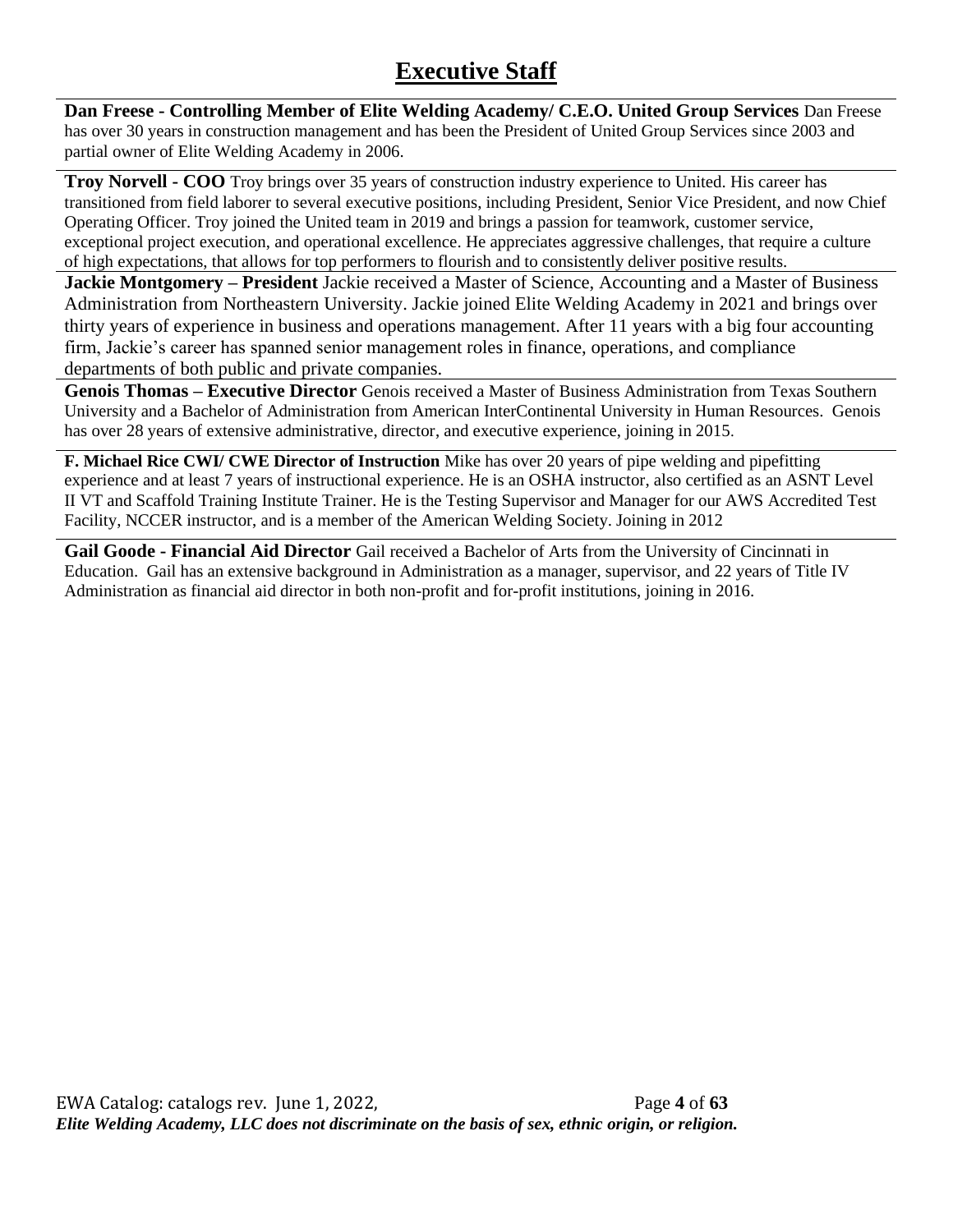# **Administration Staff**

| Garcia, Susan – Financial Aid Administrator Susan Received an associate degree in Business<br>Management from Kaplan University. She has 10 years of experience working as a financial aid advisor<br>plus 8 years managing a financial aid department for several for-profit colleges and universities. Joining<br><b>July 2021</b>                                                                                              | Houston        |
|-----------------------------------------------------------------------------------------------------------------------------------------------------------------------------------------------------------------------------------------------------------------------------------------------------------------------------------------------------------------------------------------------------------------------------------|----------------|
| Ginn, Angela - Administrative Assistant Angela has over 15 years of case management experience with<br>the State of Texas Family Service Department. Over 27 years of social service skills with the State of<br>Texas, and a graduate of Ole Miss, BBA-Marketing. Joining in 2019.                                                                                                                                               | Houston        |
| Hathaway, Bobby Admission Director Bobby has 30 years of experience in the pipe and structural<br>welding field GTAW, SMAW, GMAW, FCAW & SAW processes. Has 15 years' experience as an<br>Instructor/Trainer in Welding and Fabrication. He is a member of the American Welding Society, holds an<br>Instructor Certification with the NCCER, joining in 2019                                                                     | Houston        |
| Martin, Daniel - Admission Administrator, Daniel has 14 years of recruiting and marketing in<br>various fields, 10 years Department of Human Services field supervisor, a member of NLC for the past 5<br>years for the leadership of an America. joining in 2019.                                                                                                                                                                | Cincinnati     |
| Renzi, Jessica - Administrative Assistant/Placement Jessica has an Associate's in Education at<br>Morehead State University and Ashland Community and Technical College. She has an extensive<br>background in administration as a business owner, manager, and administrative assistant in various fields,<br>and educational background as a substitute teacher for the Russell Independent School District, joining in<br>2020 | South<br>Point |
| Wilson, Jennifer - Bursar/Administrator Assistant - Jennifer has worked as a Manager for the State of<br>New York for Individuals with Developmental Disabilities for 15 plus years. She relocated to Ohio in<br>2018 to be closer to family and worked as the Executive Director/Care Coordinator for a Home Health<br>Company throughout the pandemic. She joined EWA in November 2021.                                         | Cincinnati     |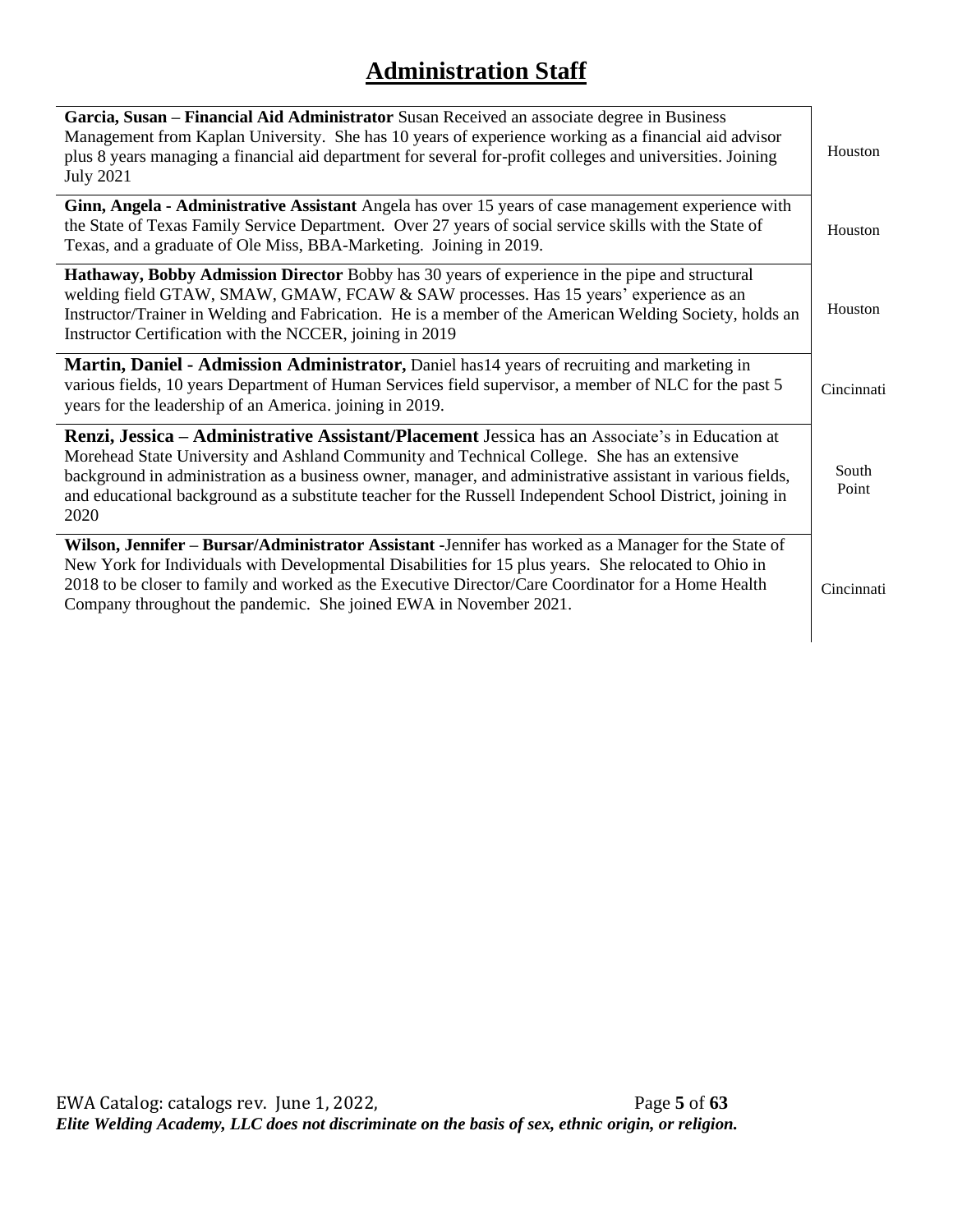# **Facility**

| <b>Barnett, Guy – Instructor, Guy</b> worked in the pipe welding industry for 25 years from pipe<br>fitting, structural welding, combo pipe welder for some of the leading companies around Gulf<br>Coast Region and held positions such as leadman and welding foreman, completed at Alvin<br>Community College for Boilermaker structural welder and Brazosport Community College for<br>advance pipe welding NCCER joining in 2020                                   | Houston        |
|-------------------------------------------------------------------------------------------------------------------------------------------------------------------------------------------------------------------------------------------------------------------------------------------------------------------------------------------------------------------------------------------------------------------------------------------------------------------------|----------------|
| Farley, Zachary - Instructor/Placement Coordinator, Zachary Farley has 3 years of pipe<br>welding experience. Zachary graduated from Elite Welding Academy where he started his pipe<br>welding career with Turner Industry before returning to Elite Welding Academy and joining the<br>team has a level 1 instructor joining in 2019                                                                                                                                  | Houston        |
| Frazier, Michale - Lead Instructor Michale Frazier has over 24 years of pipe welding and<br>fabrication experience, and one (1) year of experience as a Saturday welding school instructor<br>with Untied Group Services in Cincinnati, Ohio. Michale has held a piping foreman's position for<br>several industrial companies and fabrication shops. Joining in 2017                                                                                                   | Houston        |
| Kessinger, Andrew – Lead Instructor Andrew has 15 years of experience in welding pipe and<br>structural. He is a shop foreman at a major manufacturing company, has OSHA 10 certification,<br>worked with boilermakers, and has 15 years of experience in MIG TIG and stick, joining in 2018                                                                                                                                                                            | South<br>Point |
| Kiosks, Tony - Instructor Tony worked with McGinnis INC he was a welder fitter from 85-01<br>and welder fitter at AK steel from 2001 to 2018 and works with Pickett concrete as a welding and<br>fabrication for 30 plus years also has his own welding business Kouskos welding, joining in 2019                                                                                                                                                                       | South<br>Point |
| Senay, Mike - Lead Welding Instructor Mike Senay has over 35 years of pipe welding and<br>fitting experience and at least 15 years of instructional experience. He has held supervisory<br>positions while employed at Untied Group Services. Mike holds numerous welding certifications<br>including a 30-hour OSHA card through United Group Services. He has been trained as an<br>NCCER instructor and is a member of the American Welding Society. Joining in 2012 | Cincinnati     |
| Woolwine, M. Ben – Welding Instructor Ben is a certified pipe welder. He has been an<br>employee of United Group Services as a pipe welder for over 5 years. Ben graduated from the<br>Elite Welding Academy in October 2014. years teaching experience Joining in 2019                                                                                                                                                                                                 | Cincinnati     |

.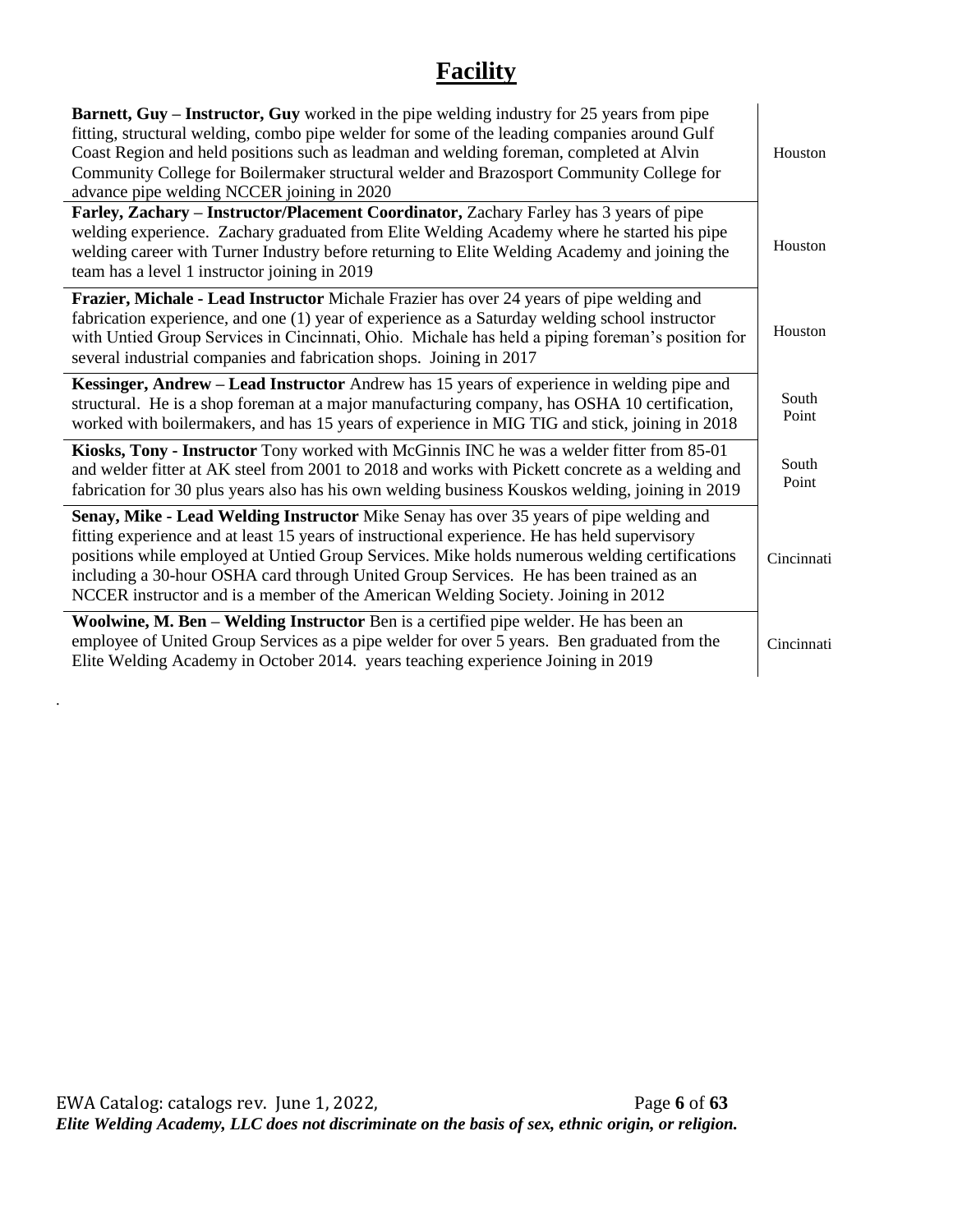## **Elite Welding Academy, LLC**

Elite Welding Academy, LLC is a for-profit endeavor whose goal is to provide the training necessary to embark on a profitable and rewarding career in the field of welding. The school was established in 2006 to train dedicated individuals to fill the growing demand for qualified structural and pipe welders in the construction and manufacturing industries. We are approved through the State Board of Career Colleges and Schools (#06-11-180T) since 2006 and the Accrediting Council of Continuing Education and Training (ACCET #1301) since 2011. We are approved for federal financial aid and are on the WIOA list in surrounding counties. We are rated a Military Friendly School and approved for veterans and their eligible dependents. We are owned by Mr. Mark Mosley and Mr. Dan Freese.

#### **Our Mission:**

Providing a welding education that strives to prepare students for real-life work conditions, with students receiving quality instruction in the lab and classroom. Operating a program that places emphasis on each student's skills and development.

## **Facilities:**

*Elite Welding Academy, LLC* is located off Dues Drive in Northern Cincinnati. Elite Welding Academy is easily accessible from Interstate 75 and Interstate 275.

The education facilities consist of one building that consists of over 7,000 square feet of lab, office, and classroom space with 57 dedicated welding booths as well as cutting, grinding, and prep areas. Welding booths are fully equipped with the latest welding power sources, tables, and fixtures. An assortment of both carbon and stainless-steel consumables are readily available. The school has two dedicated classroom areas for lectures and demonstrations as well as a break room and computer library.

*Elite Welding Academy- South Point*, *LLC* is located off County Road 1 in South Point, Ohio. Elite Welding Academy - is easily accessible from US52

The education facilities consist of two buildings that consist of over 3,000 square feet of lab, office, and classroom space with 19 dedicated welding booths as well as cutting, grinding, and prep areas. Welding booths are fully equipped with the latest welding power sources, tables, and fixtures. An assortment of both carbon and stainless-steel consumables are readily available. The school has a dedicated classroom area for lectures and demonstrations as well as a break room

*Elite Welding Academy, LLC*, is at 7119 Village Way Houston, TX, 77087. It is conveniently located near both I-45 and I-610.

The education facilities consist of over 9500 square feet of training area with 69 dedicated welding booths as well as cutting and prep areas. Welding booths are fully equipped with the latest welding power sources, tables, and fixtures. An assortment of both carbon and stainless-steel consumables are readily available. The school has dedicated classroom areas for lectures and demonstrations as well as break rooms and a dedicated computer.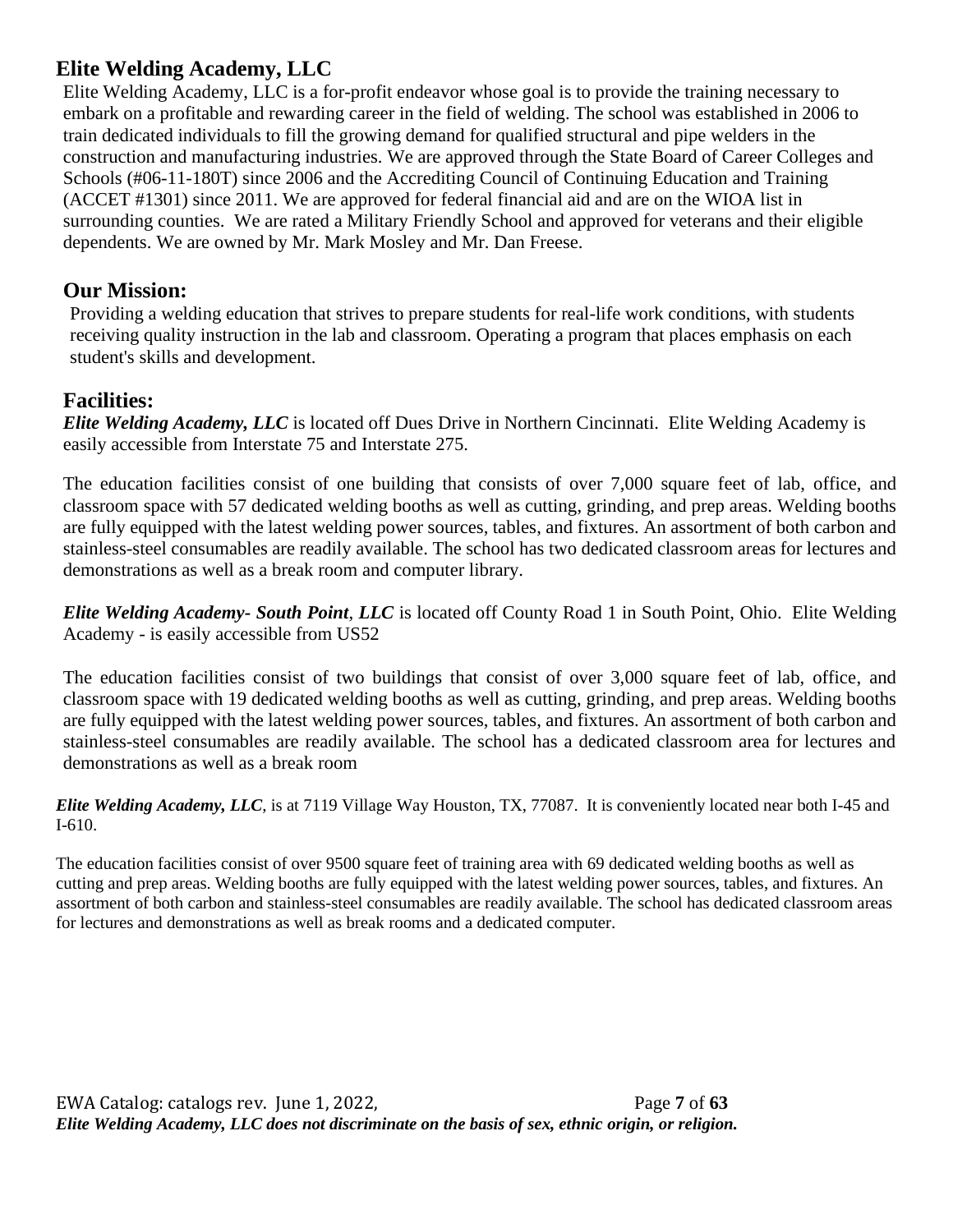# **The programs offered by Elite Welding Academy, LLC:**

- Structural and Pipe Welding Program 1000 hours/26 weeks/40 hours per week/ ½ lunch/2-10min break **DAY**
- Structural and Pipe Welding Program 1000 hours/44 weeks/24 hours per week/2-10min break **NIGHT**
- Manufacturing Welding Program South Point– 240 hours/11weeks/24 hours per week/2-10min break **NIGHT**
- Downhill Welding Program Houston– 240 hours/11 weeks/24 hours per week/2-10min break **NIGHT**
- Downhill Welding Program Houston–240 hours/6 weeks/40 hours per week/ ½ lunch/2-10min break **DAY** (Note: number of hours per week may vary depending on holiday schedule)

*The maximum number of students for a program will be 54 with a student to instructor ratio of 18 to 1* 

#### **Enrollment Dates**:

**DAY** Elite Welding Academy has classes starting in **January, March, May, July, September**, and **November for** the Structural and Pipe Welding program. This Program is 1000 hours, 26 weeks long, and 40 hours per week.

**DAY** Elite Welding Academy, Houston Campus has classes starting in **January, March, May, July, September**, and **November** for the Downhill Welding program. This Program is 240 hours, 6 weeks long, and 40 hours per week.

**NIGHT** Elite Welding Academy has classes starting in **January, March, May, July, September**, and **November** for the Structural and Pipe Welding program. This Program is 1000 hours, 44 weeks long, and 24 hours per week.

**NIGHT** Elite Welding Academy Houston Campus Only has classes starting in **January, March, May, July, September**, and **November** for the Downhill Welding program. This course is 240 hours, 11 weeks long, and 24 hours per week.

**NIGHT** Elite Welding Academy South Point Campus Only has classes starting in **January, March, May, July, September**, and **November** for the Manufacturing Welding program. This course is 240 hours, 11 weeks long, and 24 hours per week.

# **Legal Holidays:**

The school will observe the following legal holidays: New Year's Day, Memorial Day, Independence Day, Labor Day, Thanksgiving Day, the Friday after Thanksgiving, and Christmas Day

(**Note:** number of hours per week may vary depending on holiday schedule). Because of the nature of our classes, it is hard to have a dedicated start date months in advance so please check with your school contact for exact start dates or view the schedules at [www.eliteweldingacademy.com.](http://www.eliteweldingacademy.com/)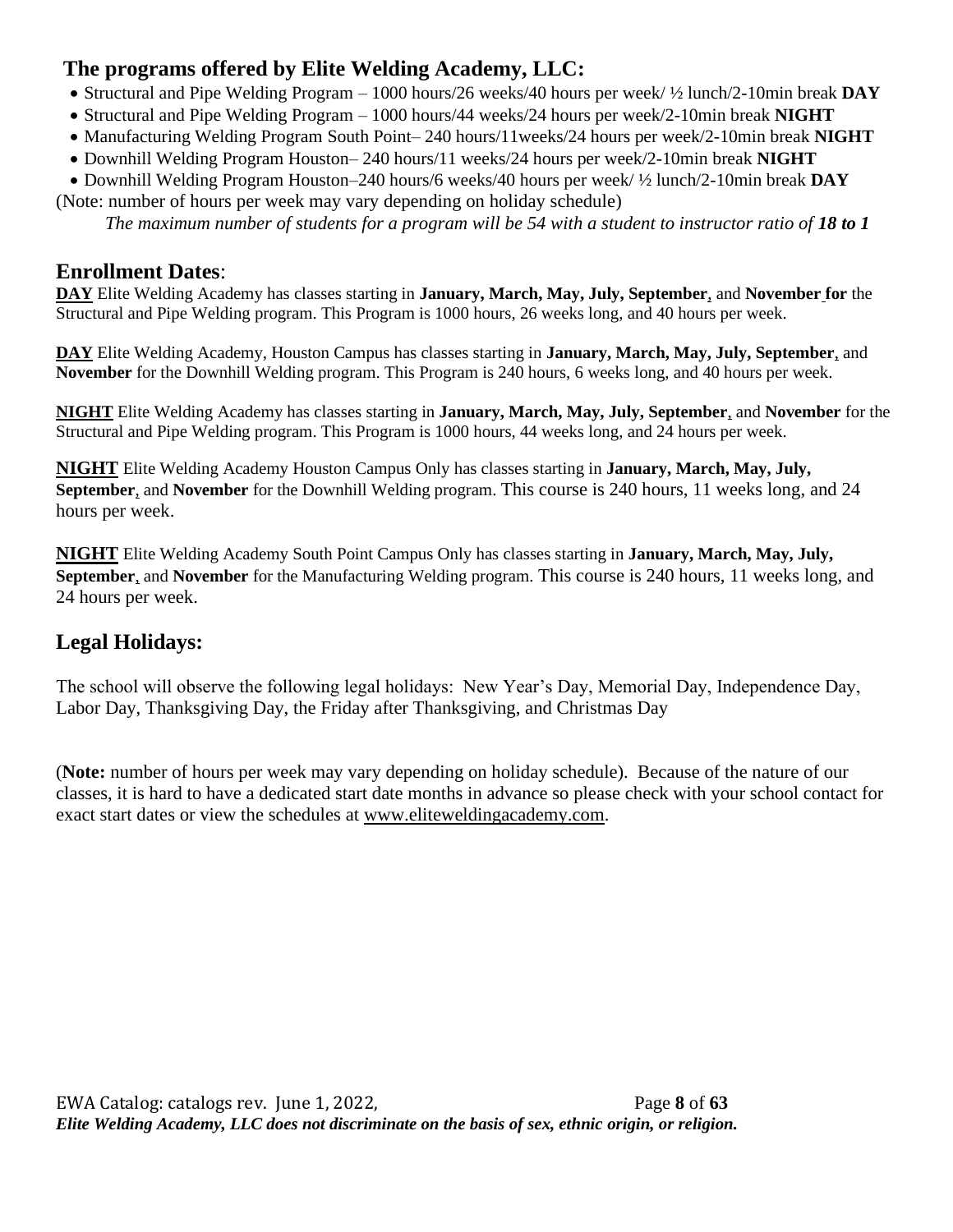| <b>Structural &amp; Pipe Welding Day Class</b> |                  |  |
|------------------------------------------------|------------------|--|
| Start Date (m/yr.)                             | End Date (m/yr.) |  |
| November 2021                                  | April 2022       |  |
| January 2022                                   | June 2022        |  |
| March 2022                                     | August 2022      |  |
| May 2022                                       | October 2022     |  |
| <b>July 2022</b>                               | December 2022    |  |
| September 2022                                 | March 2023       |  |
| November 2022                                  | April 2023       |  |

| <b>Structural &amp; Pipe Welding Night Class</b> |                  |  |
|--------------------------------------------------|------------------|--|
| Start Date (m/yr.)                               | End Date (m/yr.) |  |
| November 2021                                    | September 2022   |  |
| November 2021                                    | September 2022   |  |
| January 2022                                     | June 2022        |  |
| March 2022                                       | August 2022      |  |
| May 2022                                         | October 2022     |  |
| <b>July 2022</b>                                 | December 2022    |  |
| September 2022                                   | March 2023       |  |

| <b>Manufacturing Welding Night Class</b> |                  |  |
|------------------------------------------|------------------|--|
| <b>South Point Campus Only</b>           |                  |  |
| Start Date $(m/yr.)$                     | End Date m/yr.)  |  |
| November 2021                            | January 2022     |  |
| January 2022                             | March 2022       |  |
| March 2022                               | May 2022         |  |
| May 2022                                 | <b>July 2022</b> |  |
| <b>July 2022</b>                         | September 2022   |  |
| September 2022                           | November 2022    |  |
| November 2022                            | January 2023     |  |

| <b>Downhill Welding Night Class</b>                 |                |  |  |
|-----------------------------------------------------|----------------|--|--|
| <b>Houston Campus Only</b>                          |                |  |  |
| <b>Start Date (m/yr.)</b><br><b>End Date m/yr.)</b> |                |  |  |
| <b>July 2022</b>                                    | September 2022 |  |  |
| September 2022                                      | November 2022  |  |  |
| November 2022                                       | January 2023   |  |  |

| <b>Downhill Welding Day Class</b>                   |               |  |
|-----------------------------------------------------|---------------|--|
| <b>Houston Campus Only</b>                          |               |  |
| <b>End Date m/yr.)</b><br><b>Start Date (m/yr.)</b> |               |  |
| <b>July 2022</b>                                    | August 2022   |  |
| September 2022                                      | October 2022  |  |
| November 2022                                       | December 2022 |  |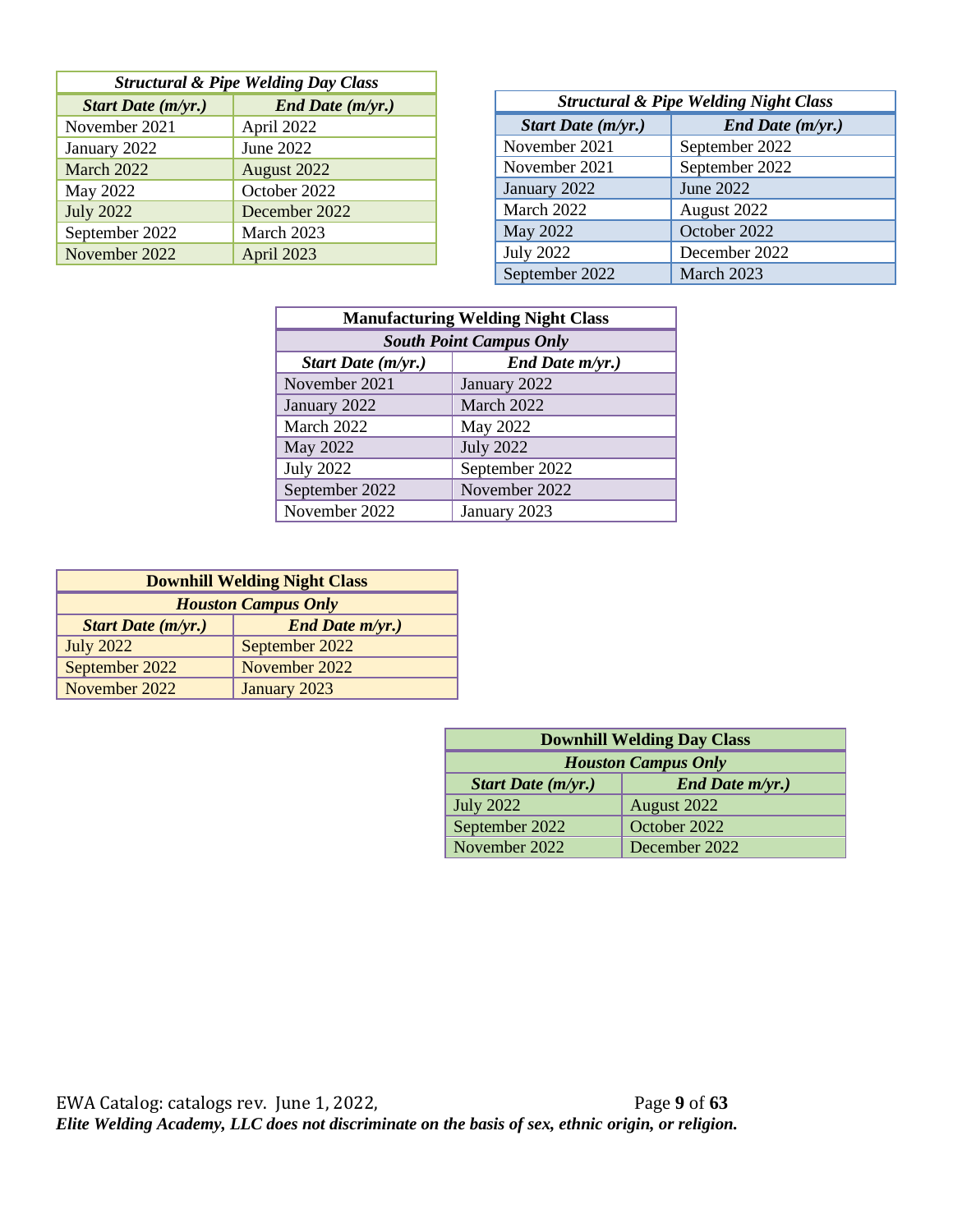## **Structural and Pipe Welding Program Description (1000 hours)**

The Structural and Pipe Welding program trains individuals for the following construction trades.

- 1. Pipe Welding in both the commercial and industrial industries
- 2. Structural Welding for the commercial and industrial industries
- 3. Manufacturing welding for the manufacturing industries

Graduates may find suitable employment in weld shops, manufacturing/production facilities, and commercial/industrial construction. Pipe welders can be found working in power plants, chemical plants, gas and oil pipelines, shipyards, highway infrastructures, water companies, new building construction, and many other areas. Seasoned pipe welders can also be found teaching in career-technical centers. All areas of welding safety, welding equipment set-up, welding equipment maintenance, and welding procedures in SMAW, GTAW, GMAW, and FCAW will be discussed, demonstrated, and practiced.

**DAY** The Structural and Pipe Welding Program is measured in clock hours. The program is divided into 4 sessions with 250 clock hours in each session. The only prerequisite for this program is that you must provide proof of a high school diploma or GED. The program is 26 weeks long. A student will attend class 40 hours most weeks (Note: number of hours per week may vary depending on holiday schedule). There is a total of 165.5 lecture clock hours and 834.5 lab clock hours. The student to instructor ratio is 18 to 1. The maximum time for students to complete this program is the scheduled time of approximately 26 weeks. Steel-toed boots are required.

**NIGHT** The Structural and Pipe Welding Program is measured in clock hours. The program is divided into 4 sessions with 250 clock hours in each session. The only prerequisite for this program is that you must provide proof of a high school diploma or GED. The program is 44 weeks long. A student will attend class 24 hours most weeks (Note: number of hours per week may vary depending on holiday schedule). There is a total of 165.5 lecture clock hours and 834.5 lab clock hours. The student to instructor ratio is 18 to 1. The maximum time for students to complete this program is the scheduled time of approximately 44 weeks. Steel-toed boots are required

*Upon successful completion of this curriculum, the student will be given a Certificate of Completion for the Structural and Pipe Welding Program*.

# **Class times for the Structural and Pipe Welding program**

**DAY CLASS** program will be held Monday thru Thursday from 7:30 a.m. to 4:30 p.m. and Friday from 7:30 am – 2:00 pm. Friday hours can vary. Check the class schedule for exact times. This program meets for 26 weeks at 40 hours per week of instruction plus ½ hour per day for lunch (Note: number of hours per week may vary depending on holiday schedule).

**NIGHT CLASS** program will be held Monday thru Thursday from 4:30 p.m. to 10:30 p.m. Check the class schedule for exact times. This program meets for 44 weeks at 24 hours per week of instruction. (Note: number of hours per week may vary depending on holiday schedule).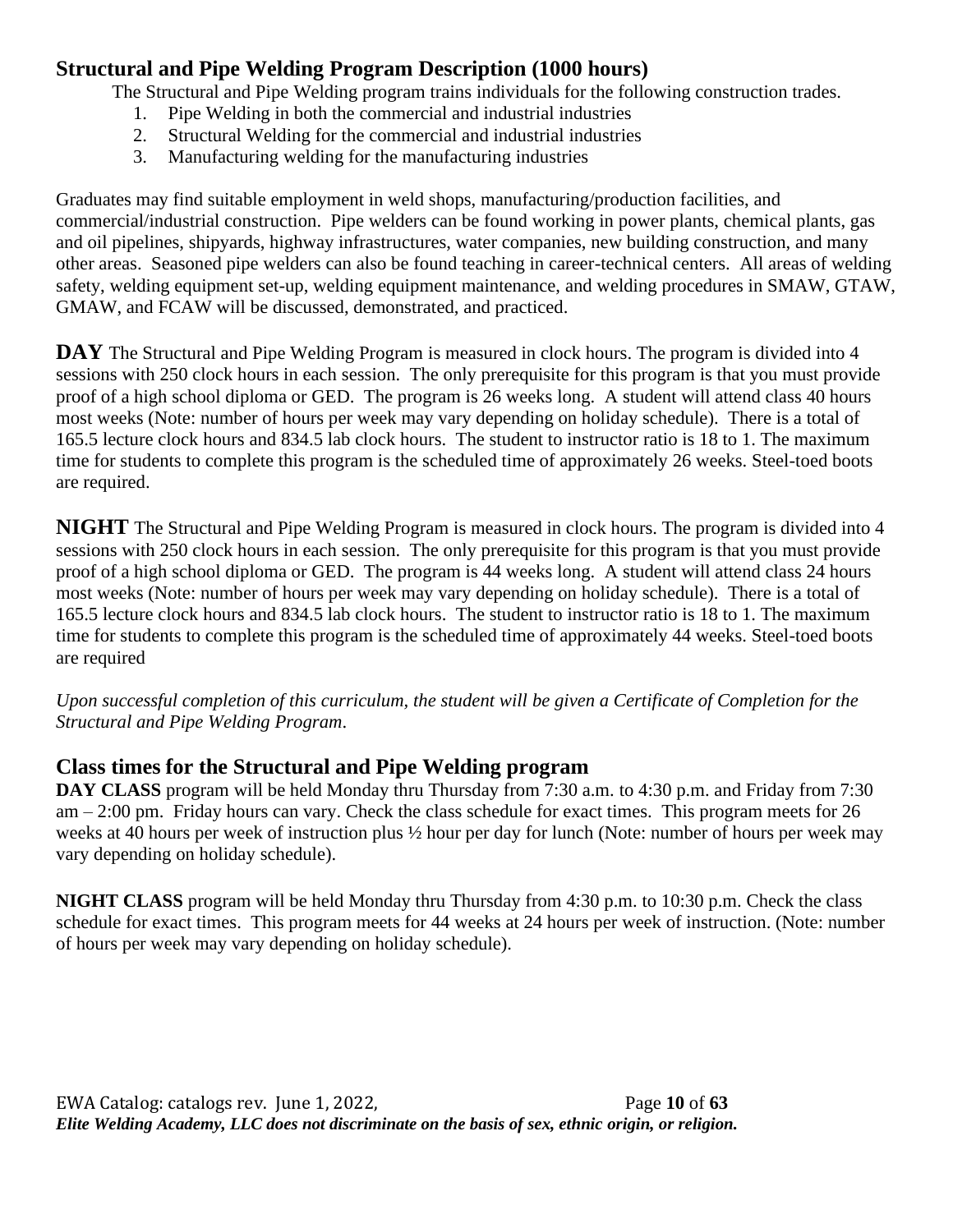#### **Manufacturing Welding/SP Program Description (240 hours) South Point Campus Only**

The Manufacturing Welding/SP program trains individuals for the following construction trades.

- 1. Welding in both the commercial and industrial industries
- 2. Structural Welding for the commercial and industrial industries
- 3. Manufacturing welding for the manufacturing industries

Graduates may find suitable employment in weld shops, manufacturing/production facilities, and commercial/industrial construction. Welders can be found working in power plants, chemical plants, shipyards, highway infrastructures, water companies, new building construction, and many other areas. All areas of welding safety, welding equipment set-up, welding equipment maintenance, and welding procedures in SMAW, GMAW, and FCAW will be discussed, demonstrated, and practiced.

The Manufacturing Welding/SP Program is measured in clock hours. The program is 240 clock hours. The only prerequisite for this program is that you must provide proof of a high school diploma or GED. The program is 11 weeks long. A student will attend class 24 hours most weeks (Note: number of hours per week may vary depending on holiday schedule). There is a total of 12 lecture clock hours and 228 lab clock hours. The student to instructor ratio is 19 to 1. The maximum time for students to complete this program is the scheduled time of approximately 11 weeks. Steel-toed boots are required supplied by the student.

Upon successful completion of this curriculum, the student will be given a Certificate of Completion for the Manufacturing Welding/SP Program.

#### **Class times for the Manufacturing Welding/SP program**

The program will be held Monday thru Thursday from 4:30 p.m. – 10:30 p.m. This program meets for 11 weeks at 24 hours per week of instruction plus ½ hour per day for lunch (Note: number of hours per week may vary depending on holiday schedule).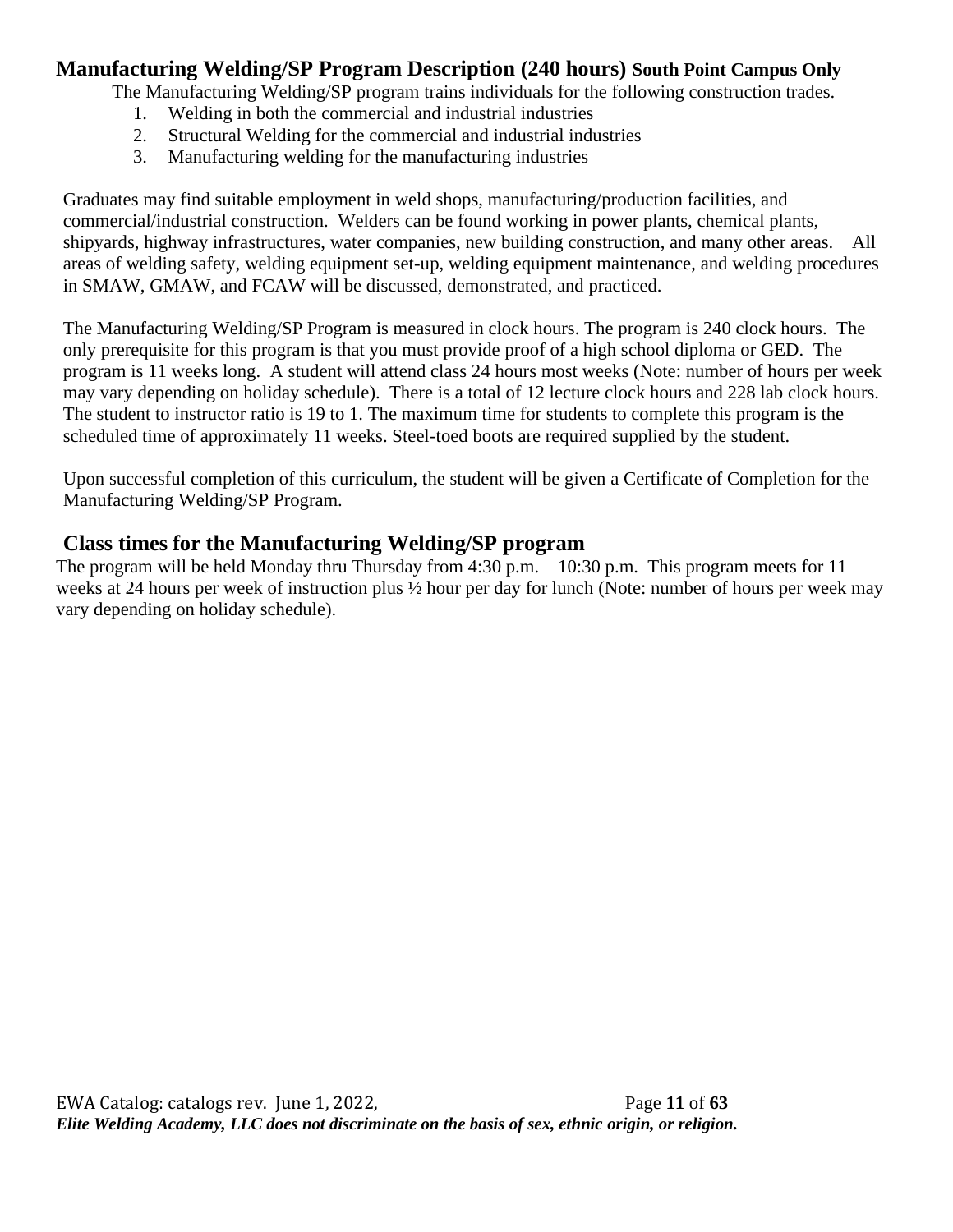## **Downhill Welding Program Description (240 hours) Houston Campus Only**

The Downhill Welding program trains individuals for the following construction trades.

- 1. Welding in both the commercial and industrial industries
- 2. Downhill welding for the pipeline industries

Graduates may find suitable employment in weld shops, manufacturing/production facilities, and commercial/industrial construction. Welders can be found working in power plants, chemical plants, shipyards, highway infrastructures, water companies, new building construction, pipelines, and many other areas. All areas of welding safety, welding equipment set-up, welding equipment maintenance, and welding procedures in SMAW, will be discussed, demonstrated, and practiced.

The Downhill Welding Program is measured in clock hours. The program is 240 clock hours. The prerequisite for this program is a hands-on welding test consisting of one of the following:

- **a.** 6" Sch.80 pipe weld in the 6G position using E6010 electrode for the root pass and E7018 electrode for the fill and cover passes. Completed weld will then be subject to a visual inspection by an Elite Welding Academy instructor to determine a pass or fail. The "end of term hands-on weld test" form will be used to determine a final score. A score of 3 or higher is passing.
- **b.** 6" Sch.80 pipe weld in the 5G position using E6010 electrode running downhill for the root, fill, and cover passes. Completed weld will then be subject to a visual inspection by an Elite Welding Academy instructor to determine a pass or fail. The "end of term hands-on weld test" form will be used to determine a final score. A score of 3 or higher is passing.

You must provide proof of a high school diploma or GED. The program is 11 weeks long. A student will attend class 24 hours most weeks (Note: number of hours per week may vary depending on holiday schedule). There is a total of 12 lecture clock hours and 228 lab clock hours. The student to instructor ratio is 19 to 1. The maximum time for students to complete this program is the scheduled time of approximately 11 weeks. Steel-toed boots are required supplied by the student.

Upon successful completion of this curriculum, the student will be given a Certificate of Completion for the Downhill Welding Program.

# **Class times for the Downhill Welding/SP program**

**NIGHT CLASS** program will be held Monday thru Thursday from 4:30 p.m. – 10:30 p.m. This program meets for 11 weeks at 24 hours per week of instruction plus ½ hour per day for lunch (Note: number of hours per week may vary depending on holiday schedule).

**DAY CLASS** program will be held Monday thru Thursday from 7:30 a.m. to 4:30 p.m. and Friday from 7:30 am – 2:00 pm. Friday hours can vary. Check the class schedule for exact times. This program meets for 6 weeks at 40 hours per week of instruction plus ½ hour per day for lunch (Note: number of hours per week may vary depending on holiday schedule).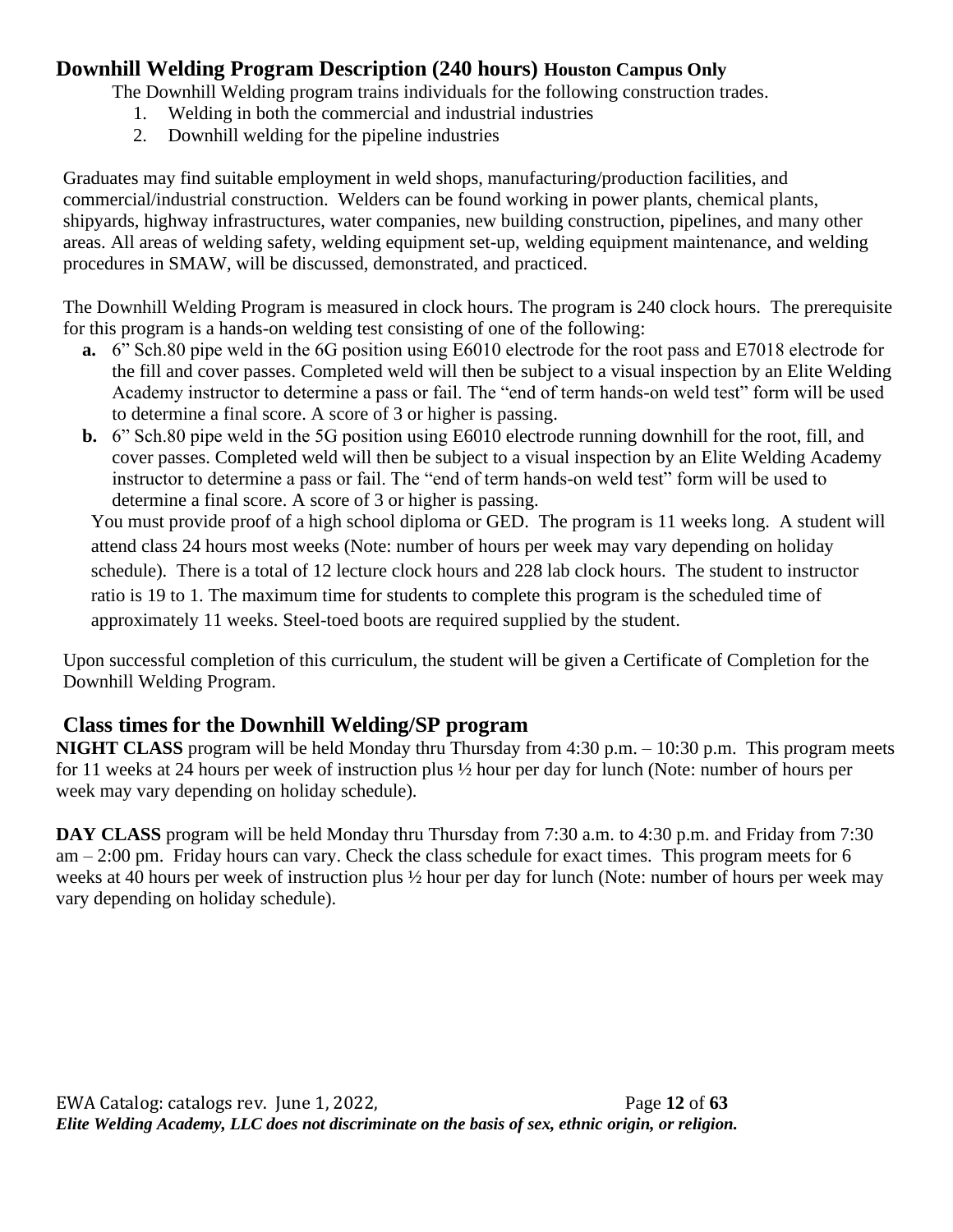## **Program Costs for the Structural and Pipe Welding Program per Session Houston TX**

**\***Payment: Full payment for each session is due before the start of each session. Personal checks, money orders, scholarship checks, and agency payments are accepted.

| <b>Registration Fee</b>                                             | \$100.00    |
|---------------------------------------------------------------------|-------------|
| <b>SESSION I</b>                                                    |             |
| Definition                                                          | Cost        |
| Total tools supplied for Session I and II (see tool list)           | \$1027.00   |
| Lab Materials ( $c/s$ plate, $6$ " $c/s$ pipe, rods)                | \$756.00    |
| Tuition (cost of class)                                             | \$3175.00   |
| Total for Session I - 250 clock hours                               | \$4,958.00  |
| <b>SESSION 2</b>                                                    |             |
| Lab Materials (2" c/s pipe coupons, c/s wire, gas)                  | \$756.00    |
| Tuition (cost of class)                                             | \$3175.00   |
| Total for Session 2–250 clock hours                                 | \$3,931.00  |
| <b>SESSION 3</b>                                                    |             |
| Tools supplied for Session III and IV (see tool list)               | \$549.00    |
| Lab Materials (2" s/s pipe coupons, s/s wire, gas)                  | \$756.00    |
| Tuition (cost of class)                                             | \$3175.00   |
| Total for Session $3 - 250$ clock hours                             | \$4,480.00  |
| <b>SESSION 4</b>                                                    |             |
| Lab Materials (2" s/s pipe coupons, s/s wire, gas)                  | \$756.00    |
| Tuition (cost of class)                                             | \$3175.00   |
| Total for Session $4 - 250$ clock hours                             | \$3,931.00  |
| <b>Total for Tuition, tools, and Lab Materials for all Sessions</b> | \$17,400.00 |

**Textbooks:** NCCER Content Learning Series: Welding Level One, Level Two, and Level 3. Copyright 2009 version by the National Center for Construction Education and Research (NCCER) and published by Pearson Education, Inc., publishing as Prentice Hall.

| <b>CLASSROOM HOURS</b> |       | <b>LAB HOURS</b> | <b>TOTALS</b> |
|------------------------|-------|------------------|---------------|
| <b>Session 1</b>       | 34.5  | 215.5            | <b>250</b>    |
| <b>Session 2</b>       | 55    | 195              | 250           |
| <b>Session 3</b>       | 30    | 220              | 250           |
| <b>Session 4</b>       | 46    | 204              | 250           |
| <b>Total</b>           | 165.5 | 834.5            | 1000          |

# **Structural and Pipe Welding Program New tuition affective 07/2022 class start**

EWA Catalog: catalogs rev. June 1, 2022, Page **13** of **63** *Elite Welding Academy, LLC does not discriminate on the basis of sex, ethnic origin, or religion.*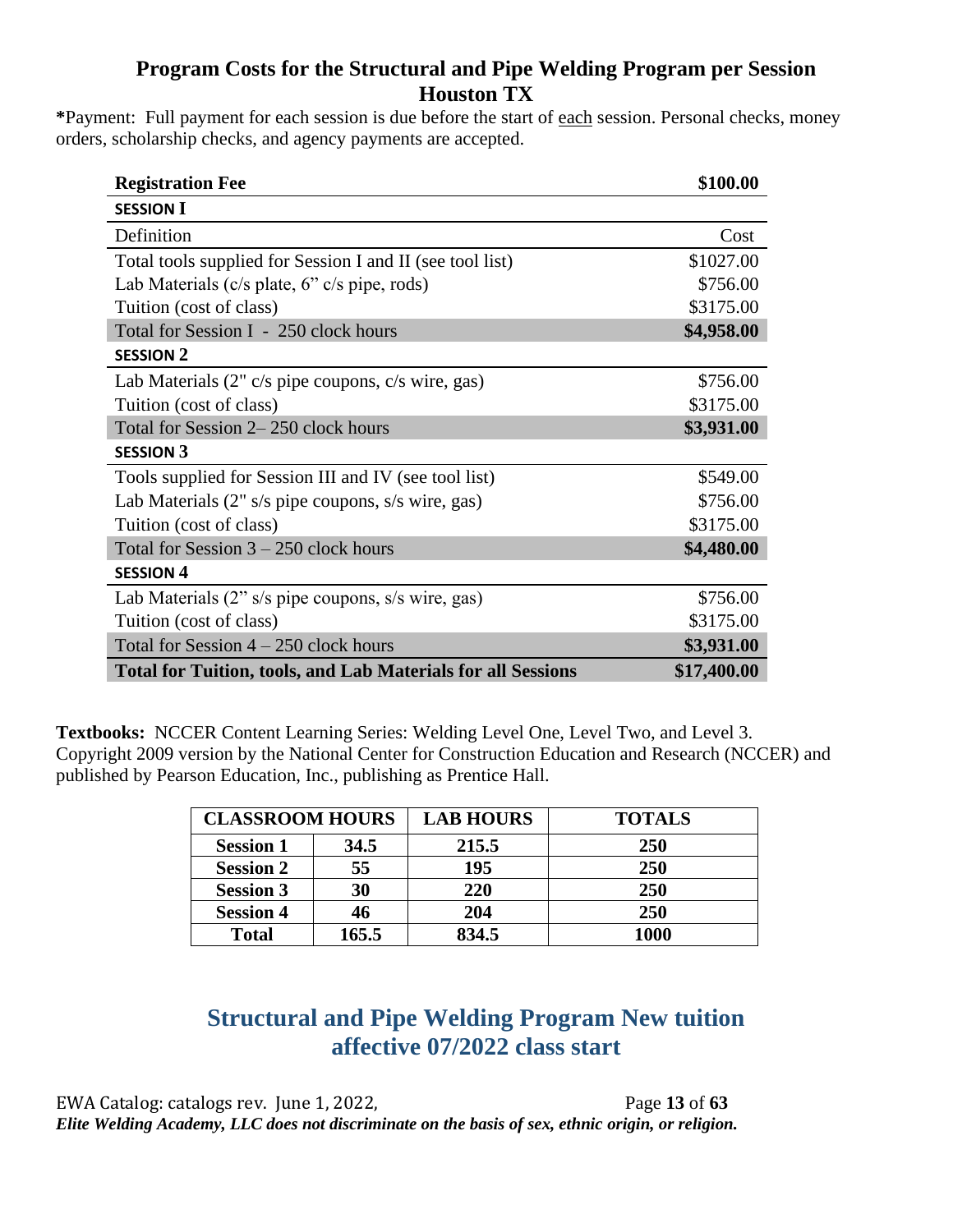# **Program Costs for the Structural and Pipe Welding Program per Session Cincinnati, OH & South Point - OH**

**\***Payment: Full payment for each session is due before the start of each session. Personal checks, money orders, scholarship checks, financial aid, and agency payments are accepted.

| <b>Registration Fee</b>                                             | \$100.00    |
|---------------------------------------------------------------------|-------------|
| <b>SESSION I</b>                                                    |             |
| Definition                                                          | Cost        |
| Total tools supplied for Session I and II (see tool list)           | \$1027.00   |
| Lab Materials (c/s plate, 6" c/s pipe, rods)                        | \$756.00    |
| Tuition (cost of class)                                             | \$3,067.00  |
| Total for Session I - 250 clock hours                               | \$4,850.00  |
| <b>SESSION 2</b>                                                    |             |
| Lab Materials (2" c/s pipe coupons, c/s wire, gas)                  | \$756.00    |
| Tuition (cost of class)                                             | \$3,067.00  |
| Total for Session 2-250 clock hours                                 | \$3,823.00  |
| <b>SESSION 3</b>                                                    |             |
| Tools supplied for Session III and IV (see tool list)               | \$549.00    |
| Lab Materials (2" s/s pipe coupons, s/s wire, gas)                  | \$756.00    |
| Tuition (cost of class)                                             | \$3,067.00  |
| Total for Session 3 - 250 clock hours                               | \$4,371.00  |
| <b>SESSION 4</b>                                                    |             |
| Lab Materials (2" s/s pipe coupons, s/s wire, gas)                  | \$756.00    |
| Tuition (cost of class)                                             | \$3,067.00  |
| Total for Session 4 - 250 clock hours                               | \$3823.00   |
| <b>Total for Tuition, tools, and Lab Materials for all Sessions</b> | \$16,968.00 |

| <b>CLASSROOM HOURS</b> |       | <b>LAB HOURS</b> | <b>TOTALS</b> |  |
|------------------------|-------|------------------|---------------|--|
| <b>Session 1</b>       | 34.5  | 215.5            | <b>250</b>    |  |
| <b>Session 2</b>       | 55    | 195              | 250           |  |
| <b>Session 3</b>       | 30    | 220              | <b>250</b>    |  |
| <b>Session 4</b>       | 46    | 204              | 250           |  |
| <b>Total</b>           | 165.5 | 834.5            | 1000          |  |

# **Structural and Pipe Welding Program New tuition affective 07/2022 class start**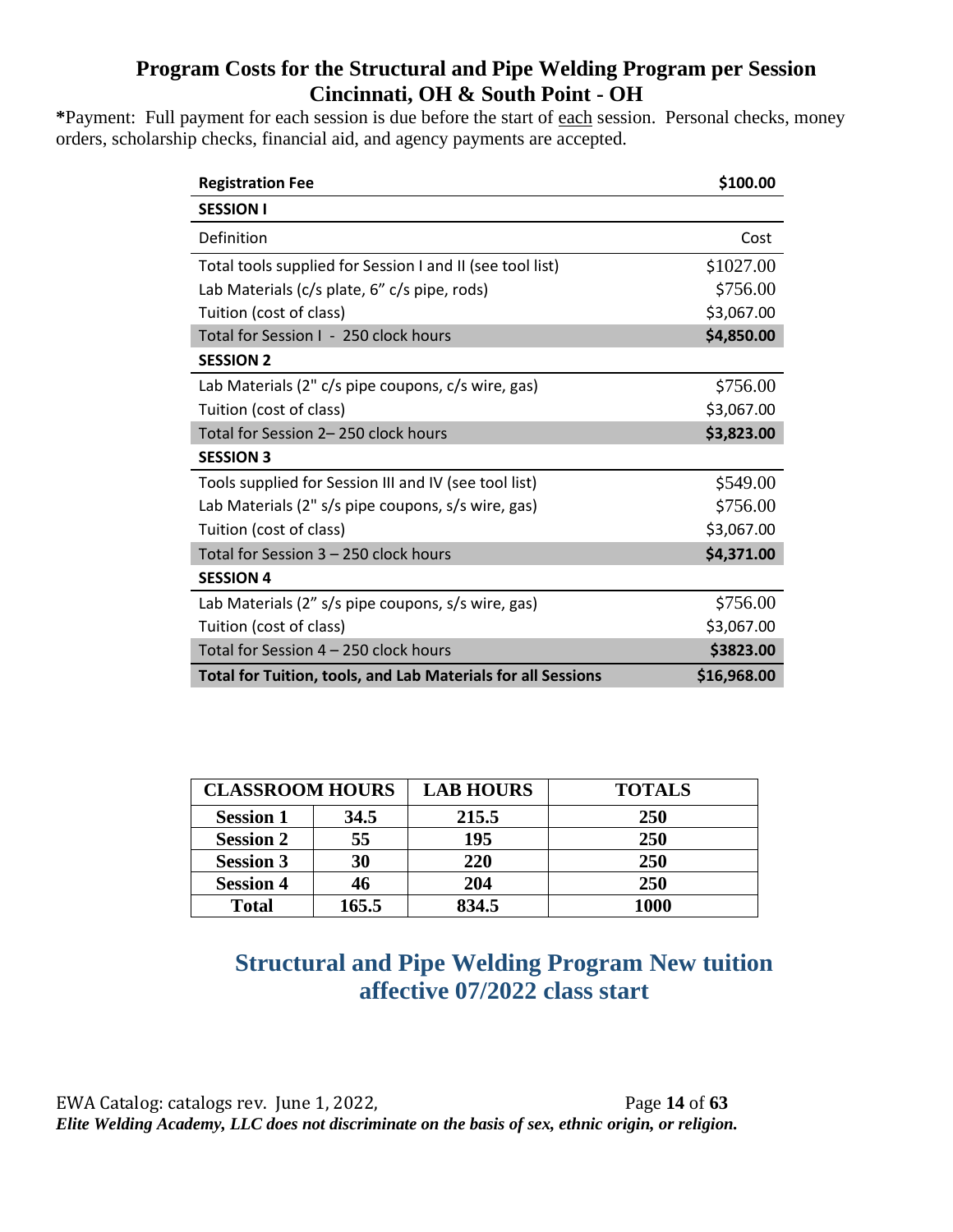## **Manufacturing Welding/SP Program South Point Campus Only**

**\***Payment: Full payment is due before the start. Company and agency payments are accepted.

| \$100.00<br><b>Registration Fee</b><br><b>Tools:</b>             |                                    |          |              |  |  |
|------------------------------------------------------------------|------------------------------------|----------|--------------|--|--|
| Qty.                                                             | <b>Description</b>                 | Each     | <b>Total</b> |  |  |
| $\overline{2}$                                                   | <b>Safety Glasses</b>              | \$2.59   | \$5.17       |  |  |
| $\mathbf{1}$                                                     | C-Clamp Locking Pliers 6"          | \$28.70  | \$28.70      |  |  |
| $\overline{2}$                                                   | <b>Stainless Steel Wire Brush</b>  | \$10.77  | \$21.53      |  |  |
| $\mathbf{1}$                                                     | <b>Chipping Hammer</b>             | \$5.54   | \$5.54       |  |  |
| $\mathbf{1}$                                                     | <b>Welders Tool Bag</b>            | \$51.35  | \$51.35      |  |  |
| $\mathbf{1}$                                                     | Pipeliner Hood                     | \$168.63 | \$163.63     |  |  |
| $\mathbf{1}$                                                     | Green Weld Jacket                  | \$37.35  | \$37.35      |  |  |
| $\mathbf{1}$                                                     | <b>Stick Welding Gloves</b>        | \$43.57  | \$43.57      |  |  |
| $\mathbf{1}$                                                     | Welpers                            | \$13.36  | \$13.36      |  |  |
| <b>Total for Tools</b><br>370.00                                 |                                    |          |              |  |  |
|                                                                  | Lab & Modules                      |          |              |  |  |
|                                                                  | Lab Materials<br>\$924.00          |          |              |  |  |
|                                                                  | <b>Total for Lab &amp; Modules</b> |          | \$924.00     |  |  |
| <b>Class</b>                                                     |                                    |          |              |  |  |
| Tuition                                                          |                                    |          | \$3,365.00   |  |  |
| <b>Total for Class</b>                                           |                                    |          | \$3,365.00   |  |  |
|                                                                  |                                    |          |              |  |  |
| \$4,759.00<br><b>Total for Tuition, tools, and Lab Materials</b> |                                    |          |              |  |  |

**Due to OSHA and EWA safety standards students are required to use approved tools and personal protective equipment including the cost of tuition.** 

| <b>CLASSROOM HOURS</b> |  | <b>LAB HOURS</b> | <b>TOTALS</b> |
|------------------------|--|------------------|---------------|
| Total                  |  | 228              | 240           |

# **Manufacturing Welding Program New tuition affective 07/2022**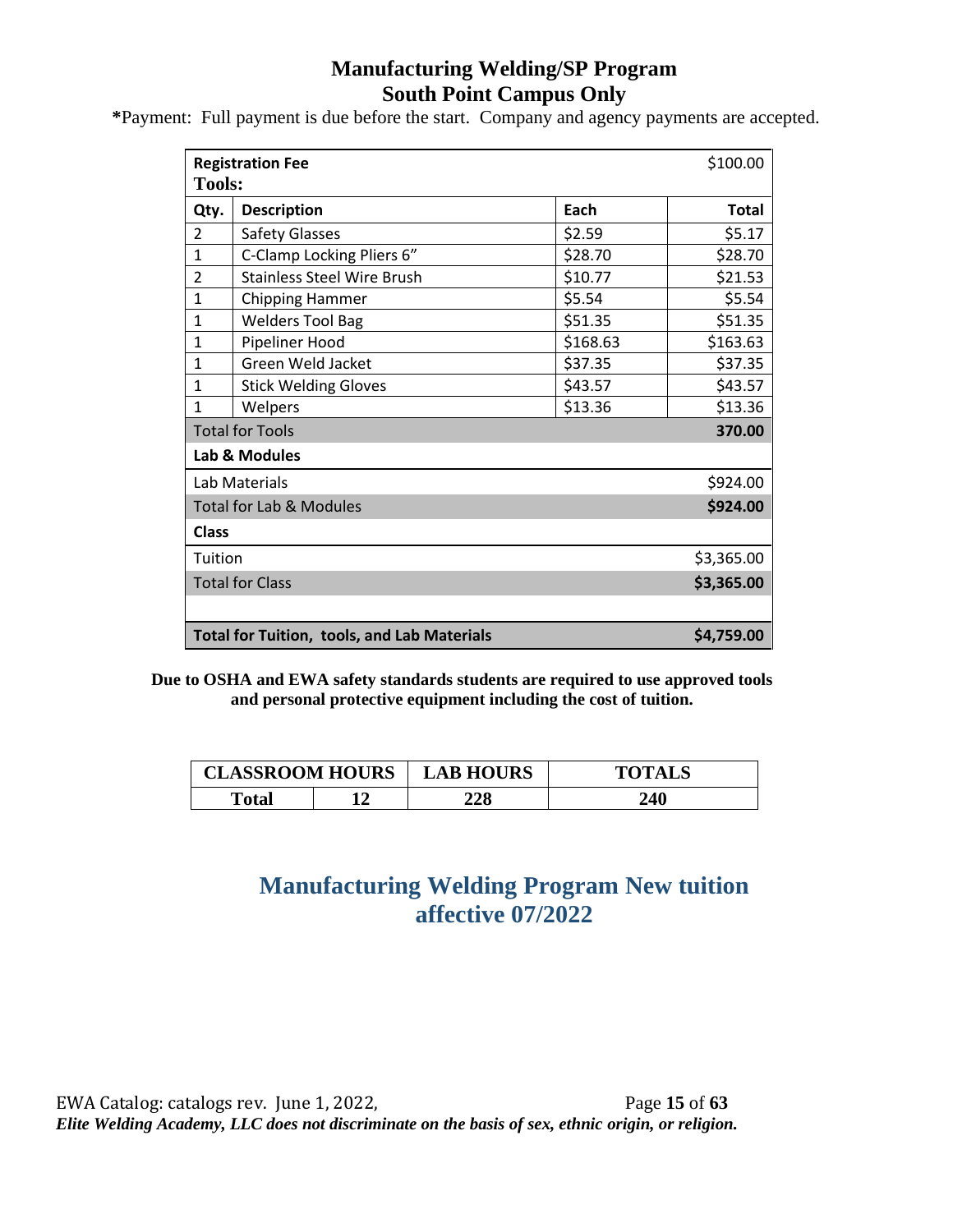## **Downhill Welding Program Houston Campus Only**

**\***Payment: Full payment is due before the start. Company and agency payments are accepted.

| <b>Registration Fee</b><br><b>Tools: Not included</b> | \$100.00   |
|-------------------------------------------------------|------------|
| Total                                                 | \$100.00   |
| Lab & Supplies                                        |            |
| Lab Materials                                         | \$2700.00  |
| Total for Lab & Supplies                              | \$2,700.00 |
| <b>Class</b>                                          |            |
| Tuition                                               | \$3,120.00 |
| <b>Total for Class</b>                                | \$3,120.00 |
|                                                       |            |
| <b>Total for Tuition, and Lab Materials</b>           | \$5,920.00 |

**Due to OSHA and EWA safety standards students are required to use approved tools and personal protective equipment including the cost of tuition.** 

| <b>CLASSROOM HOURS</b> |  | <b>LAB HOURS</b> | <b>TOTALS</b> |  |
|------------------------|--|------------------|---------------|--|
| <b>Total</b>           |  | 228              | 240           |  |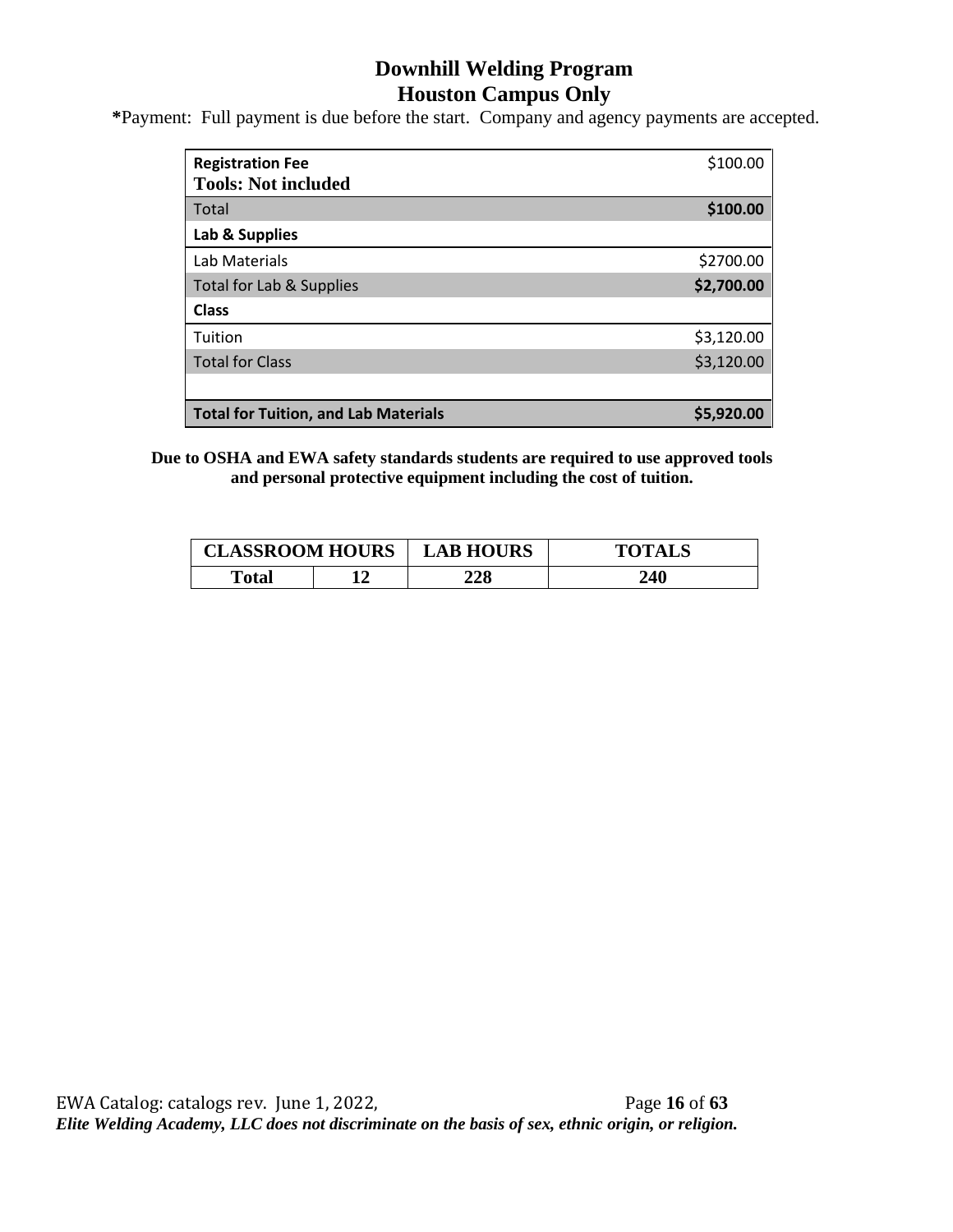#### **Structural and Pipe Welding Tool list Structural and Pipe Welding tool List for Sessions 1 and 2**

| Qty            | <b>Product Description</b>                  | Cost ea.         | Total        |
|----------------|---------------------------------------------|------------------|--------------|
| $\overline{2}$ | Safety Glasses Clear                        | 1.29             | \$<br>2.58   |
| 1              | Weld cap Bennie                             | \$<br>3.92       | \$<br>3.92   |
| $\mathbf{1}$   | Flashlight                                  | \$<br>16.60      | \$<br>16.60  |
| $\overline{2}$ | <b>Stick Welding Gloves</b>                 | \$<br>21.78      | \$<br>43.56  |
| 15             | Lens Clear, for Weld Hood                   | \$<br>0.34       | \$<br>5.10   |
| 1              | <b>Outlaw Welding Hood</b>                  | \$<br>163.63     | \$<br>163.63 |
| 1              | Dark Faceshield Visor                       | \$<br>8.30       | \$<br>8.30   |
| 1              | Faceshield Headgear                         | \$<br>43.47      | \$<br>43.47  |
| $\mathbf{1}$   | Green Weld Jacket                           | \$<br>37.35      | \$<br>37.35  |
| 1              | 11" C-Clamp Locking Plier                   | \$<br>44.23      | \$<br>44.23  |
| 1              | 6" C-Clamp locking plier                    | \$<br>28.70      | \$<br>28.70  |
| $\mathbf{1}$   | 10" Adjustable Spud Wrench                  | \$<br>54.33      | \$<br>54.33  |
| 1              | 25' Tape Measure                            | \$<br>12.19      | \$<br>12.19  |
| 2              | <b>Welders Hand Brush</b>                   | \$<br>5.38       | \$<br>10.76  |
| 1              | 14" Pipeliner File                          | \$<br>20.44      | \$<br>20.44  |
| $\mathbf{1}$   | chipping hammer                             | \$<br>5.54       | \$<br>5.54   |
| 1              | 48oz Sledge Hammer                          | \$<br>20.55      | \$<br>20.55  |
| 1              | 9" Side Cut                                 | \$<br>40.59      | \$<br>40.59  |
| $\mathbf{1}$   | Level 9" Torpedo                            | \$<br>9.75       | \$<br>9.75   |
| 1              | Welders Tool bag                            | \$<br>51.35      | \$<br>51.35  |
| 1              | Electrode Holder                            | \$<br>75.35      | \$<br>75.35  |
| 1              | <b>Ground Clamp</b>                         | \$<br>79.52      | \$<br>79.52  |
| $\mathbf 1$    | Grinder 4-1/2"                              | \$<br>120.26     | \$<br>120.26 |
| 10             | Wheel Grinding 4-1/2" x 1/4" x 7/8 type 27, | \$<br>2.11       | \$<br>21.10  |
| 10             | Wheel 4-1/2" x .045 x 7/8"                  | \$<br>1.51       | \$<br>15.10  |
| 10             | Wheel 4-1/2" x 1/8" x 7/8"                  | \$<br>1.26       | \$12.60      |
| $\overline{2}$ | Wire Wheel 4-1/2                            | $15.24 \text{ }$ | 30.48        |
| $\overline{2}$ | Shirts                                      | $24.9 \; \zeta$  | 49.80        |
|                |                                             |                  | \$<br>1,027  |

Due to OSHA and EWA safety standards students are required to use approved tools and personal protective equipment included in the cost of tuition.

# **affective 07/2022 class start**

EWA Catalog: catalogs rev. June 1, 2022, Page **17** of **63** *Elite Welding Academy, LLC does not discriminate on the basis of sex, ethnic origin, or religion.*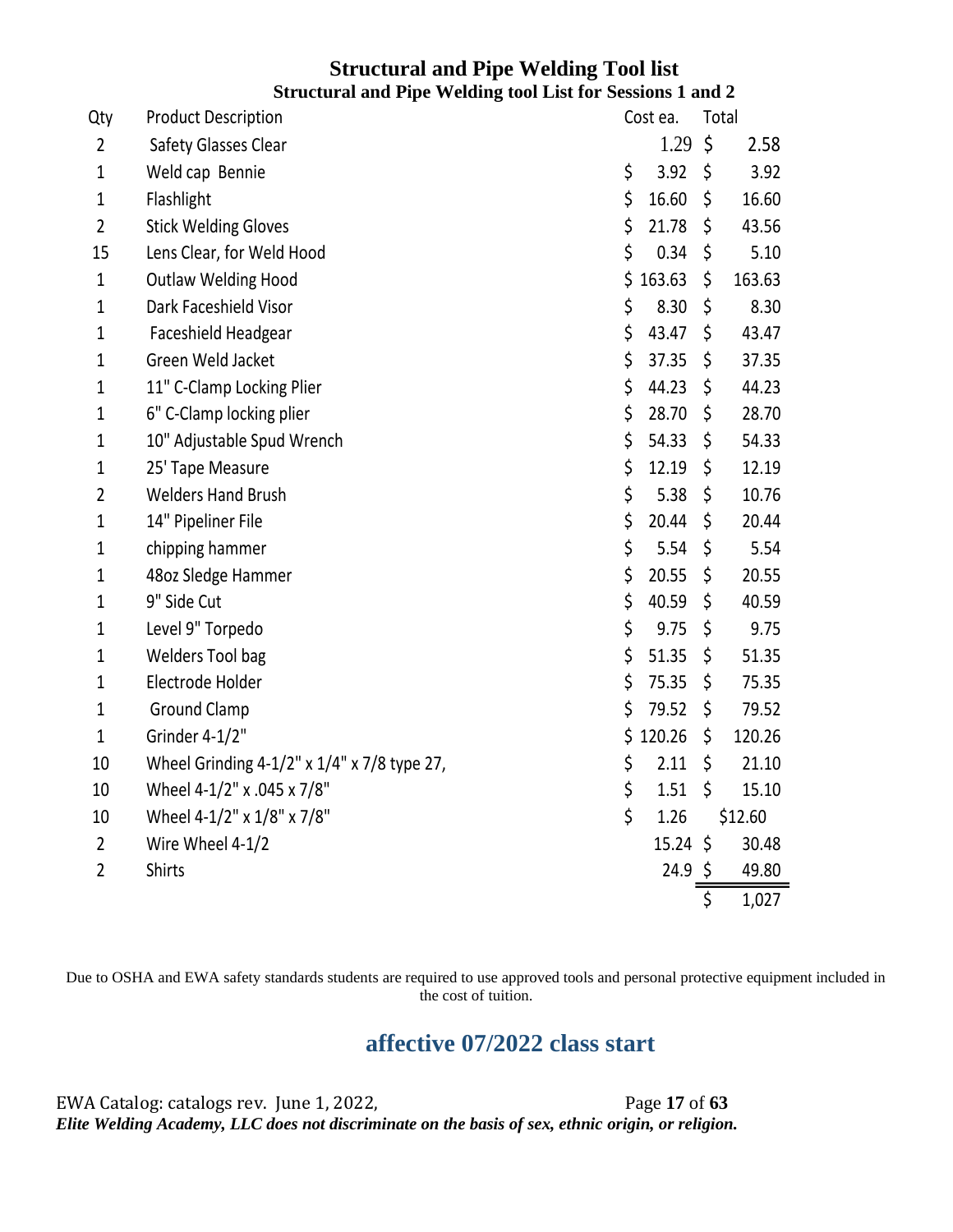| Qty            | <b>Product Description</b>             | Part Number                      | Cost<br>ea. | Total    |
|----------------|----------------------------------------|----------------------------------|-------------|----------|
| $\mathbf{1}$   | Mirror Inspection Round                | ULL E-2TM                        | \$10.72     | \$10.72  |
| $\mathbf{1}$   | 12" Half Round File                    | <b>NIC 05094N</b>                | \$13.86     | \$13.86  |
| $\mathbf{1}$   | 10" Smooth Mill File                   | <b>NIC 08704</b>                 | \$11.37     | \$11.37  |
| $\mathbf{2}$   | Tig Glove                              | MEM 4950-SIZE                    | \$18.08     | \$36.16  |
| $\overline{2}$ | <b>Welders Hand Brush</b>              | <b>BRU BW-9112</b>               | \$1.80      | \$3.60   |
| 3              | Tungsten 1/8x7"                        | <b>TUN 187GT2</b>                | \$39.95     | \$119.85 |
| $\mathbf{1}$   | Tig Torch Head 17 V                    | WCP WP-17V                       | \$72.13     | \$72.13  |
| $\overline{2}$ | Hose Welding Argon 1/4"x10"            | FMM FSFM10                       | \$21.34     | \$42.68  |
| $\mathbf{1}$   | Handle Ribbed                          | WCP H-100R                       | \$12.75     | \$12.75  |
| $\mathbf{1}$   | Cable Power 15' Rubber                 | <b>GEC 57Y03</b>                 | \$64.90     | \$64.90  |
| $\mathbf{1}$   | Adaptor Power Cable,                   | <b>GEC 105Z57</b>                | \$6.28      | \$6.28   |
| 10             | Cup Alumina #8,                        | <b>GEC 54N14</b>                 | \$1.06      | \$10.60  |
| 6              | Gas Lens 1/8,                          | <b>GEC 45V27</b>                 | \$4.42      | \$26.52  |
| 20             | Collet 1/8,                            | <b>GEC 10N25</b>                 | \$0.72      | \$14.40  |
| $\mathbf{1}$   | Cap Back Short                         | <b>GEC 57Y04</b>                 | \$1.19      | \$1.19   |
| $\mathbf{1}$   | Cap Back Long,                         | <b>GEC 57Y02</b>                 | \$1.70      | \$1.70   |
| $\mathbf{1}$   | Insulator,                             | <b>GEC 54N01</b>                 | \$1.26      | \$1.26   |
| 1              | Plastic separator box for tig<br>parts | <b>FMM</b><br><b>UGSPARTSBOX</b> | \$18.17     | \$18.17  |
| $\mathbf{1}$   | <b>Argon Flow Meter</b>                | <b>SMI HRF1480-580</b>           | \$53.36     | \$53.36  |
| $\overline{2}$ | Masking Tape 2"                        |                                  | \$3.24      | \$6.48   |
| $\mathbf{1}$   | <b>5 GALLON BUCKET</b>                 |                                  | \$7.54      | \$7.54   |
| $\mathbf{1}$   | Welper                                 |                                  | 13.36       | \$13.36  |
|                | $\epsilon$ ffeeting 07/2022 eleggatent |                                  |             | 0.51000  |

## **Structural and Pipe Welding Program tool list Structural and Pipe Welding tool List for Sessions 3 and 4**

**affective 07/2022 class start**  $\frac{1}{2}$  **s**548.00

**Due to OSHA and EWA safety standards students are required to use approved tools and personal protective equipment included in the cost of tuition.** 

#### **IMPORTANT NOTE CONCERNING TOOL MAINTENANCE:**

These tools are your personal property and have been paid for as part of your tuition/tool costs. All tools and equipment must be in accordance with OSHA manufacturers and ANSI guidelines. Elite Welding Academy has the right to Lock and/or Tag Out any or all tools that are not maintained to OSHA standards. If any of your tools become damaged, lost, or stolen during your education, it will be your responsibility to replace or repair them to appliable standards.

EWA Catalog: catalogs rev. June 1, 2022, Page **18** of **63** *Elite Welding Academy, LLC does not discriminate on the basis of sex, ethnic origin, or religion.*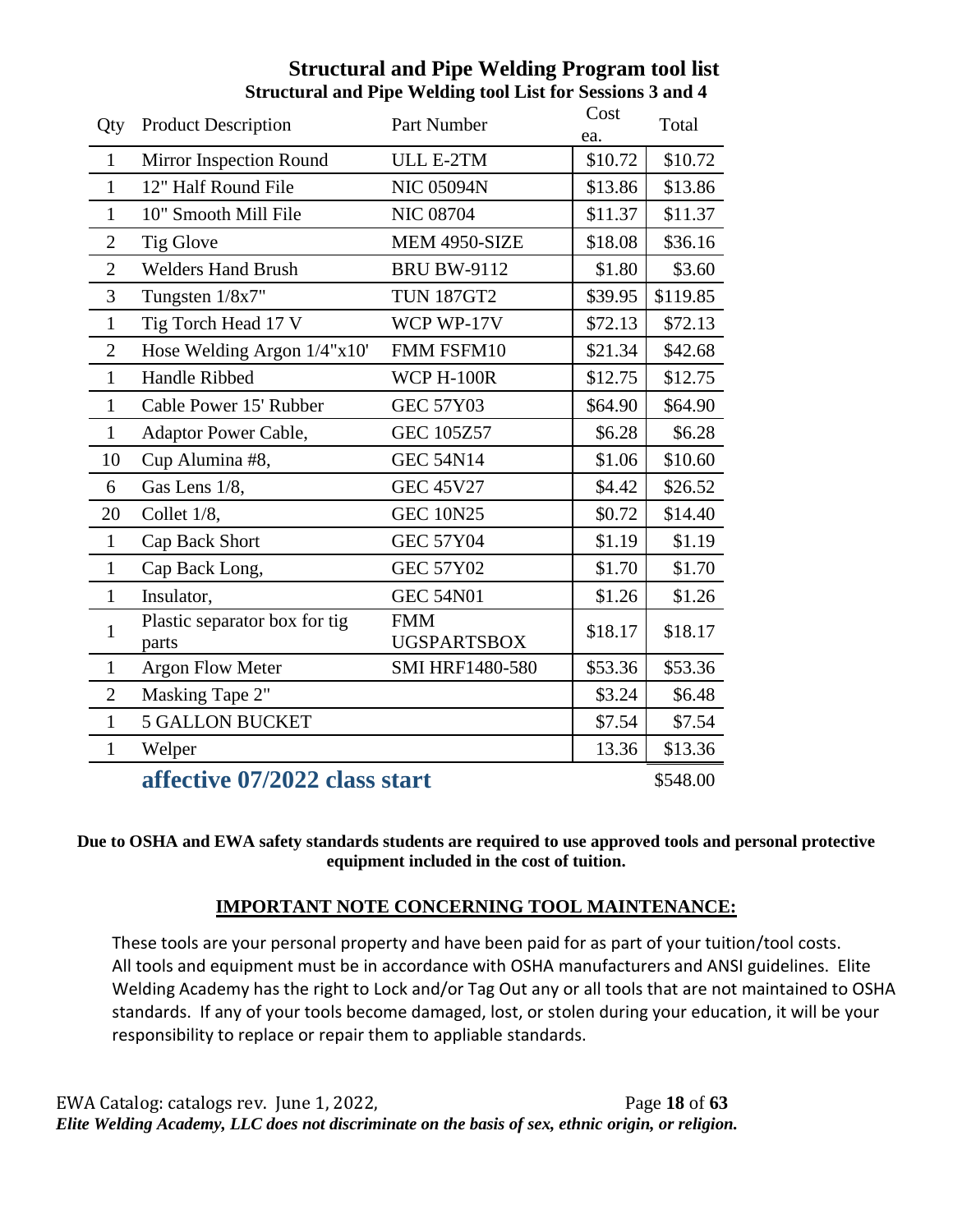# **Downhill Welding Program Houston Campus Only**

**\***Required tools and equipment. are not included

| Qty            | <b>Product Description</b>                   |
|----------------|----------------------------------------------|
| 4              | <b>Safety Glasses</b>                        |
| 1              | Welding Jacket, Leather Heavy Duty           |
| 1              | <b>Welding Cap</b>                           |
| 1              | Flashlight                                   |
| $\overline{2}$ | Stick Welding Gloves, 14" Leather            |
| 1              | <b>Welding Hood</b>                          |
| 10             | Lens Clear, for weld hood 4.5 x 5.25         |
| $\overline{2}$ | Lens Shd 10, for weld hood $4.5 \times 5.25$ |
| 1              | Faceshield Headgear                          |
| 2              | Faceshield, Clear Viser                      |
| 1              | File, 14" Pipeliner                          |
| 1              | <b>Chipping Hammer</b>                       |
| 1              | Level Torpedo 9"                             |
| 1              | <b>Industrial Duffle Bag</b>                 |
| $\mathbf{1}$   | Grinder 6"                                   |
| 5              | Grinding Wheel, $6x$ . $25x0.875$            |
| 5              | Grinding Wheel 6 x $1/8 \times 7/8$          |
| $\overline{2}$ | 6" Wire Wheels                               |
| 1              | Wrap Around                                  |
| 1              | 1" X 25' Tape Measure                        |
| 1              | The Pipefitters Blue Book by W.V. Graves     |
| 2              | Cone Rock for grinder - 2"                   |

**Due to OSHA and EWA safety standards students are required to use approved tools and personal protective equipment.**

#### **IMPORTANT NOTE CONCERNING TOOL MAINTENANCE:**

All tools and equipment must be in accordance with OSHA manufacturers and ANSI guidelines. Elite Welding Academy has the right to Lock and/or Tag Out any or all tools that are not maintained to OSHA standards. If any of your tools become damaged, lost, or stolen during your education, it will be your responsibility to replace or repair them to appliable standards.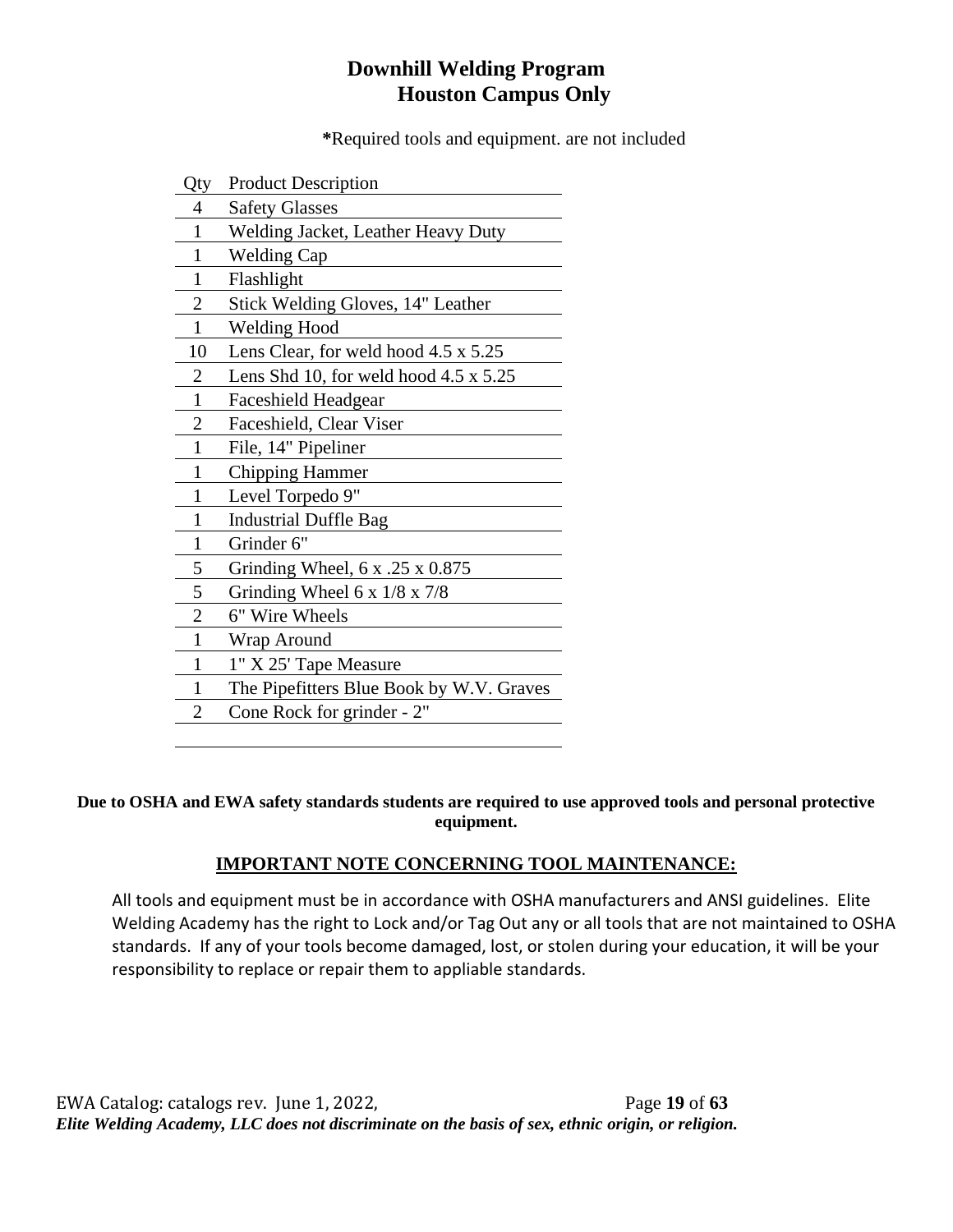# **STRUCTURAL AND PIPE WELDING PROGRAM SYLLABUS ELITE WELDING ACADEMY, LLC**

# **Session 1 Structural and Pipe Welding NCCER Modules and Lab Hours**

#### **29101 Welding Safety (10 class hours)**

Cover safety equipment, protective clothing, and procedures applicable to the cutting and welding of metals

#### **29102 Oxyfuel Cutting (6 class hours / 10 lab hours)**

Explains the safety requirements for oxyfuel cutting identifies oxyfuel cutting equipment and setup requirements Explains how to light, adjust, and shut down oxyfuel equipment. Trainees will perform cutting techniques that include straight line, piercing, bevels, washing, and gouging.

#### **29105 Base Metal Preparation (4 class hours / 7.5 lab hours)**

Describes how to clean and prepare all types of base metals for cutting or welding. Identifies and explains joint design and base metal preparation for all welding tasks,

#### **29107 SMAW – Equipment and Setup (3 class hours / 2 lab hours)**

SMAW and welding safety explain how to connect welding current and set up arc welding equipment and explain the tools used.

#### **29108 SMAW – Electrodes and Selection (2.5 class hours)**

Explains electrode characteristics and different types of filler metals describes the role of the American Welding Society (AWS) and the American Society of Mechanical Engineers (ASME). Explains proper storage and control of filler metals and identifies the use of codes.

#### **29109 SMAW – Beads and Fillet Welds (5 class hours / 115 lab hours)**

Describes the preparation and setup of arc welding equipment and the process of striking an arc explains how to detect and correct arc blow. Describes how to make stringer, weave, over-lapping beads, and fillet welds.

#### **29112 SMAW – Open V-Groove Welds (4 class hours / 76 lab hours)**

Explains open V-groove welds and how to set up welding equipment for making open V-groove welds. Provides procedures for making flat, horizontal, vertical, and overhead open V-groove welds **Note: All NCCER Modules are from the current NCCER editions**

#### **HANDS-ON WELDING TEST: Structural Plate Test, Open-V Grove 3/8" plate – 3G and 4G (5 hours practice and testing)** Total Class Hours – 34.5 Total Lab Hours – 215.5 **Total Clock Hours for Session 1 - 250**

**Prerequisites:** There are no prerequisites for this subject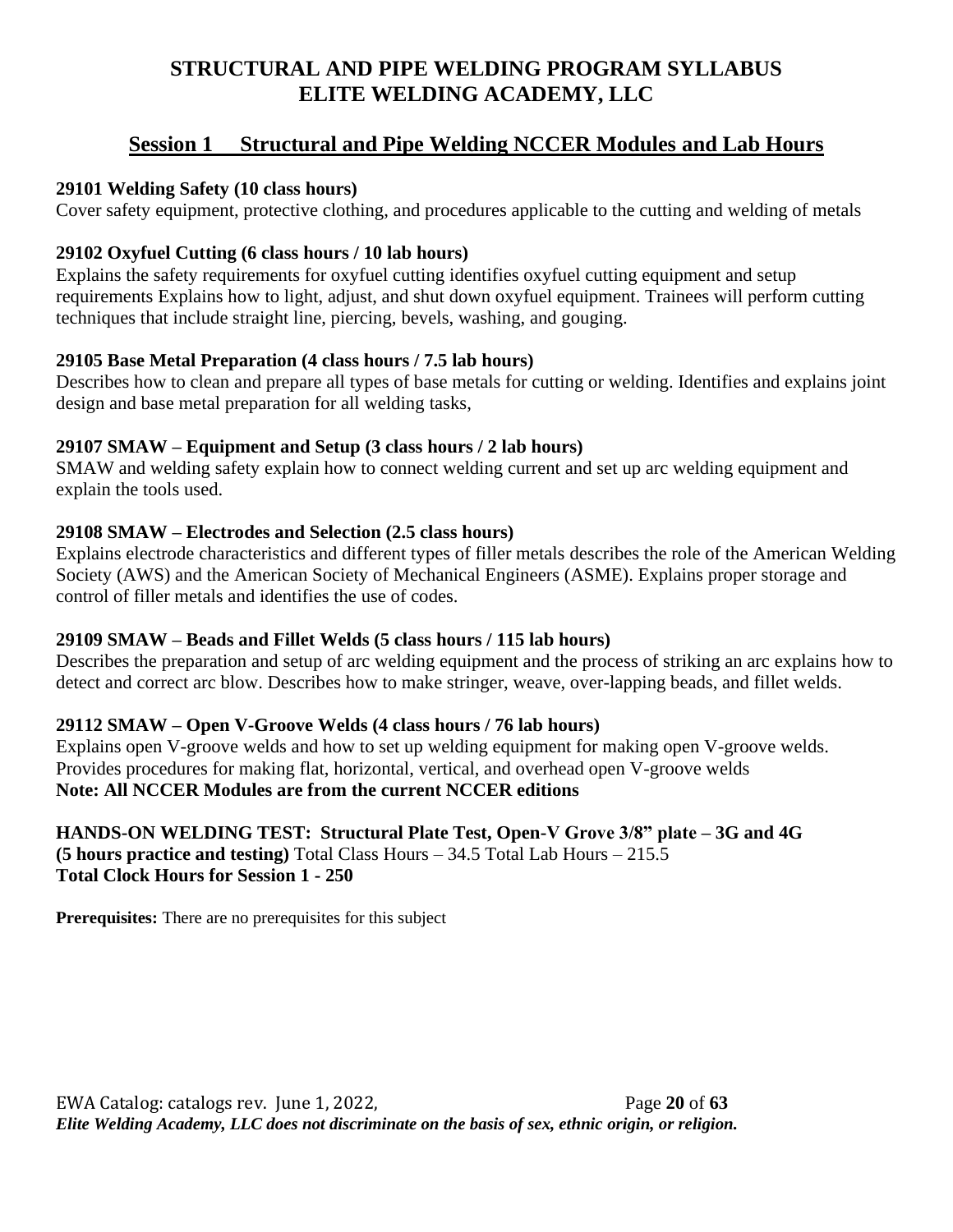## **Session 2 Structural and Pipe Welding with NCCER modules and Lab Hours**

#### **Welding and Construction Safety (15 class hours)**

Cover safety equipment, protective clothing, and procedures applicable to the cutting and welding of metals

#### **29110 Joint Fit-Up and Alignment (10 class hours)**

Identifies and explains job code specifications. Describes the use of fit-up gauges and measuring devices to check fit-up and alignment and the use of plate and pipe fit-up and alignment tools to properly prepare joists Explains how to check for joint misalignment and poor fit.

## **29301 SMAW – Open-Root Pipe Welds (10 class hours / 185 lab hours)**

Explains open-root pipe welds and how to set up welding equipment for making open-root pipe welds provides procedures for making 1G, 2G, 5G, and 6G open-root pipe welds.

#### **29106 Weld Quality (10 class hours)**

Identifies the codes that govern welding Identifies and explains weld imperfections and causes. Describes nondestructive examination practices, welder qualification tests, and the importance of quality workmanship

#### **OSHA Construction Safety and Health Certification Class (10 class hours)**

**HANDS-ON WELDING TEST: 6" SCHEDULE 40 Carbon Steel 6G SMAW Pipe Weld** 

(10 hours practice and testing) Class Hrs.- 55 Lab Hrs. – 195 Total **Clock Hours Session 2 – 250**

**Prerequisites:** Students must pass the SPW-1 Introduction to SMAW and Safety Procedures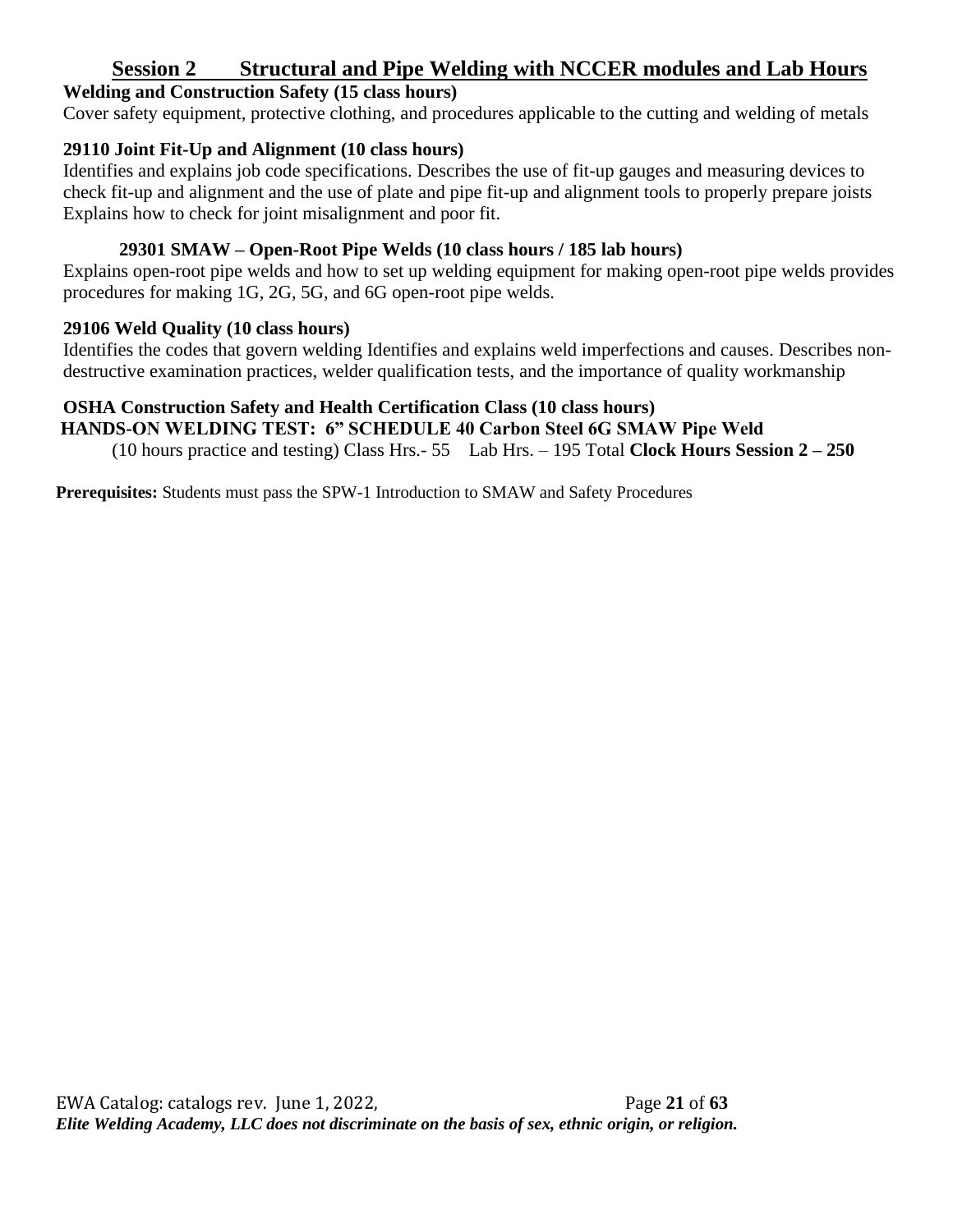## **Session 3 Structural and Pipe Welding NCCER modules and Lab Hours**

#### **Welding and Construction Safety (10 class hours)**

Cover safety equipment, protective clothing, and procedures applicable to the cutting and welding of metals

#### **29207 GTAW – Equipment and Filler Materials (8 class hours / 40 lab hours)**

Explains GTAW safety Identifies and explains the use of GTAW equipment, filler metals, and shielding gases. Covers the setup of GTAW equipment

#### **29208 GTAW – Plate (4 class hours / 65 lab hours)**

Describes how to weld in all positions using GTAW with carbon steel filler metal covers making multi-pass Vbutt open-groove welds with carbon steel filler metal in the 1G, 2G, 3G, and 4G

#### **29304 GTAW – Carbon Steel Pipe (8 class hours / 105 lab hours)**

Explains how to set up GTAW equipment covers the procedures and techniques used to make V-groove pipe welds with GTAW in the 1G-ROTATED, 2G, 5G, and 6G positions for carbon steel pipe.

#### **29201 Welding Symbols (5 class hours)**

Identifies and explains the different parts of a welding symbol.

Describes different types of fillet weld, groove weld, and nondestructive examination symbols explain how to read welding symbols on drawings, specifications, and welding procedures.

#### **29202 Reading Welding Detail Drawings (5 class hours)**

Identifies and explains welding detail drawings. Describes lines, fills, object views, and dimensioning on drawings Explains how to use notes on drawings and the bill of materials.

#### **Note: All NCCER Modules are from the current NCCER editions**

#### **HANDS-ON WELDING TEST: 2" Schedule 80 Carbon Steel 6G GTAW Pipe Weld**  (10 hours practice and testing) Class Hrs.- 68 Lab Hrs. – 182 **Total Clock Hours Session 3 – 250**

**Prerequisites:** Students must pass the SPW-2 Advanced SMAW and Pipe Welding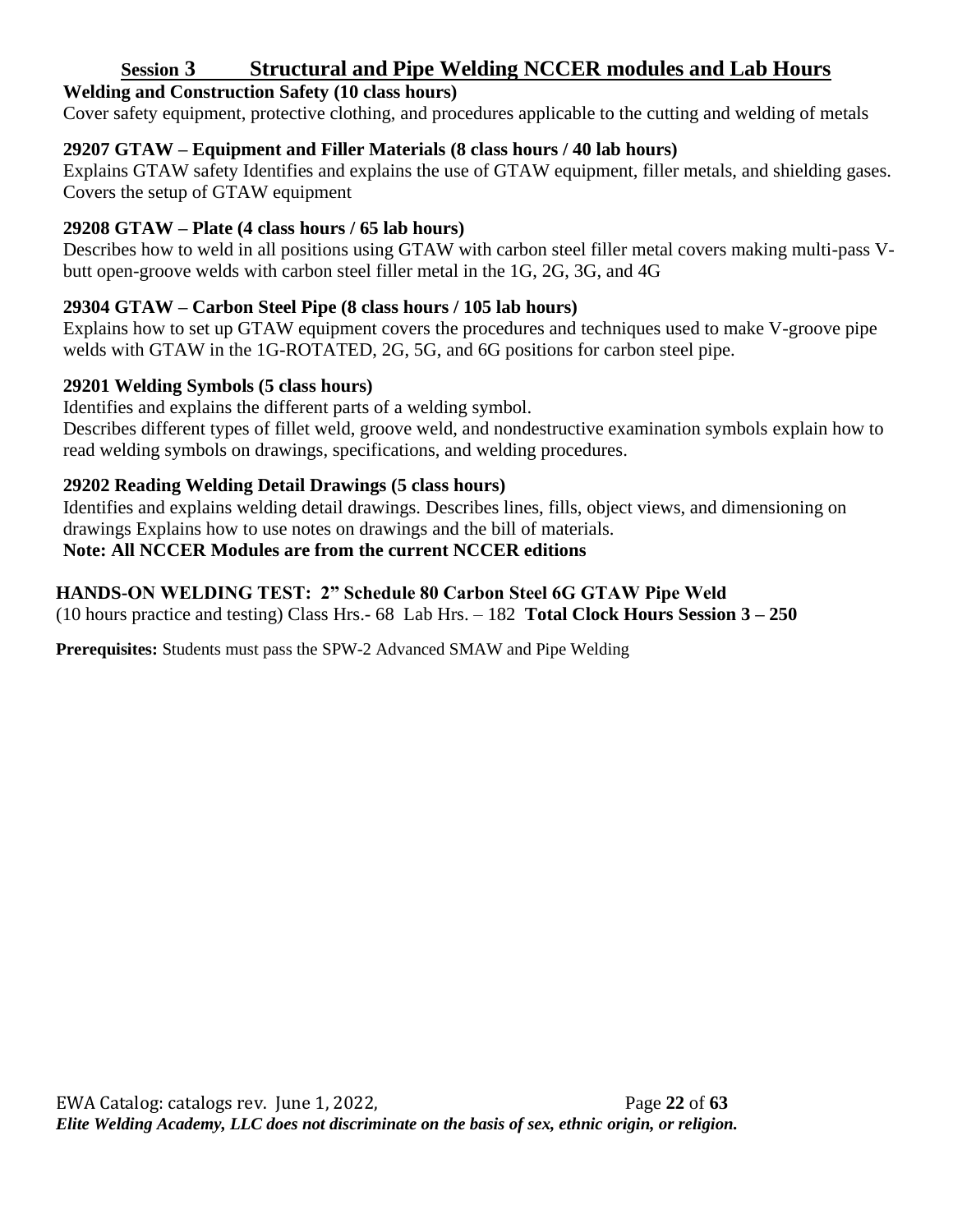## **Session 4 Structural and Pipe Welding NCCER modules and Lab Hours**

#### **Welding and Construction Safety (10 class hours)**

Cover safety equipment, protective clothing, and procedures applicable to the cutting and welding of metals

#### **29203 Physical Characteristics and Mechanical Properties of Metals (8 class hours)**

Explains physical characteristics, mechanical properties, composition, and classification of common ferrous and nonferrous metals Identify the various standard metal forms and structural shapes. Covers visual inspection, magnetic testing, and X-ray fluorescent spectrometry methods used to identify metals. **NOTE: No performance tasks for this module - All classroom lecture**

#### **29204 Preheating and Post weld Heat Treatment of Metals (8 class hours)**

Explains preheating, inter-pass temperature control, and post-heating procedures that sometimes need to be done to preserve weld strength, ductility, and weld quality. Covers the equipment used for heat treatment of metals.

#### **29205 GMAW and FCAW –Equipment and Filler Metals (8 class hours / 2 lab hours)**

Describes general safety procedures for GMAW and FCAW Identifies GMAW and FCAW equipment and explains the filler metals and shielding gases used to perform GMAW and FCAW. Explains how to set up and use GMAW and FCAW equipment.

#### **29206 GMAW – Plate (2 class hours / 35 lab hours)**

Explains how to set up GMAW and FCAW equipment and build a pad of stringer beads and weave beads using filler metals and shielding gas. Explains procedures to perform GMAW Multi-pass fillet welds on a plate in various positions

#### **29206 FCAW – Plate (2 class hours / 36 lab hours)**

Explains how to set up FCAW equipment and build a pad of stringer beads and weave beads using filler metals and shielding gas. Explains procedures to perform FCAW Multi-pass fillet welds on a plate in various positions

#### **29305 GTAW – Low-Alloy and Stainless-Steel Pipe (8 class hours / 121 lab hours)**

Explains how to set up GTAW equipment covers the procedures and techniques used to make V-groove pipe welds with GTAW in the 2G, 5G, and 6G positions for low-alloy and stainless-steel pipe. **NOTE: 8 hours of classroom lecture which includes demonstrations. The remainder of the class is taskdriven with booth instruction.**

**Note: All NCCER Modules are from the current NCCER editions**

**HANDS-ON WELDING TEST: 2" Schedule 10 Stainless Steel 6G GTAW Pipe Weld (10 hours practice and testing)** Total Class Hours- 46 Total Lab Hours – 204 **Total Clock Hours for Session 4 – 250**

**Prerequisites:** Students must pass the SPW-3 Introduction GTAW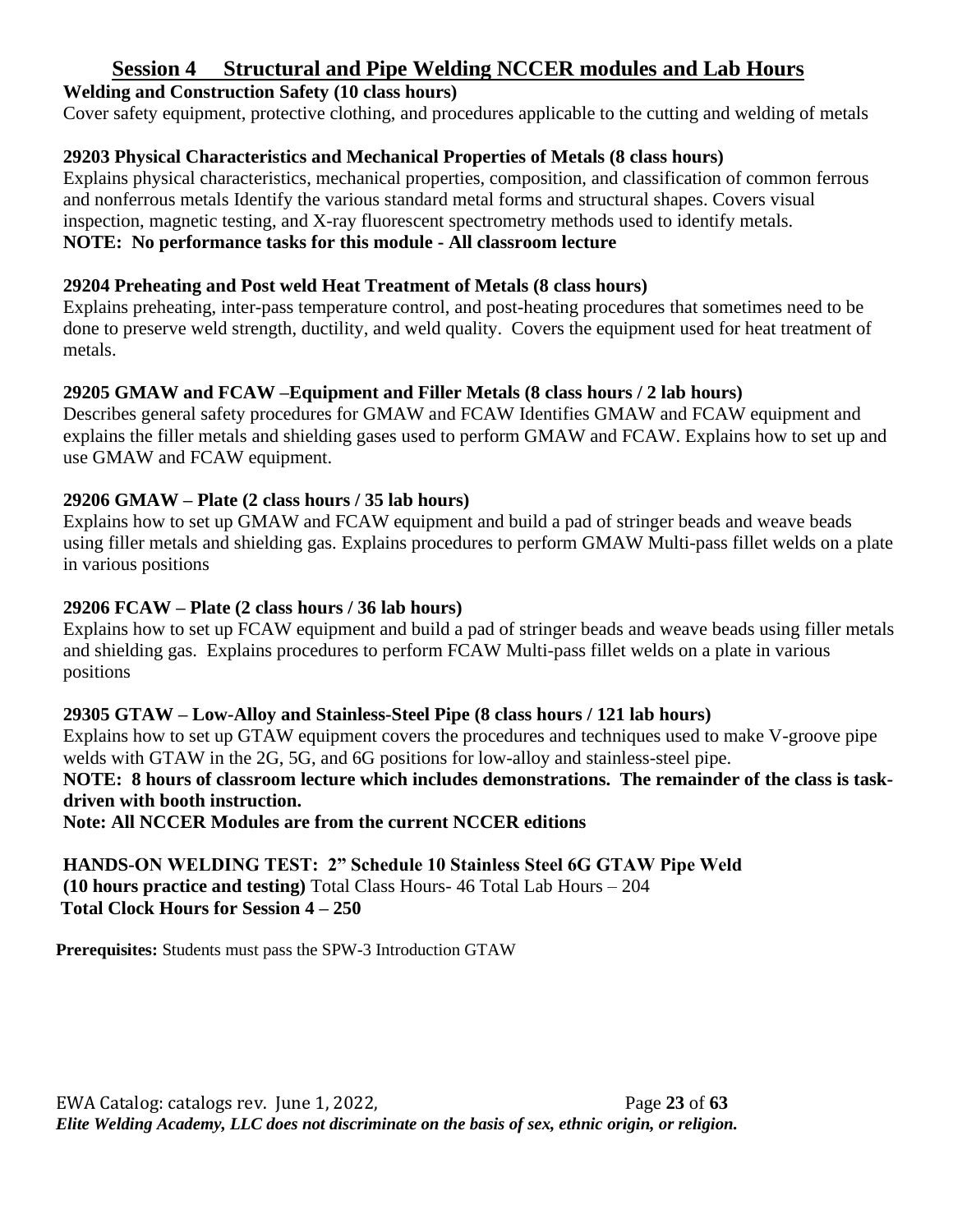## **Manufacturing Welding/SP – South Point Campus Only Manufacturing Welding/SP NCCER Modules and Lab Hours**

#### **29101 Welding Safety (2 class hours)**

Cover safety equipment, protective clothing, and procedures applicable to the cutting and welding of metals

#### **29102 Oxyfuel Cutting (1 class hour / 10 lab hours)**

Explains the safety requirements for oxyfuel cutting Identifies oxyfuel cutting equipment and setup requirements Explains how to light, adjust, and shut down oxyfuel equipment. Students will perform cutting techniques that include straight line, piercing, bevels, washing, and gouging.

#### **29105 Base Metal Preparation (1 class hour / 5 lab hours)**

Describes how to clean and prepare all types of base metals for cutting or welding. Identifies and explains joint design and base metal preparation for all welding tasks.

#### **29107 SMAW-Equipment and Setup (1 class hour / 2 lab hours)**

SMAW and welding safety Explains how to connect welding current and setup arc welding equipment and explain the tools used.

#### **29108 SMAW-Electrodes and Selection (1 class hour)**

Explains electrode characteristics and different types of filler metals describes the role of the American Welding Society (AWS) and the American Society of Mechanical Engineers (ASME). Explains proper storage and control of filler metals and identifies the use of codes.

#### **29109 SMAW-Beads and Fillet Welds (1 class hour / 130 lab hours)**

Describes the preparation and setup of arc welding equipment and the process of striking an arc explains how to detect and correct arc blow. Describes how to make stringer, weave, over-lapping beads, and fillet welds.

#### **29106 Weld Quality (1 class hour)**

Identifies the codes that govern welding Identifies and explains weld imperfections and causes. Describes non-destructive examination practices, welder qualifications tests, and the importance of quality workmanship

#### **29205 GMAW & FCAW-Equipment & Filler Metals (1 class hours / 2 lab hours)**

Describes general safety procedures for GMAW and FCAW Identifies GMAW and FCAW equipment and explains the filler metals and shielding gases used to perform GMAW and FCAW. Explains how to set up and use GMAW and FCAW equipment.

#### **29206 GMAW Plate (1 class hours / 34lab hours)**

Explains how to set up GMAW & FCAW equipment and build a pad of stringer beads and weave beads using filler metals and shielding gas. Explains procedures to perform GMAW & FCAW Multi-pass fillet welds on plate in various positions Explains how to weld lap joints, corner joints, and tee-joints in various positions using the GMAW & FCAW welding processes.

#### **29206 FCAW – Plate (1 class hours / 25 lab hours)**

Explains how to set up FCAW equipment and build a pad of stringer beads and weave beads using filler metals and shielding gas. Explains procedures to perform FCAW Multi-pass fillet welds on plate in various positions **Note: All NCCER Modules are from the current NCCER editions**

#### **HANDS-ON WELDING TEST:**

1) Structural Plate Test, SMAW, Fillet Weld, 3/8" Plate, 1G & 3G Positions Structural Plate Test, GMAW & FCAW, Fillet Weld, 3/8" Plate, 1G & 3G Positions

#### **Prerequisites: There are no prerequisites for this subject.**

EWA Catalog: catalogs rev. June 1, 2022, Page **24** of **63** *Elite Welding Academy, LLC does not discriminate on the basis of sex, ethnic origin, or religion.*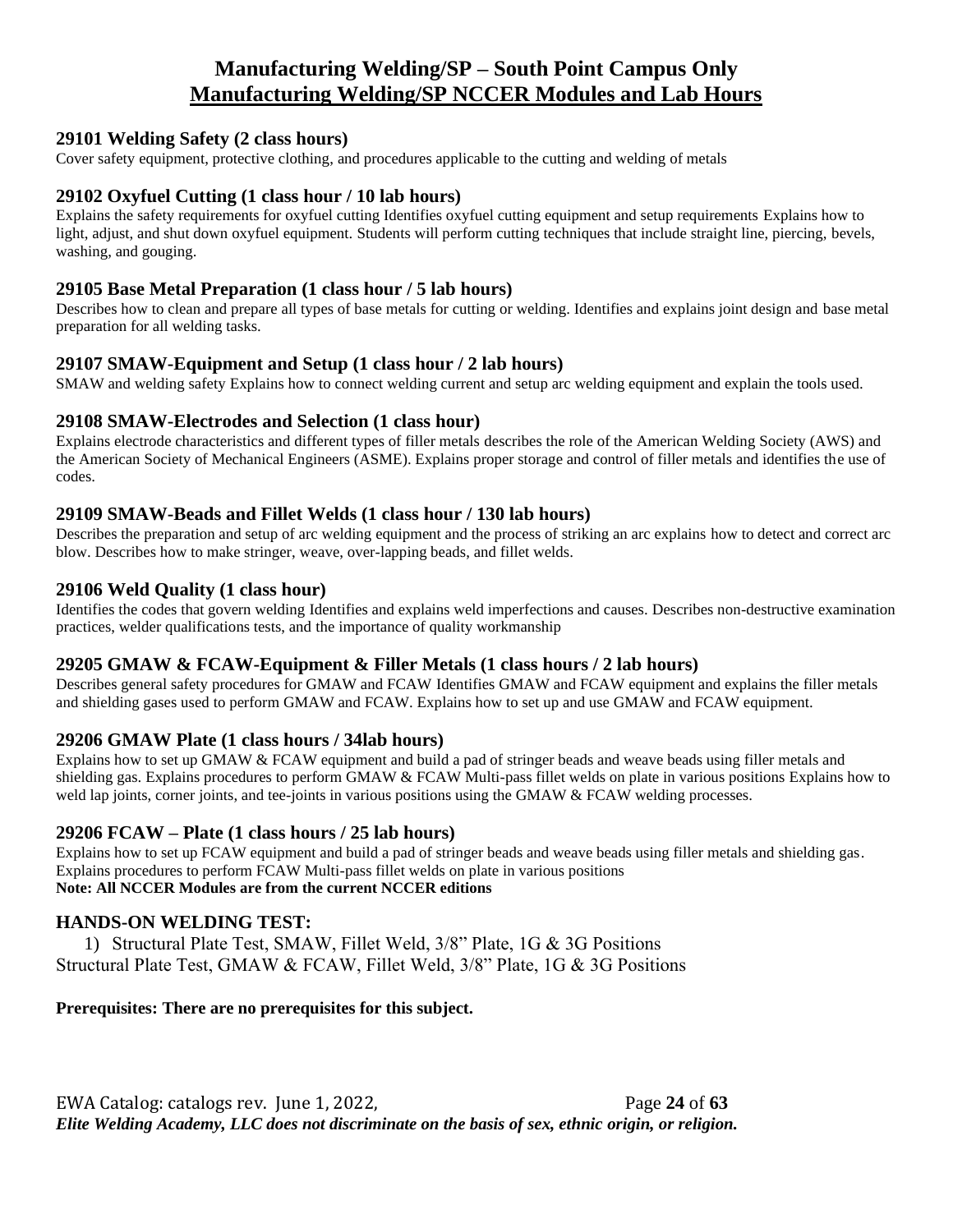# **Downhill Welding – Houston Campus Only Downhill Welding Lecture and Lab Hours**

| <b>Subject Title Description:</b>                     | <b>DWP-1 Lateral &amp; Saddle Layout</b>                                                                                                                                                                                                                                                                                                                                                                                                                                                                                                                                                                                                                                                                                                                                                                                                                                      |                                                                |                                                                                     |                                                                                                                                                                                                                                   |  |  |
|-------------------------------------------------------|-------------------------------------------------------------------------------------------------------------------------------------------------------------------------------------------------------------------------------------------------------------------------------------------------------------------------------------------------------------------------------------------------------------------------------------------------------------------------------------------------------------------------------------------------------------------------------------------------------------------------------------------------------------------------------------------------------------------------------------------------------------------------------------------------------------------------------------------------------------------------------|----------------------------------------------------------------|-------------------------------------------------------------------------------------|-----------------------------------------------------------------------------------------------------------------------------------------------------------------------------------------------------------------------------------|--|--|
| <b>Subject Description:</b>                           | Instruct and demonstrate to students the proper procedure to layout and cut<br>laterals $\&$ saddles for the API 1104 branch test using typical industry standards<br>and materials. Also, instruct and demonstrate downhill butt weld procedure.                                                                                                                                                                                                                                                                                                                                                                                                                                                                                                                                                                                                                             |                                                                |                                                                                     |                                                                                                                                                                                                                                   |  |  |
| <b>Subject Hours:</b>                                 |                                                                                                                                                                                                                                                                                                                                                                                                                                                                                                                                                                                                                                                                                                                                                                                                                                                                               |                                                                |                                                                                     | 2 clock hours of lecture and 138 clock hours in the lab                                                                                                                                                                           |  |  |
| <b>Prerequisites:</b>                                 | Pass a hands-on welding test consisting of one of the following:<br>c. 6" Sch. 80 pipe weld in the 6G position using E6010 electrode for the<br>root pass and E7018 electrode for the fill and cover passes. Completed<br>weld will then be subject to a visual inspection by an Elite Welding<br>Academy instructor to determine a pass or fail. The "end of session<br>hands-on weld test" form will be used to determine a final score. A score<br>of 3 or higher is passing.<br>d.6" Sch.80 pipe weld in the 5G position using E6010 electrode running<br>downhill for the root, fill, and cover passes. Completed weld will then be<br>subject to a visual inspection by an Elite Welding Academy instructor to<br>determine a pass or fail. The "end of session hands-on weld test" form<br>will be used to determine a final score. A score of 3 or higher is passing. |                                                                |                                                                                     |                                                                                                                                                                                                                                   |  |  |
| <b>Textbook:</b>                                      |                                                                                                                                                                                                                                                                                                                                                                                                                                                                                                                                                                                                                                                                                                                                                                                                                                                                               |                                                                |                                                                                     | There is no textbook for this subject                                                                                                                                                                                             |  |  |
| <b>Instructional Methods:</b>                         | 1<br>2. Demonstration<br>3.                                                                                                                                                                                                                                                                                                                                                                                                                                                                                                                                                                                                                                                                                                                                                                                                                                                   | Lecture                                                        |                                                                                     | Self-paced learning                                                                                                                                                                                                               |  |  |
| <b>Maximum Student to</b><br><b>Instructor Ratio:</b> | $19-1$                                                                                                                                                                                                                                                                                                                                                                                                                                                                                                                                                                                                                                                                                                                                                                                                                                                                        |                                                                |                                                                                     |                                                                                                                                                                                                                                   |  |  |
| <b>Materials and Media</b><br><b>References:</b>      | N/A                                                                                                                                                                                                                                                                                                                                                                                                                                                                                                                                                                                                                                                                                                                                                                                                                                                                           |                                                                |                                                                                     |                                                                                                                                                                                                                                   |  |  |
| <b>Content Outline:</b>                               | saddle layout.<br>saddle layout.<br>saddle layout.                                                                                                                                                                                                                                                                                                                                                                                                                                                                                                                                                                                                                                                                                                                                                                                                                            |                                                                |                                                                                     | Week 1 6" & 8" Sch 40 Downhill Butt Weld Practice and practice lateral &<br>Week $26$ " & 8" Sch 40 Downhill Butt Weld Practice and practice lateral &<br>Week 36" & 8" Sch 40 Downhill Butt Weld Practice and practice lateral & |  |  |
| <b>Basis of Grades:</b>                               | 0 Points<br>1 Points<br>2 Points<br>3 Points<br>4 Points<br>5 Points<br>6 Points<br>7 Points                                                                                                                                                                                                                                                                                                                                                                                                                                                                                                                                                                                                                                                                                                                                                                                  | $\equiv$<br>$=$<br>$=$<br>$=$<br>$\equiv$<br>$=$<br>$=$<br>$=$ | 5<br>4.5<br>$\overline{4}$<br>3.5<br>3 <sup>1</sup><br>2.5<br>$\mathfrak{2}$<br>1.5 | Excellent<br>Above Average<br>Average<br>Failed<br>Failed<br>Failed                                                                                                                                                               |  |  |
|                                                       | 10 Points                                                                                                                                                                                                                                                                                                                                                                                                                                                                                                                                                                                                                                                                                                                                                                                                                                                                     | $=$                                                            | $\mathbf{1}$                                                                        | Failed                                                                                                                                                                                                                            |  |  |

EWA Catalog: catalogs rev. June 1, 2022, Page **25** of **63** *Elite Welding Academy, LLC does not discriminate on the basis of sex, ethnic origin, or religion.*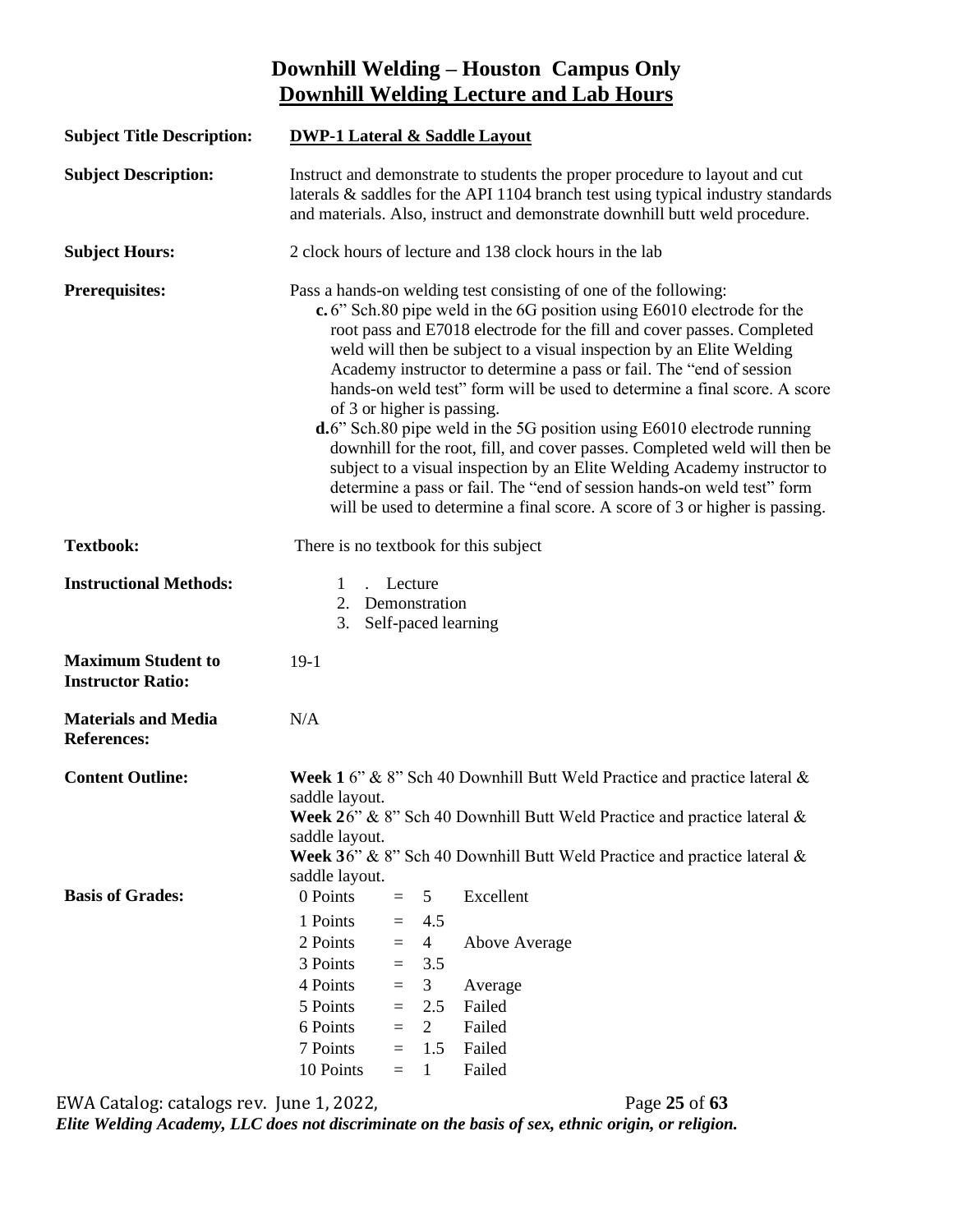| <b>Subject Title Description:</b>                     | <b>DWP-2Advanced Downhill SMAW</b>                                                                                                                                                                                                                                                                                                                                                                                                                                                                                                |  |  |  |
|-------------------------------------------------------|-----------------------------------------------------------------------------------------------------------------------------------------------------------------------------------------------------------------------------------------------------------------------------------------------------------------------------------------------------------------------------------------------------------------------------------------------------------------------------------------------------------------------------------|--|--|--|
| <b>Subject Description:</b>                           | Advanced downhill SMAW, also known as Stick welding<br>is a continuation of DWP-1. During this subject, the<br>student will learn to perform the following skills: 1) Fit up<br>a pipe in readiness to continue to the SMAW downhill pipe<br>welding process, 2) Weld pipe downhill using an open root<br>process in 5G, 6G, and the inverted API 1104 welding<br>code test, 3) Identify weld imperfections and their causes<br>to take corrective measures and, 4) Continue to learn safety<br>practices in the welding industry |  |  |  |
| <b>Subject Hours:</b>                                 | 100 clock hours in the lab                                                                                                                                                                                                                                                                                                                                                                                                                                                                                                        |  |  |  |
| <b>Prerequisites:</b>                                 | Completion of DWP-1 Lateral & Saddle Layout                                                                                                                                                                                                                                                                                                                                                                                                                                                                                       |  |  |  |
| <b>Textbook:</b>                                      | There is no textbook for this subject                                                                                                                                                                                                                                                                                                                                                                                                                                                                                             |  |  |  |
| <b>Instructional Methods:</b>                         | 1. Demonstration<br>2. Self-paced learning                                                                                                                                                                                                                                                                                                                                                                                                                                                                                        |  |  |  |
| <b>Maximum Student to Instructor</b><br><b>Ratio:</b> | $19-1$                                                                                                                                                                                                                                                                                                                                                                                                                                                                                                                            |  |  |  |
| <b>Materials and Media References:</b>                | N/A                                                                                                                                                                                                                                                                                                                                                                                                                                                                                                                               |  |  |  |
| <b>Content Outline:</b>                               | Week 4 8" Sch 40 Downhill Branch Weld Practice<br>Week 5 8" Sch 40 Downhill Branch Weld Practice<br>Week 6 12" Sch 40 Downhill Branch Weld Practice and<br>refresh on all previously learned skills.                                                                                                                                                                                                                                                                                                                              |  |  |  |
| <b>Basis of Grades:</b>                               | 0 Points<br>Excellent<br>$= 5$<br>1 Points<br>4.5<br>$=$<br>2 Points<br>$\overline{4}$<br><b>Above Average</b><br>$=$<br>3 Points<br>3.5<br>$=$<br>4 Points<br>3<br>Average<br>$=$                                                                                                                                                                                                                                                                                                                                                |  |  |  |
|                                                       | 5 Points<br>Failed<br>2.5<br>$=$                                                                                                                                                                                                                                                                                                                                                                                                                                                                                                  |  |  |  |
|                                                       | 6 Points<br>$\overline{2}$<br>Failed<br>$=$                                                                                                                                                                                                                                                                                                                                                                                                                                                                                       |  |  |  |
|                                                       | 7 Points<br>Failed<br>1.5<br>$=$                                                                                                                                                                                                                                                                                                                                                                                                                                                                                                  |  |  |  |
|                                                       | Failed<br>10 Points<br>$=$<br>1                                                                                                                                                                                                                                                                                                                                                                                                                                                                                                   |  |  |  |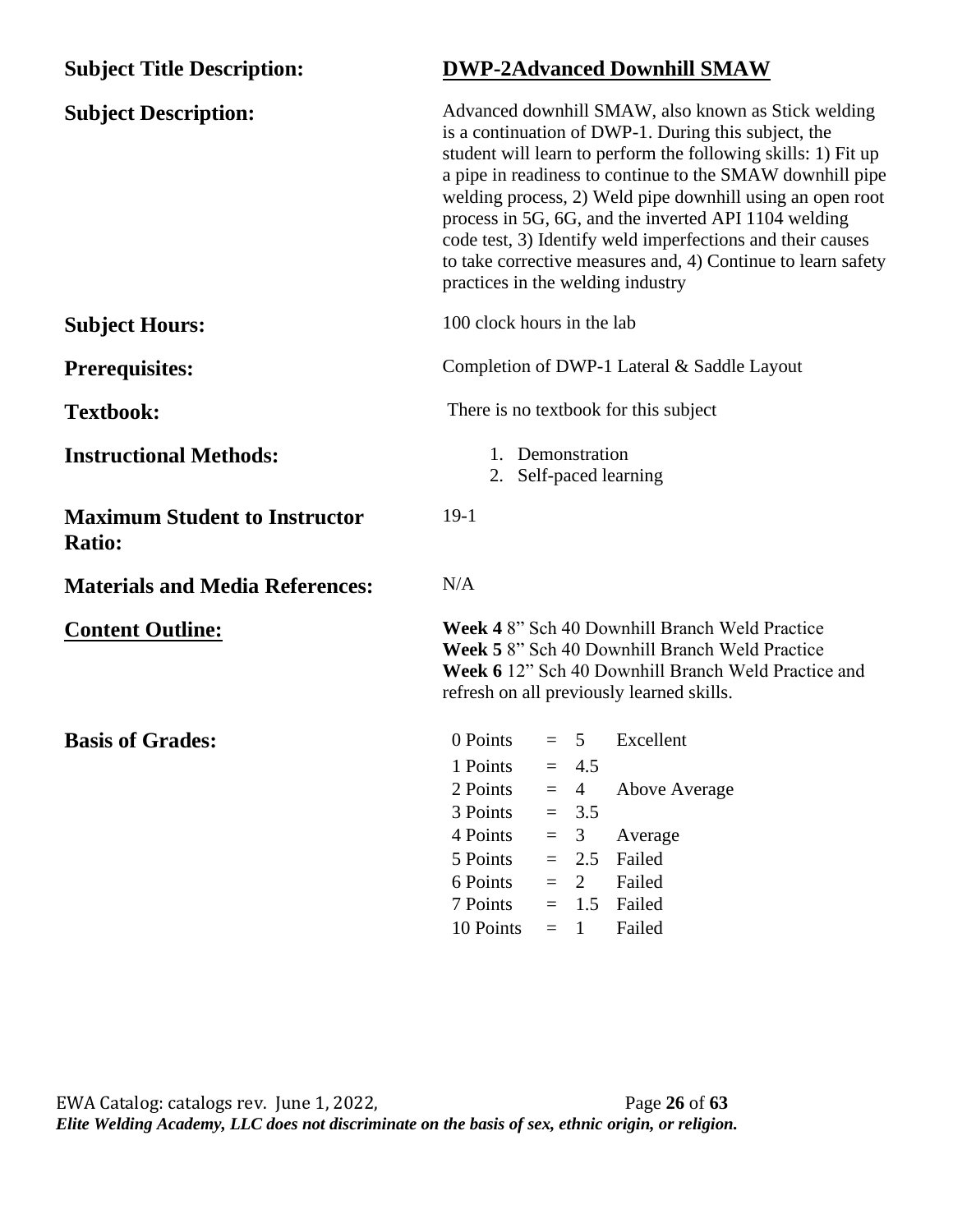# **SCHOOL POLICIES**

# **Admission Requirements:**

- 1. You must be at least 18 years or older and submit proof of a high school diploma or GED to be enrolled.
- 2. You must be in good physical condition since welding is a physical activity. While physical impairment does not preclude you from admission to the school, individuals with **disabilities** should consult with their physician and the school director to determine if the training requirements can be accomplished. **EWA will assist with reasonable accommodation if possible**; Implementing academic adjustments and/or auxiliary aids, and/or modifying or adjusting practices, procedures, or policies so that a qualified student with a disability receives equal access to a course, program, service, or activity
- 3. You should be able to read, write, and understand English.
- 4. It is strongly advised that your vision be tested and corrected before the program's start date. This is not a requirement, but this will assist you in being successful in your welding program.

## **Admission Process**

All students must have the following in place before starting a program offered at Elite Welding Academy, LLC.

- 1. Complete a FAFSA application if you want assistance in paying for the Structural and Pipe Welding Program. Go to [www.studentaid.gov](http://www.studentaid.gov/) to access this free application. Enter our school's name or our school number 042067. You will be contacted by the financial aid department of the campus you have enrolled in as soon as your FAFSA has been received.
- 2. Complete an enrollment agreement and pay the \$100.00 registration fee.
- 3. View and confirm the State of Ohio Student Disclosure Form.
- 4. Provide a copy of a high school diploma or GED and be at least 18 years of age.
- 5. Provide payment for the first level of the program. If you are not paying cash, the first session of the Structural and Pipe Welding program must be paid in full before the first day of class. All financial documents, VA documents, or sponsoring agency documents must be completed and on file before the first day of class.
- 6. Attend class on the scheduled "first day" with **steel-toed boots** and proper clothing.
- 7. It is suggested, but not required, to have a vision test before entering class.

# **Registration Fees:**

Elite Welding Academy, LLC requires a \$100.00 registration fee in order to process your application and to secure your spot in the class. If you interrupt your training for more than 12 months, you must apply to reenter the training program. Additional fees may be charged when you reapply.

#### *Effective 8/1/201***9** per the **Veterans Benefits and Transition Act of 2018:**

Elite Welding and Elite Pipe Welding Academy comply with the new Veterans Benefit and Transition Act of 2018. Approved veterans with a valid VAF 28-1905 or COE, will be enrolled if they are deemed able to benefit from the training. They will not be subject to any additional fees, tuition, or denial of access to any classes or services due to delayed payment from the VA, All SM/V using VR&E will need to provide a valid authorization before starting class. Since Elite enrolls every two months the delayed start to get authorization should not be a deterrent to enrollment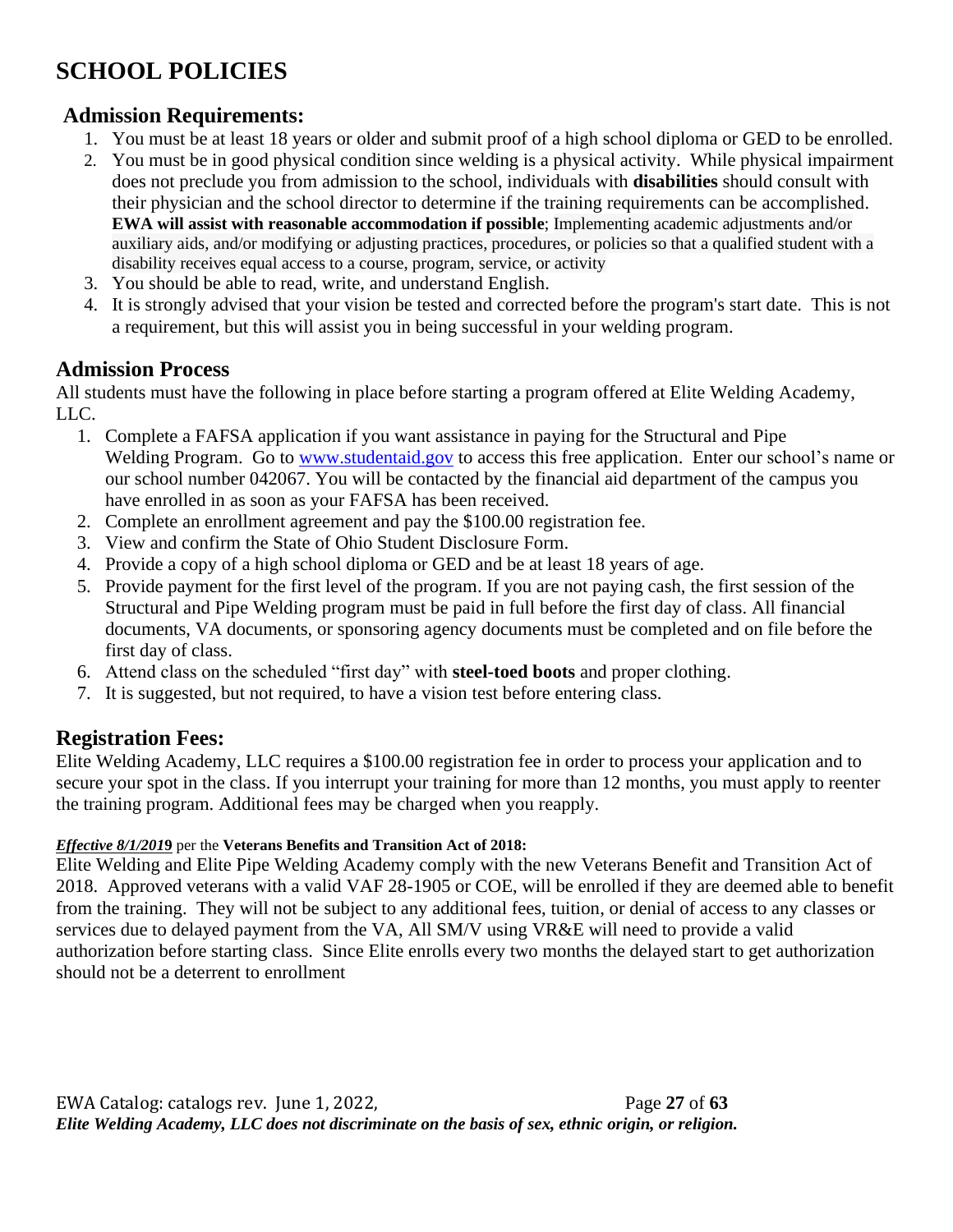## **Cancellation Policy:**

Elite Welding Academy agrees to accept cancellations and make refunds according to the following: An enrollment agreement may be canceled within five (5) calendar days after the date of signing. The school shall promptly fully refund all tuition and fees paid according to the enrollment agreement. Such refund shall be made within 45 days after cancellation. All monies paid by an applicant will be refunded if the applicant is rejected by the school or the school cancels the program's scheduled start date. A student is considered a No-Start if they do not show up for the class on their start date. A no-start incurs no charges except the registration fee paid.

## **Texas Cancellation Policy**

A full refund will be made to any student who cancels the enrollment contract within 72 hours (until midnight of the third day excluding Saturdays, Sundays, and legal holidays) after the enrollment contract is signed. A full refund will also be made to any student who cancels enrollment within the student's first three scheduled class days, except that the school may retain not more than \$100 in any administrative fees charged, as well as items of extra expense that are necessary for the portion of the program attended and stated separately on the enrollment agreement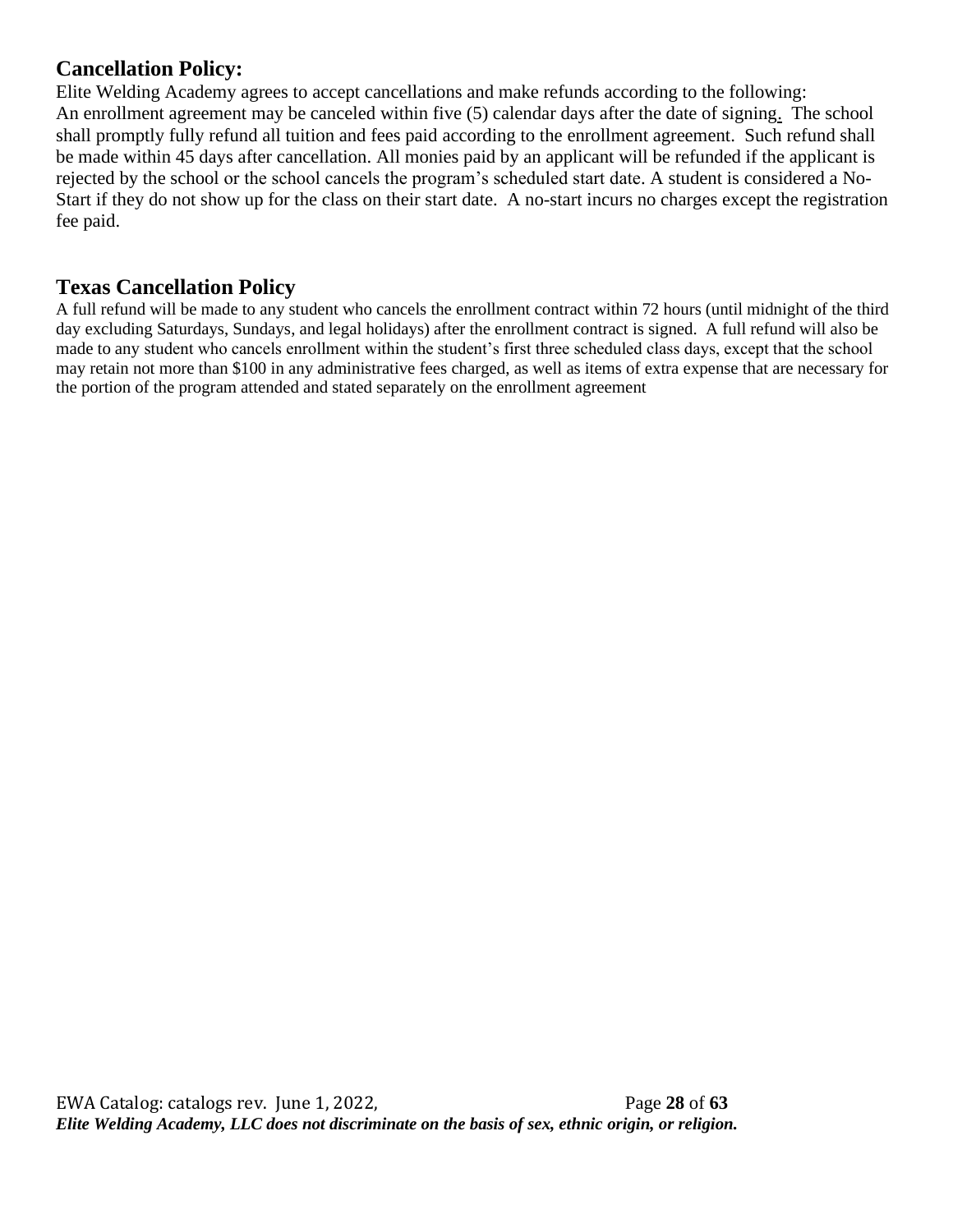# **ACCET Refund Policy:**

- 1. Elite Welding Academy may retain an administrative fee associated with withdrawal or termination not to exceed \$100.
- 2. During the first week of classes, tuition charges will not exceed 10% of the stated tuition or a maximum of \$1000.00. When determining the number of weeks completed by the student, the institution will consider a partial week the same as if a whole week were completed, provided the student was present at least one day during the scheduled week.
- 3. After the first week and through fifty percent of the period of financial obligation (session), tuition charges retained will not exceed a pro-rata (%) portion of tuition for the training period (session) completed, plus 10% of the unearned tuition for the period of training that was not completed. (Example below)
- 4. After fifty percent (50%) of the period of financial obligation (session) is completed, the institution may retain the full tuition.

#### **ACCET Refund Computation Sample:**

Session 2 is 7 weeks of training. Session 2 starts on May 19<sup>th</sup> and ends on July 1<sup>st</sup>. Tuition is \$3067 per **session.**

Last date of attendance is June  $2<sup>nd</sup>$ . Student is obligated for 3 weeks of attendance.

Date of determination based on Elite Welding Academy's attendance policy is June 8<sup>th</sup>.

The percentage of tuition retained by the school is based on the portion of the program the student was attending when the student dropped or was dismissed.

Number of weeks student attended  $=$  3 weeks

Number of weeks student is financial obligated  $= 7$  weeks

| Pro Rata portion completed based on 7 weeks $= 3/7$ | $= 42.9\%$    |
|-----------------------------------------------------|---------------|
| 42.9% X \$3067 tuition                              | $=$ \$1751.26 |
| 10% X \$1751.26 (unearned tuition)                  | $=$ \$ 175.13 |
| Owed to Elite Welding Academy                       | $=$ \$1490.87 |
| Refunded to student by July 3 <sup>rd</sup>         | $=$ \$1576.13 |
|                                                     |               |

ACCET Refund Calculation will be performed for Ohio schools

# **Veteran Refund Policy –**

ACCET refund policy applies to all Ohio students including Veterans

The VA will determine the amount of tuition that the student has earned during their enrollment period and the school will be sent a debt letter to refund the VA the specified amount. After the VA debt has been paid the ACCET calculation will be performed to access any student debt to the school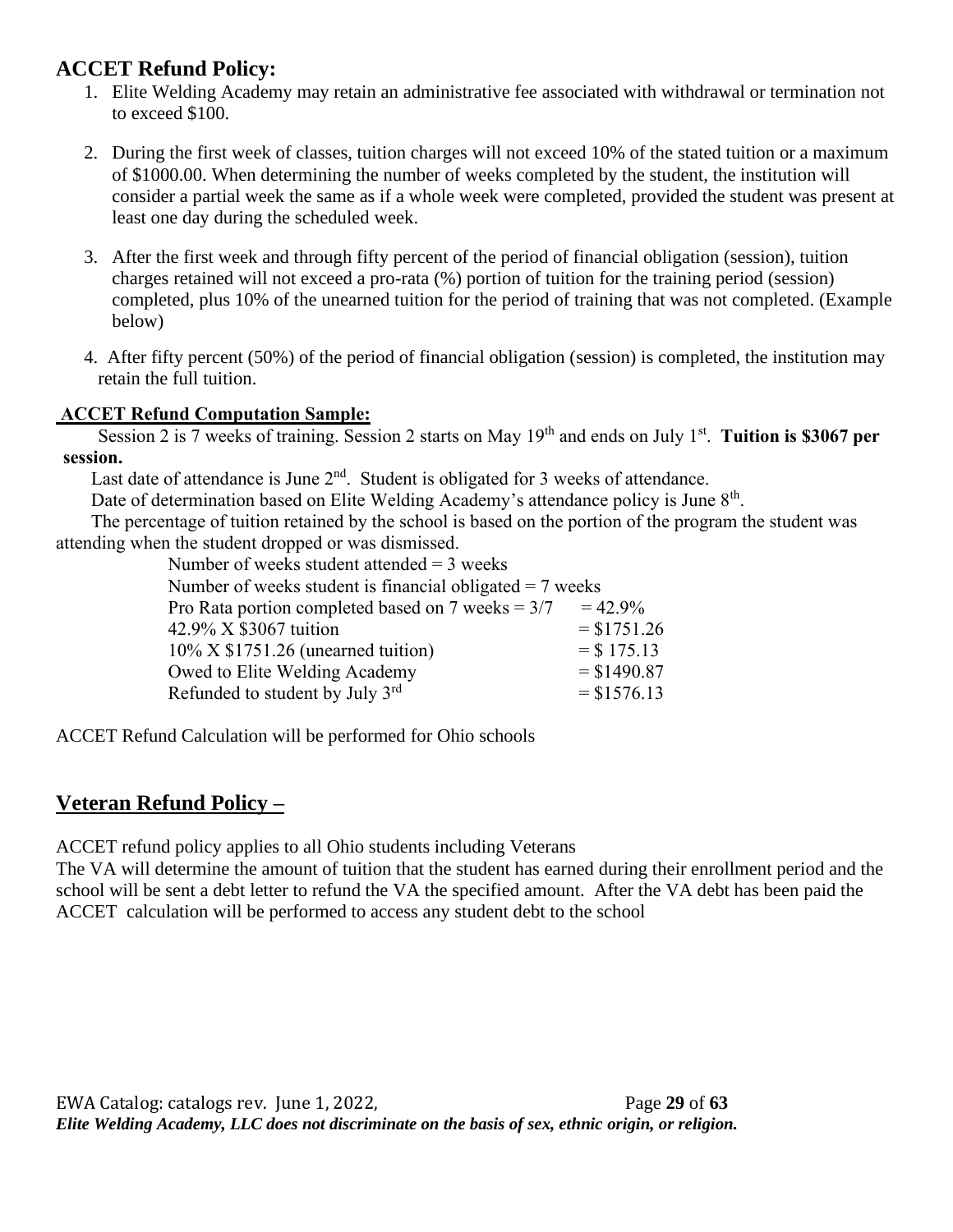# **Texas Refund Policy**

- 1. Refund computations will be based on the scheduled course time of class attendance through the last date of attendance. Leaves of absence, suspensions, and school holidays will not be counted as part of the scheduled class attendance.
- 2. The effective date of termination for refund purposes will be the earliest of the following:
	- (a) The last day of attendance if the student is terminated by the school.
	- (b) The date of receipt of written notice from the student; or
	- (c) Ten school days following the last date of attendance.
- *3.* If tuition and fees are collected in advance of entrance, and if after expiration of the 72-hour cancellation privilege the student does not enter school, not more than \$100 in any administrative fees charged shall be retained by the school for the entire residence program or synchronous distance education course*.*
- 4. If a student enters a residence or synchronous distance education program and withdraws or is otherwise terminated after the cancellation period, the school or college may retain not more than \$100 in any administrative fees charged for the entire program. The minimum refund of the remaining tuition and fees will be the pro-rata portion of tuition, fees, and other charges that the number of hours remaining in the portion of the course or program for which the student has been charged after the effective date of termination bears to the total number of hours in the portion of the course or program for which the student has been charged, except that a student may not collect a refund if the student has completed 75 percent or more of the total number of hours in the portion of the program for which the student has been charged on the effective date of termination.<sup>1</sup>
- 5. Refunds for items of extra expense to the student, such as books, tools, or other supplies are to be handled separately from the refund of tuition and other academic fees. The student will not be required to purchase instructional supplies, books, and tools until such time as these materials are required. Once these materials are purchased, no refund will be made. For full refunds, the school can withhold costs for these types of items from the refund as long as they were necessary for the portion of the program attended and separately stated in the enrollment agreement. Any such items not required for the portion of the program attended must be included in the refund.
- 6. A student who withdraws for a reason unrelated to the student's academic status after the 75 percent completion mark and requests a grade at the time of withdrawal shall be given a grade of "incomplete" and permitted to re-enroll in the course or program during the 12-month period following the date the student withdrew without payment of additional tuition for that portion of the course or program.
- 7. A full refund of all tuition and fees is due and refundable in each of the following cases:
	- (a) An enrollee is not accepted by the school.
	- (b) If the course of instruction is discontinued by the school and this prevents the student from completing the course; or
	- (c) If the student's enrollment was procured as a result of any misrepresentation in advertising, promotional materials of the school, or representations by the owner or representatives of the school.

EWA Catalog: catalogs rev. June 1, 2022, Page **30** of **63** <sup>1</sup> More simply, the refund is based on the precise number of course time hours the student has paid for, but not yet used, at the point of termination, up to the 75% completion mark, after which no refund is due. Form PS-1040R provides the precise calculation.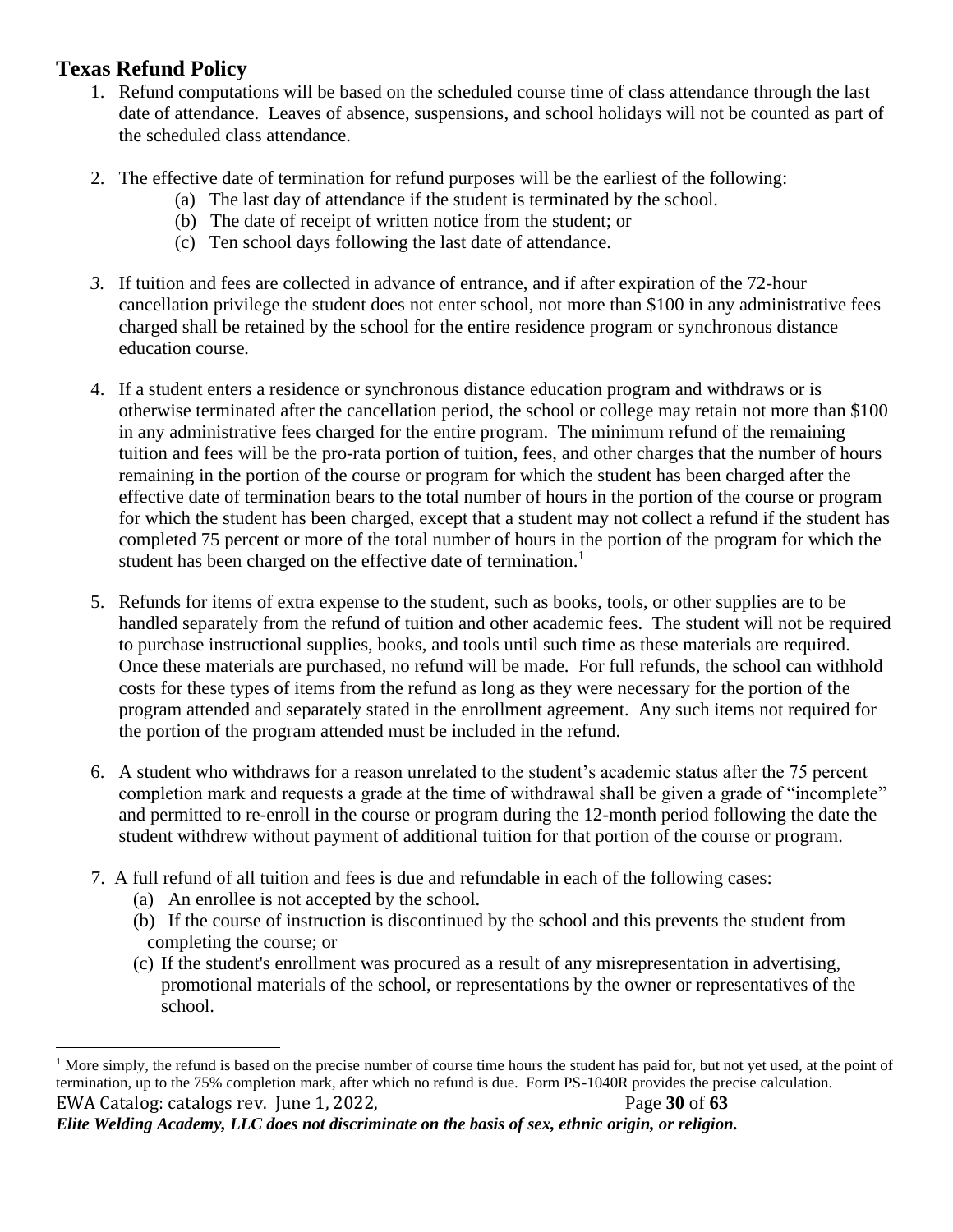*A full or partial refund may also be due in other circumstances of program deficiencies or violations of requirements for career schools and colleges.*

- 8. Refund Policy for Students Called to Active Military Service. A student at the school or college who withdraws from the school or college as a result of the student being called to active duty in a military service of the United States or the Texas National Guard may elect one of the following options for each program in which the student is enrolled:
	- (a) If tuition and fees are collected in advance of the withdrawal, a pro-rata refund of any tuition, fees, or other charges paid by the student for the program and cancellation of any unpaid tuition, fees, or other charges owed by the student for the portion of the program the student does not complete following withdrawal.
	- (b) A grade of incomplete with the designation "withdrawn-military" for the courses in the program, other than courses for which the student has previously received a grade on the student's transcript, and the right to re-enroll in the program, or a substantially equivalent program if that program is no longer available, not later than the first anniversary of the date the student is discharged from active military duty without payment of additional tuition, fees, or other charges for the program other than any previously unpaid balance of the original tuition, fees, and charges for books for the program; or
	- (c) The assignment of an appropriate final grade or credit for the courses in the program, but only if the instructor or instructors of the program determine that the student has:
		- (1) Satisfactorily completed at least 90 percent of the required coursework for the program; and
		- (2) Demonstrated sufficient mastery of the program material to receive credit for completing the program.

\*The payment of refunds will be completed such that the refund instrument has been negotiated or credited into the proper account(s), within 60 days after the effective date of termination**.** 

**\*Caveat: Elite Welding Academies for all locations use the 45-day refund policy as the standard as it is in the best interest of our students. This supersedes the Texas policy of 60 days.** 

## **Veteran Refund Policy –**

TWC refund policy applies to all Houston campus students including Veterans. The VA will determine the amount of tuition that the student has earned during their enrollment period and the school will be sent a debt letter to refund the VA the specified amount. After the VA debt has been paid the TWC calculation will be performed to access any student debt to the school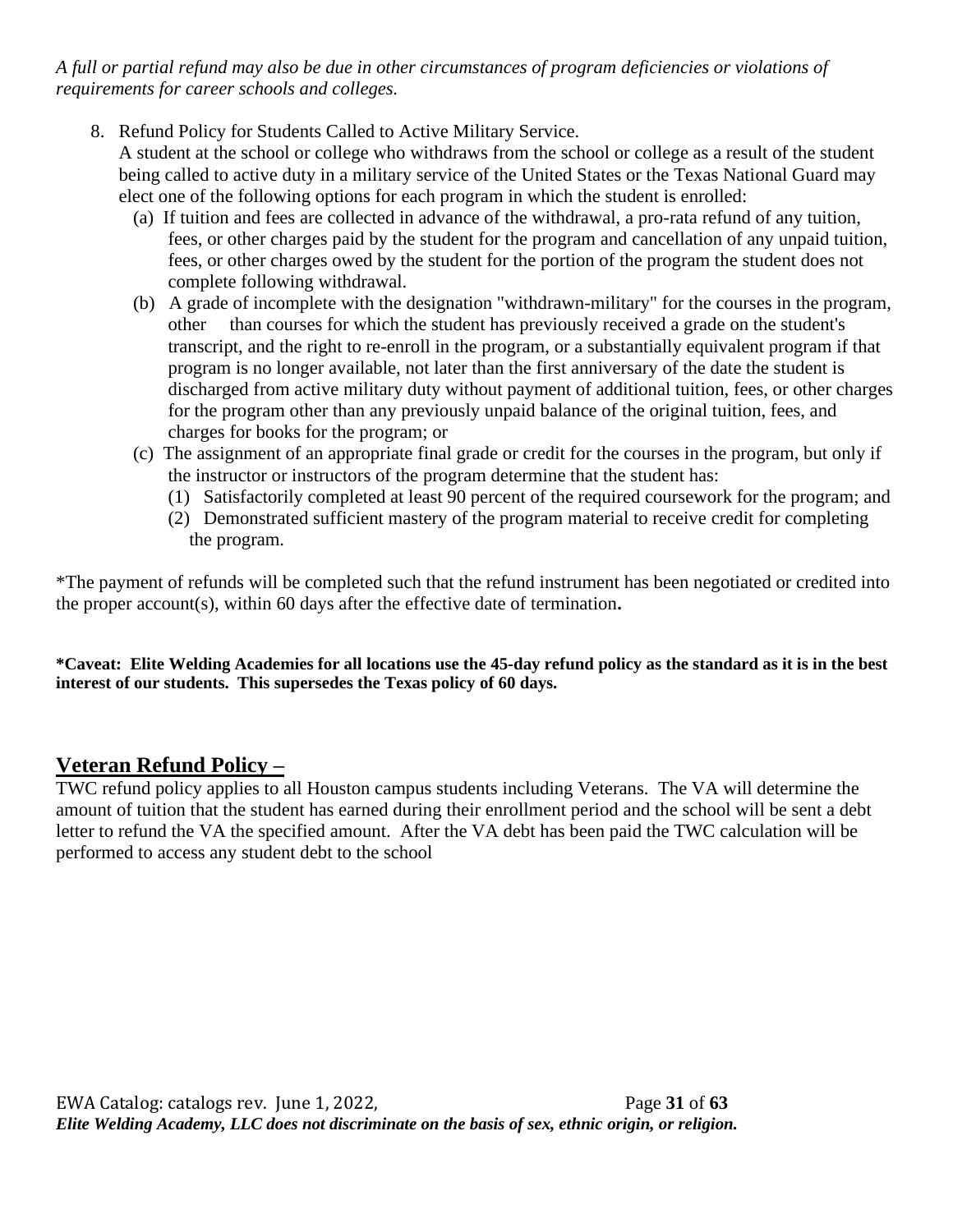#### **INDIANA OFFICE FOR CAREER AND TECHNICAL SCHOOLS REFUND POLICY**

The postsecondary proprietary educational institution shall pay a refund to the student in the amount calculated under the refund policy specified below or as otherwise approved by the Office for Career and Technical Schools (OCTS). The institution must make the proper refund no later than thirty-one (31) days of the student's request for cancellation or withdrawal.

If a postsecondary proprietary educational institution utilizes a refund policy of their recognized national accrediting agency or the United States Department of Education (USDOE) Title IV refund policy, the postsecondary proprietary educational institution must provide written verification in the form of a final refund calculation, upon the request of OCTS, that its refund policy is more favorable to the student than that of OCTS.

The following refund policy applies to each postsecondary proprietary educational institution as follows: 1. A student is entitled to a full refund if one (1) or more of the following criteria are met:

- a. The student cancels the enrollment agreement or enrollment application within six (6) business days after signing.
- b. The student does not meet the postsecondary proprietary educational institution's minimum admission requirements.
- c. The student's enrollment was procured as a result of a misrepresentation in the written materials utilized by the postsecondary proprietary educational institution.
- d. If the student has not visited the postsecondary educational institution prior to enrollment and, upon touring the institution or attending the regularly scheduled orientation/classes, the student withdrew from the program within three (3) days.
- 2. A student withdrawing from an instructional program, after starting the instructional program at a postsecondary proprietary institution and attending one (1) week or less, is entitled to a refund of ninety percent (90%) of the cost of the financial obligation, less an application/enrollment fee of ten percent (10%) of the total tuition, not to exceed one hundred dollars (\$100).
- 3. A student withdrawing from an instructional program, after attending more than one (1) week but equal to or less than twenty-five percent (25%) of the duration of the instructional program, is entitled to a refund of seventy-five percent (75%) of the cost of the financial obligation, less an application/enrollment fee of ten percent (10%) of the total tuition, not to exceed one hundred dollars (\$100).
- 4. A student withdrawing from an instructional program, after attending more than twenty-five percent (25%) but equal to or less than fifty percent (50%) of the duration of the instructional program, is entitled to a refund of fifty percent (50%) of the cost of the financial obligation, less an application/enrollment fee of ten percent (10%) of the total tuition, not to exceed one hundred dollars (\$100).
- 5. A student withdrawing from an instructional program, after attending more than fifty percent (50%) but equal to or less than sixty percent (60%) of the duration of the instructional program, is entitled to a refund of forty percent (40%) of the cost of the financial obligation, less an application/enrollment fee of ten percent (10%) of the total tuition, not to exceed one hundred dollars (\$100).
- 6. A student withdrawing from an institutional program, after attending more than sixty percent (60%) of the duration of the instructional program, is not entitled to a refund.

Student Protection Fund IC 22-4.1-21-15 and IC 22-4.1-21-18 requires each educational institution accredited by the Office for Career and Technical Schools to submit an institutional surety bond and contribute to the Career College Student Assurance Fund which will be used to pay off debt incurred due to the closing of a school, discontinuance of a program, or loss of accreditation by an institution. To file a claim, each student must submit a completed "Student Complaint Form." This form can be found on OCTS's website at [http://www.in.gov/dwd/2731.htm.](http://www.in.gov/dwd/2731.htm)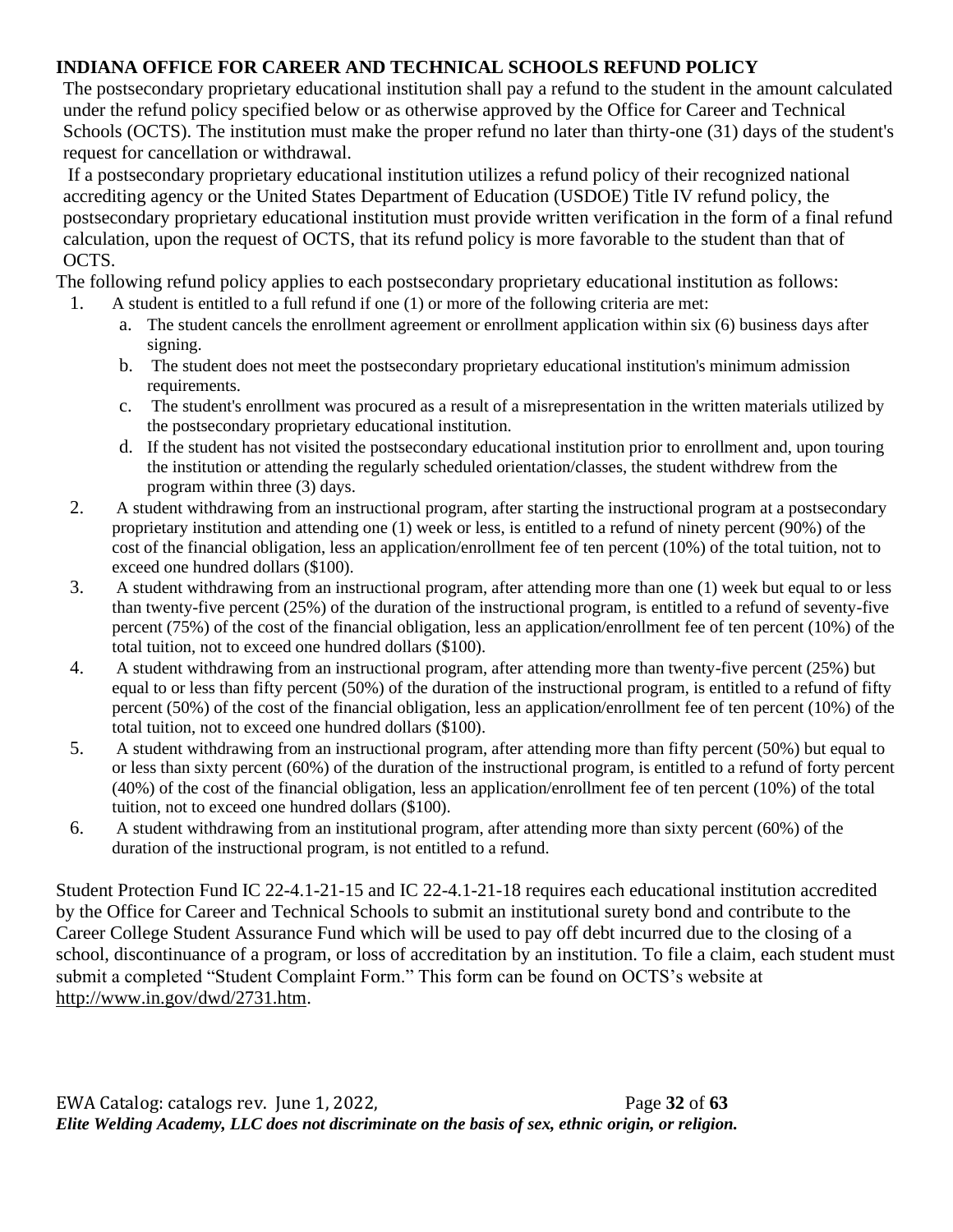# **ATTENTION Title IV Recipients**

#### **Return of Title IV Funds**

The Department of Education specifies how Elite Welding Academy, LLC must determine the amount of Title IV program assistance that has been earned if a student withdraws from school. The Financial Aid Office will perform a Return of Title IV Funds calculation when a federal student financial aid (Title IV) recipient withdraws from his/her program. This process ensures that the institution correctly calculates the amount of federal student financial aid earned by the student and returns any unearned funds back to the respective federal student financial aid program(s). In some cases, the student will be required to return unearned Title IV funds. In addition, the Return of Title IV process may result in the student owing the school for unpaid tuition and fees.

The requirements for Title IV program funds when you withdraw are separate from Elite Welding Academy, LLC's institutional refund policy. Therefore, the student may still owe a balance to the school to cover unpaid institutional charges.

A student may withdraw from Elite Welding Academy, LLC at any time. The Date of Determination for withdrawal shall be no longer than 14 days after the student's LDA regardless of any communication of the student's intent to return to class. It is highly recommended that the student speaks to a Financial Aid Advisor before withdrawing.

A student's withdrawal date whether official or unofficial is defined as:

1) The last date of attendance for any student whether they make a decision to withdraw, or cease attending all classes and have not provided Elite Welding Academy. LLC with his/her decision to withdraw. A student is considered withdrawn from Elite Welding Academy, LLC after 5 days of nonattendance with no communication with the school's instructors or staff.

The portion of Title IV funds a student is allowed to retain is calculated on a percentage basis by dividing the total number of clock hours scheduled to be completed as of the withdrawal date in the period, by the total clock hours in the payment period.

For example, if the student withdrew at 114 scheduled clock hours of a payment period that has 500 clock hours, the student has completed 22.8% of the period and therefore has earned 22.8% of federal student financial aid that was disbursed or could have been disbursed. That means that 77.2% of the aid that was disbursed or could have been disbursed remains unearned and must be returned to the federal student financial aid programs(s).

A student earns 100% of federal financial aid once he or she has completed more than 60% of the scheduled clock hours in the payment period.

If the amount of aid disbursed to the student is greater than the amount of aid earned by the student, the unearned portion must be returned to the federal student financial aid program(s). In returning unearned funds, Elite Welding Academy, LLC is responsible for returning the portion of the excess equal to the *lesser of*:

- 1) The institutional charges for the payment period multiplied by the unearned percentage of funds, or
- 2) The entire amount of excess funds.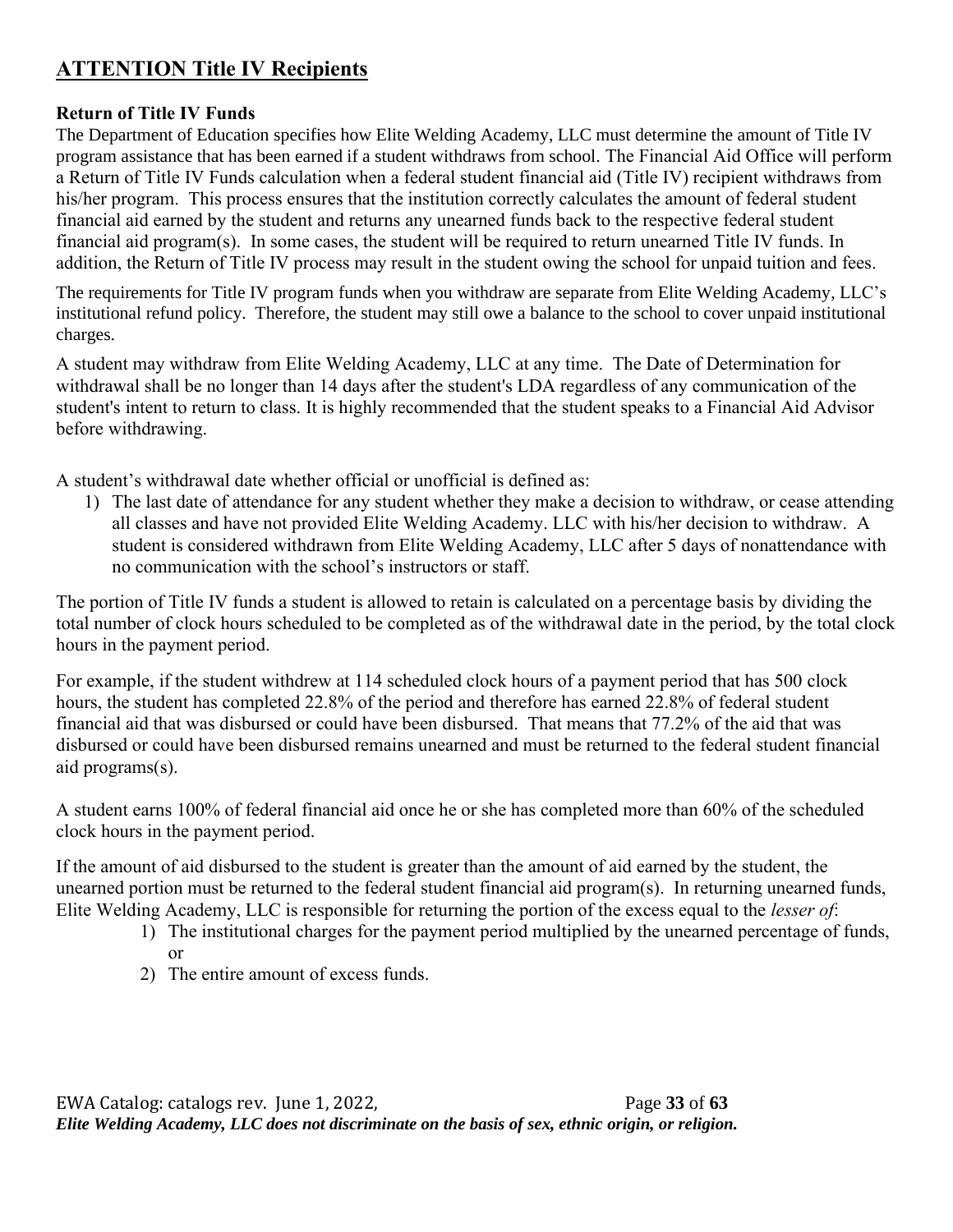A student may be required to return excess unearned Title IV funds. However, if the excess unearned funds consist of Title IV loans, then the student repays the loan(s) in accordance with the terms and conditions of the promissory note. If the excess unearned funds consist of a Title IV grant, the student is required to repay only the portion which exceeds 50 percent of the amount of grant received over \$50.

If the amount of aid disbursed to the student is less than the amount of aid earned by the student, a postwithdrawal disbursement may be available to assist the payment of any outstanding tuition and fee charges on the student's account. The post-withdrawal disbursement will be made from Title IV grant funds before available Title IV loan funds. If part of the post-withdrawal disbursement is a grant, the institution may apply the grant funds to tuition and fees or disburse the grant funds directly to the student.

If a student is eligible to receive a post-withdrawal disbursement from Title IV loan funds, the student (or parent in the case of a PLUS loan) will be asked for his/her permission to either disburse the loan funds to the student's account to reduce the balance owed to the institution or disburse the excess loan funds directly to the student (or parent in the case of a PLUS loan). Elite Welding Academy, LLC has 30 days from the date of Elite Welding Academy, LLC's determination the student withdrew to offer the post-withdrawal disbursement of a loan to the student (or the parent in the case of a PLUS loan).

The student (or parent) has 14 days from the date Elite Welding Academy; LLC sends the notification to accept the post-withdrawal disbursement in writing. If the student accepts the post-withdrawal disbursement, Elite Welding Academy, LLC will make payment as soon as possible, but no later than 180 days from the student's withdrawal date. No portion of the post-withdrawal disbursement of loan funds will be disbursed if the student (or parent) does not respond to Elite Welding Academy, LLC's notification.

Once the unearned portion of the return of funds has been calculated, the Financial Aid Office will return the aid to the appropriate federal student financial aid program(s) within 45 days of the date of determination that the student withdrew. The order of return is specified below. The unearned funds will be "charged back" to the student's tuition account, and this may result in unpaid tuition and fees. The student will then be billed for any unpaid institutional charges that result from the return of funds to the Title IV programs and will be responsible for full payment. A student will not be allowed to re-enter, register, or receive an official academic transcript until the outstanding balance has been paid in full.

Unearned Title IV funds will be returned to the federal student aid programs in the following order:

- 1. Unsubsidized Direct Loan
- 2. Subsidized Direct Loan
- 3. Direct PLUS
- 4. Federal Pell Grant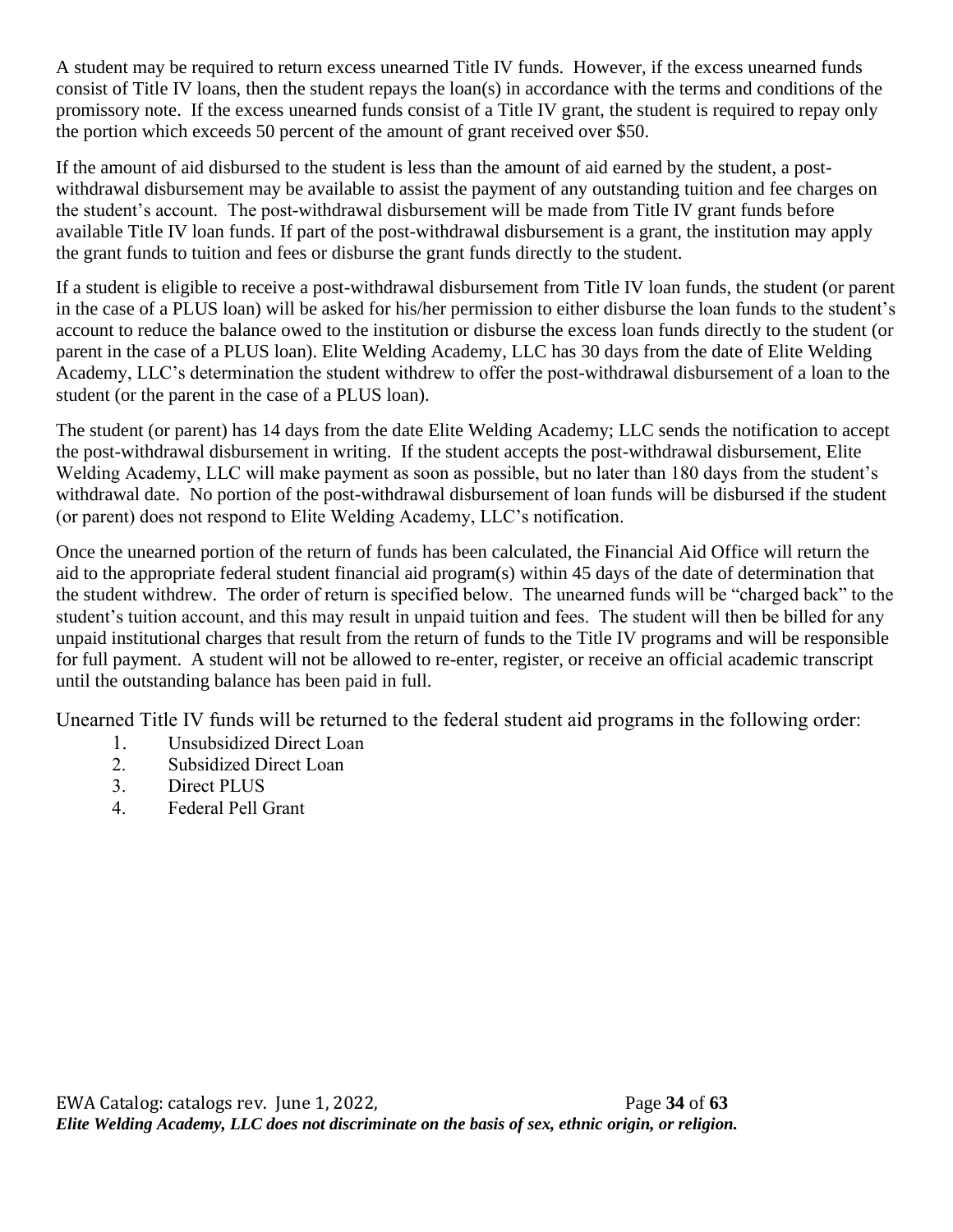# **Transfer of Credits**

#### **Structural and Pipe Welding Program**

Elite Welding Academy (OH) / Elite Pipe Welding Academy (TX)/ Elite Welding Academy South Point (OH) programs are clock hour programs; therefore, we do not issue credits. The transfer of EWA's clock hours to another institution is determined exclusively by the receiving institution**.** EWA/EPWA/EWASP will assist, per written request in transferring transcripts, syllabi, and course outline to another institution.

To transfer credits to the Academy, a prospective student must complete a "Transfer of Credit Request Form" found at the school's administrative office. This completed form and a transcript from an accredited postsecondary institution or any courses offered outside the institutional setting, such as those offered in the military, in the workplace, through apprenticeship and/or training programs, or other such programs recognized by the American Council on Education's (ACE) Center for Adult Learning and Education Credentials programs **with a 70% or above passing grade** that indicates previous education in welding must be at the school's office 2 weeks before the program start date to be considered for transfer of credit. The transcript will be reviewed to determine if a student has taken courses in line with the Academy's Session 1 curriculum. Any options for earning credit through standardized examinations will not be considered due to the hands-on nature of the program.

If the prospective student is determined to be a candidate for "transfer of credit", he/she will schedule the hands-on weld tests, the NCCER module tests and pay a \$100 testing fee. The \$100 testing fee covers the time of the tester, materials, and consumables. This should be scheduled at least the **day before the first day of class** before the start date desired. **All parts of the "hands-on weld test" must be passed with a minimum score of 3 on the CWI scale and NCCER module tests must be passed with a 70% or better**. The module tests will be those covered in the first half of Session 1. All tests will be administered by a CWI and/or EWA instructor. If the prospective student passes **BOTH** the hands-on weld tests **AND** the module tests, the student will be credited a maximum of 125 clock hours and a reduction of Session 1 tuition. *Cincinnati & South Point Campuses of \$1533 / Houston Campus of \$1587*

FINANCIAL AID: If the transfer of credit hours occurs your Title IV financial aid will be prorated to a shorter program and your aid will be reduced. The financial aid office will send you a new offer letter with your adjusted aid and any out-of-pocket expense.

#### PROCEDURE TO BE FOLLOWED WHEN APPEALING TRANSFER OF CREDIT:

A written request to re-take the "hands-on" welding tests should be given to the school's Director. The Lead Instructor along with the Director will determine whether this will be granted. You will be notified by telephone or e-mail of this decision. The cost for re-testing is \$100.

#### **Manufacturing Welding Program- South Point Campus Only**

Due to the length of time for the program of 240 hours, transfer of credits is not granted.

#### **Downhill Welding Program- Houston Campus Only**

Due to the length of time for the program of 240 hours, transfer of credits is not granted.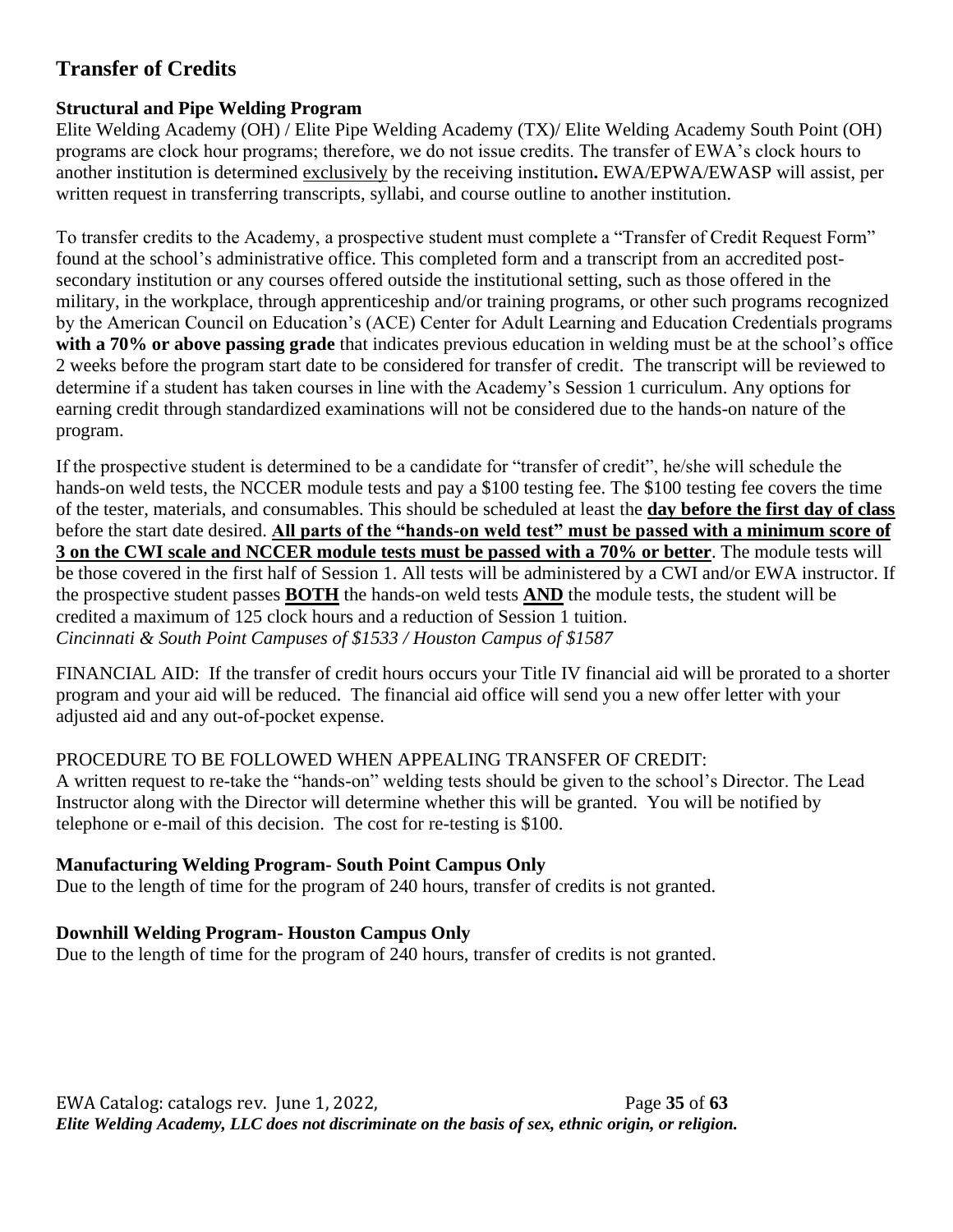## **Academic Standards / Grades**

Grades on NCCER modules will be recorded as a percent. Students must maintain 70% or above on each module (3.0) to remain in good standing. Grades will only be given on written work. Students must also pass 3 hands-on welding tests given by a CWI. This welding score is based on the opinion of a Certifies Welding Inspector.

| <b>Written work scale</b> |     |                        | <b>CWI Scale:</b>                                                         |
|---------------------------|-----|------------------------|---------------------------------------------------------------------------|
| $A = 93$ to 100%          | 4.0 | <b>Excellent Grade</b> | 5 Outstanding                                                             |
| $B = 84$ to 92%           | 3.0 | Good Grade             | 4 Above Average                                                           |
| $C = 70\% - 83\%$         | 2.0 | Average Grade          | 3 Average                                                                 |
| $F =$ below 70%           |     | Failed                 | 2 or 1 Failed                                                             |
|                           |     |                        | Note: NCCER teacher's guide maintains a 70% as passing the NCCER modules. |

#### **Welding Skill:**

Welding proficiencies are monitored throughout the program. A welding proficiency test is given at the end of a session. The end-of-session welding proficiency test is prepared and tested according to standards outlined by the American Welding Society, the American Petroleum Institute, and the American Society of Mechanical Engineers. A 3 or better on the end-of-session weld test is considered passing.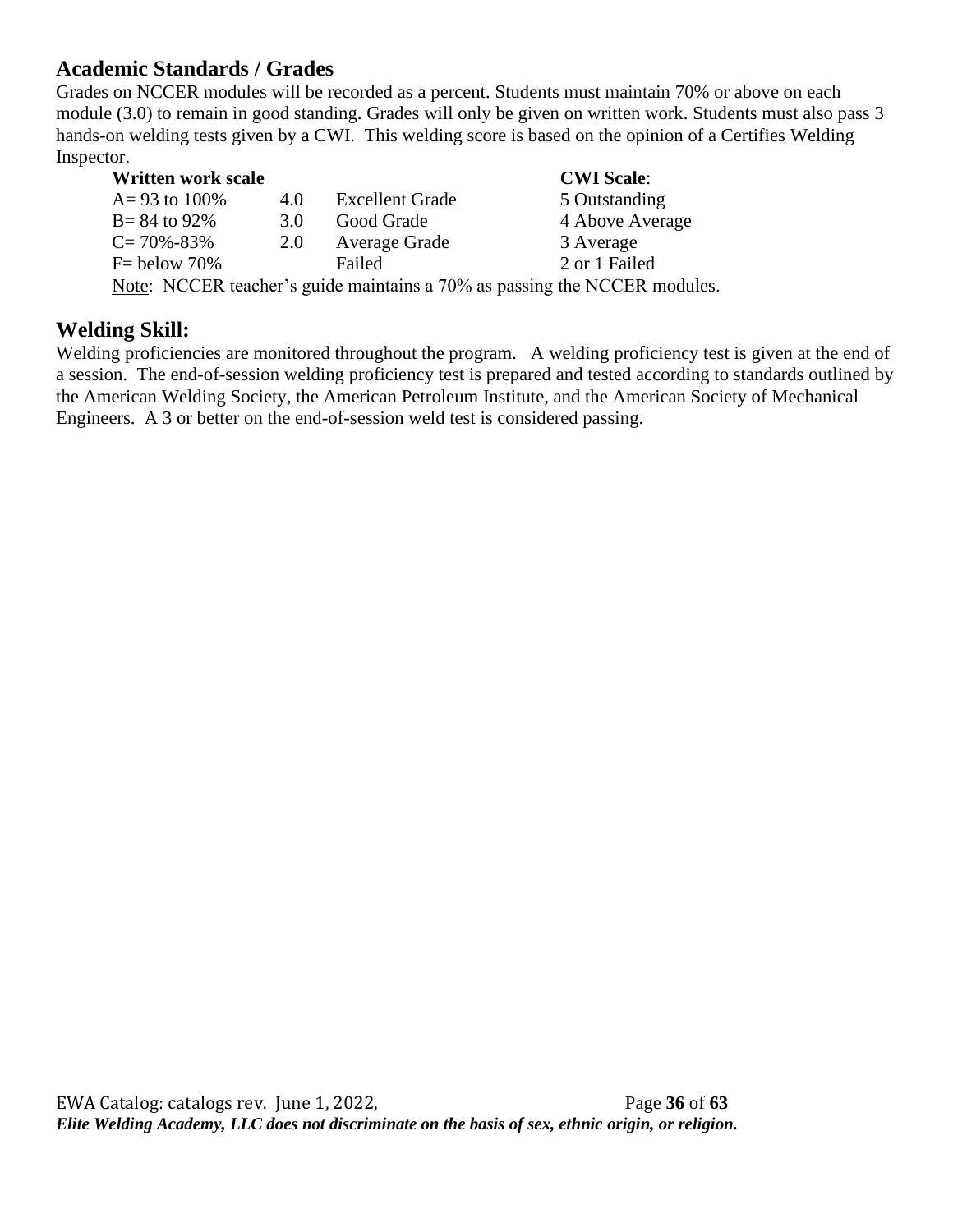# **Increments of Evaluation for Satisfactory Progress (All Students)**

Satisfactory progress is checked throughout the program, but the official SAP is at the halfway point of the program for all students and serves to determine the eligibility of disbursements for students receiving Financial Aid (Title IV Funds):

#### *Structural and Pipe Welding Program*

- Students are evaluated within and at the end of each payment period for progress.
- Official SAP review is following the midpoint of the program (500 scheduled hours). Students will be provided progress reports containing both their academic (qualitative) and attendance (quantitative) results. This evaluation period will determine the continuation of payment of Title IV funds and any other government State funding the student receives
- Students who are not at 90% attendance will be in unsatisfactory progress at this review.
- The maximum time frame is not to exceed 111% of the published length of the program measured in clock hours (1100 hours and 2.8 weeks). A student is allowed to miss 10% of the maximum program length.

#### *Manufacturing Welding/SP Program*

- Following the midpoint of the program (1-120 hours). Students will be provided progress reports containing both their academic (qualitative) and attendance (quantitative) results.
- The maximum time frame is not to exceed the published length of the program measured in clock hours. A student is allowed to miss 7% of the maximum program length.

#### *Downhill Welding Program*

- Following the midpoint of the program (1-120 hours). Students will be provided progress reports containing both their academic (qualitative) and attendance (quantitative) results.
- The maximum time frame is not to exceed the published length of the program measured in clock hours. A student is allowed to miss 7% of the maximum program length

#### *Students exceeding the maximum time frame may be subject to administrative withdrawal and will lose eligibility for Federal Student Aid*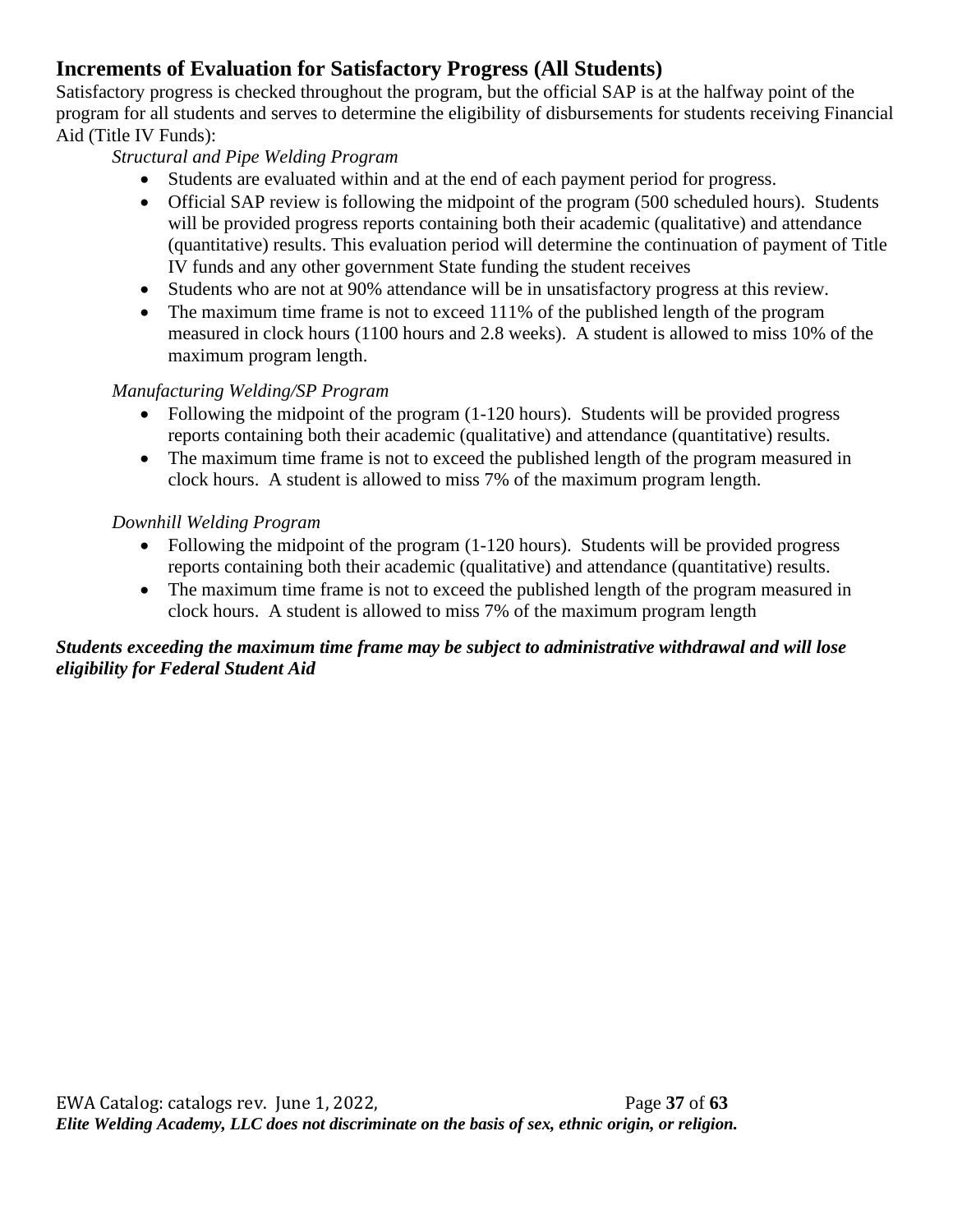#### **Satisfactory Progress -** *Manufacturing Welding Program (South Point Only)* **Definition of Satisfactory Academic Progress**

All enrolled students at Elite Welding Academy-South Point, LLC are required to maintain satisfactory academic progress towards meeting the established graduation requirements of the Manufacturing Welding/SP program, all periods of enrollment count toward SAP. EWA does not offer a separate summer program. **A student must meet each of the following qualitative and quantitative standards to demonstrate satisfactory academic progress:** 

#### - **Qualitative**

- $\circ$  A student must have a minimum cumulative grade point average of C (70%) on all NCCER module tests, homework, quizzes, and any other course assignments.
- o A student must pass each weld test as outlined in the syllabus. He/she must test at a level 3 or above on the CWI scale. A student cannot continue in the program without successfully passing the first half weld test.

#### - **Quantitative**

- o A student must attend at least 93% of the scheduled class hours on a cumulative basis during each evaluation period.
- o The 240-hour Manufacturing Welding/SP program consists of 11 weeks of instruction for students enrolled, attending 24 clock hours per week

(Note: number of hours per week may vary depending on holiday schedule). Attendance and academic progress are reviewed weekly to determine if the student has maintained good standing in all areas. This determines if the student can continue in the program.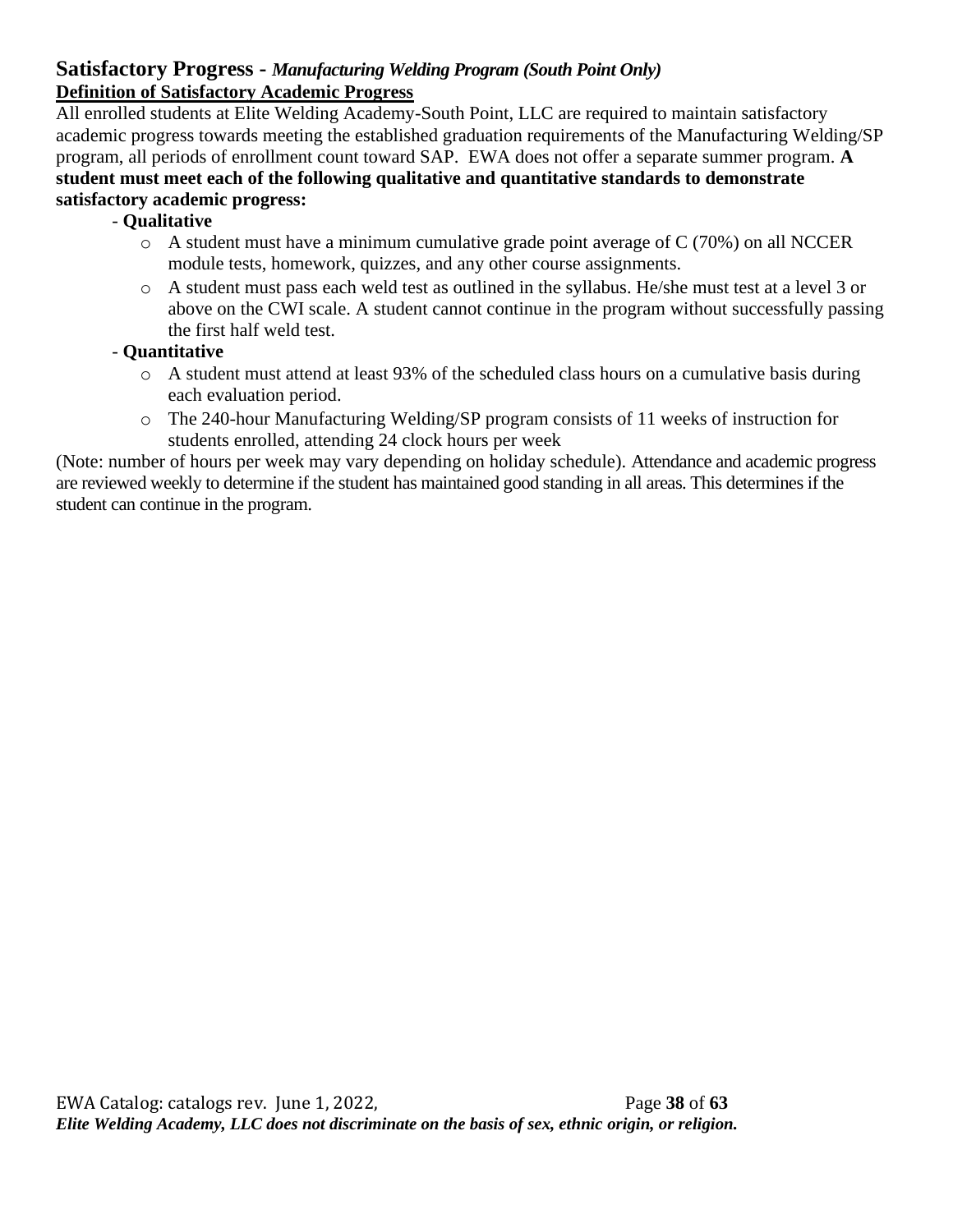#### **Satisfactory Progress -** *Downhill Welding Program (Houston Only)* **Definition of Satisfactory Academic Progress**

All enrolled students at Elite Welding Academy, LLC are required to maintain satisfactory academic progress towards meeting the established graduation requirements of the Downhill Welding program, all periods of enrollment count toward SAP. EWA does not offer a separate summer program. **A student must meet each of** 

#### **the following qualitative and quantitative standards to demonstrate satisfactory academic progress:**  - **Qualitative**

- o A student must have a minimum cumulative grade point average of C (70%) on all NCCER module tests, homework, quizzes, and any other course assignments.
- o A student must pass each weld test as outlined in the syllabus. He/she must test at a level 3 or above on the CWI scale. A student cannot continue in the program without successfully passing the first half weld test.

#### - **Quantitative**

- o A student must attend at least 93% of the scheduled class hours on a cumulative basis during each evaluation period.
- o The 240-hour Downhill Welding program consists of 11 weeks of instruction for students enrolled, attending 24 clock hours per week

(Note: number of hours per week may vary depending on holiday schedule). Attendance and academic progress are reviewed weekly to determine if the student has maintained good standing in all areas. This determines if the student can continue in the program.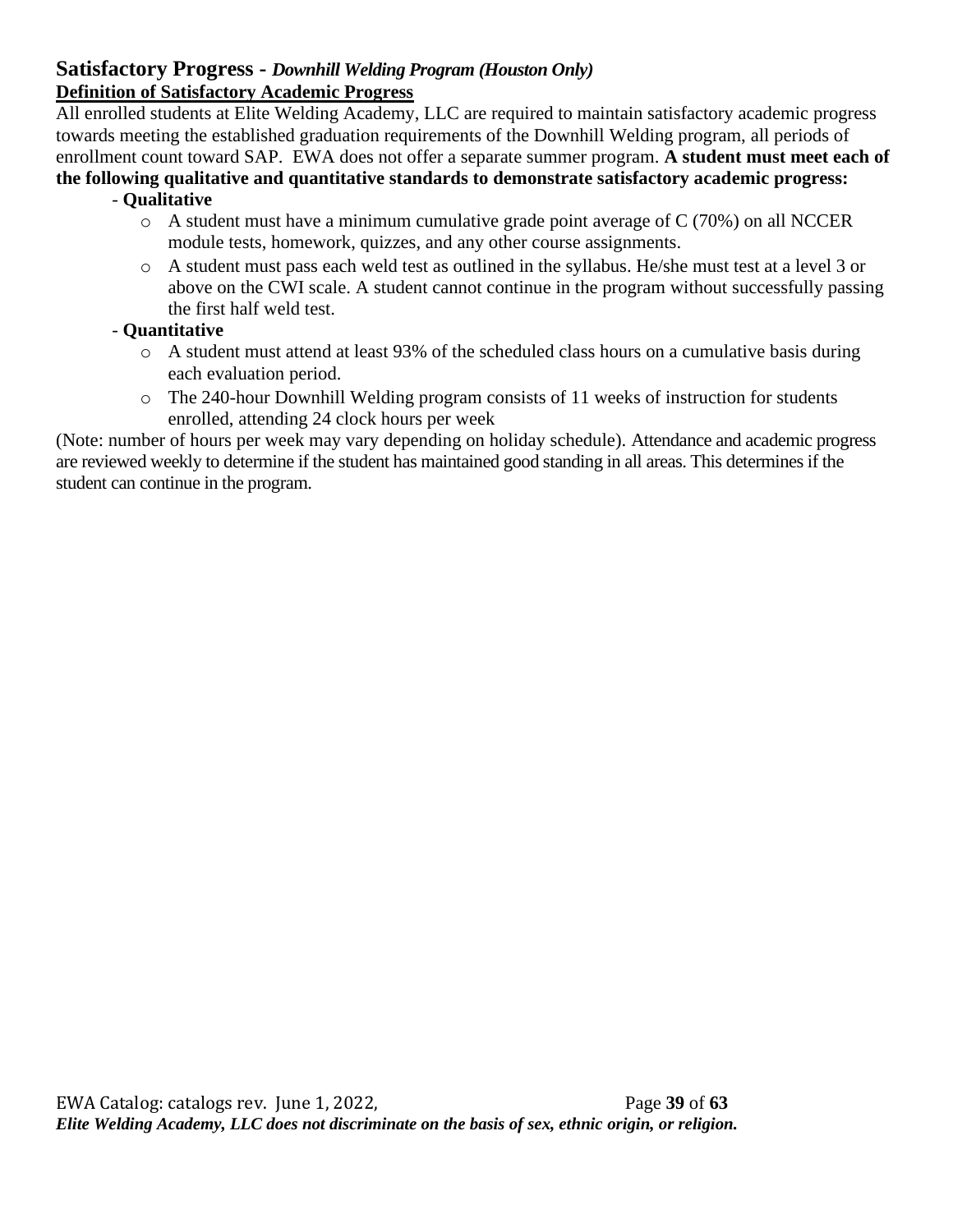#### **Satisfactory Progress -** *Structural and Pipe Welding Program* **Definition of Satisfactory Academic Progress**

All enrolled students at Elite Welding Academy, LLC are required to maintain satisfactory academic progress towards meeting the established graduation requirements of the Structural and Pipe Welding program. All periods of enrollment count toward SAP including any periods when a student does not receive Title IV aid. EWA does not offer a separate summer program. **A student must meet each of the following qualitative and quantitative standards to demonstrate satisfactory academic progress:** 

#### - **Qualitative**

- o A student must have a minimum cumulative grade point average of C (70%) on all NCCER module tests, homework, quizzes, and any other course assignments.
- o A student must pass each "end of session" weld test as outlined in the syllabus. He/she must test at a level 3 or above on the CWI scale. A student cannot move to the next session without successfully passing the session "hands-on" weld test.

#### - **Quantitative**

- o A student must attend at least 90% of the scheduled class hours on a cumulative basis during each evaluation period.
- o **DAY**: The 1000 hour Structural and Pipe Welding program academic year consists of 26 weeks of instruction for students enrolled, attending 40 clock hours per week
- o **NIGHT**: The 1000 hour Structural and Pipe Welding program academic year consists of 44 weeks of instruction for students enrolled, attending 24 clock hours per week

(Note: number of hours per week may vary depending on holiday schedule). Attendance and academic progress are reviewed at the end of each module to determine if the student has maintained good standing in all areas. This determines if the student can continue in the program.

Any transferred credit approved by EWA (policy for transfer of Credits) would apply towards SAP for the first evaluation period of 500 hours. A student may retake a test or skills assessment an unlimited amount of time within the session they are in to pass within the time frame of that session. Repeated courses are counted towards qualitative and quantitative requirements, including maximum timeframe. All incomplete 's count toward the maximum time frame of the program and completed and passed skills tests are required to complete the program. End of program assessment tests are required for graduation, however, students have up to 111% (110 hours and 2.8 weeks) to pass all skills tests required for graduation. They are not charged extra for the additional time. Withdrawals due to failing skills testing would be required to apply for re-enrollment for the entire program. Withdrawals due to attendance could under an approved appeal process be able to re-enroll.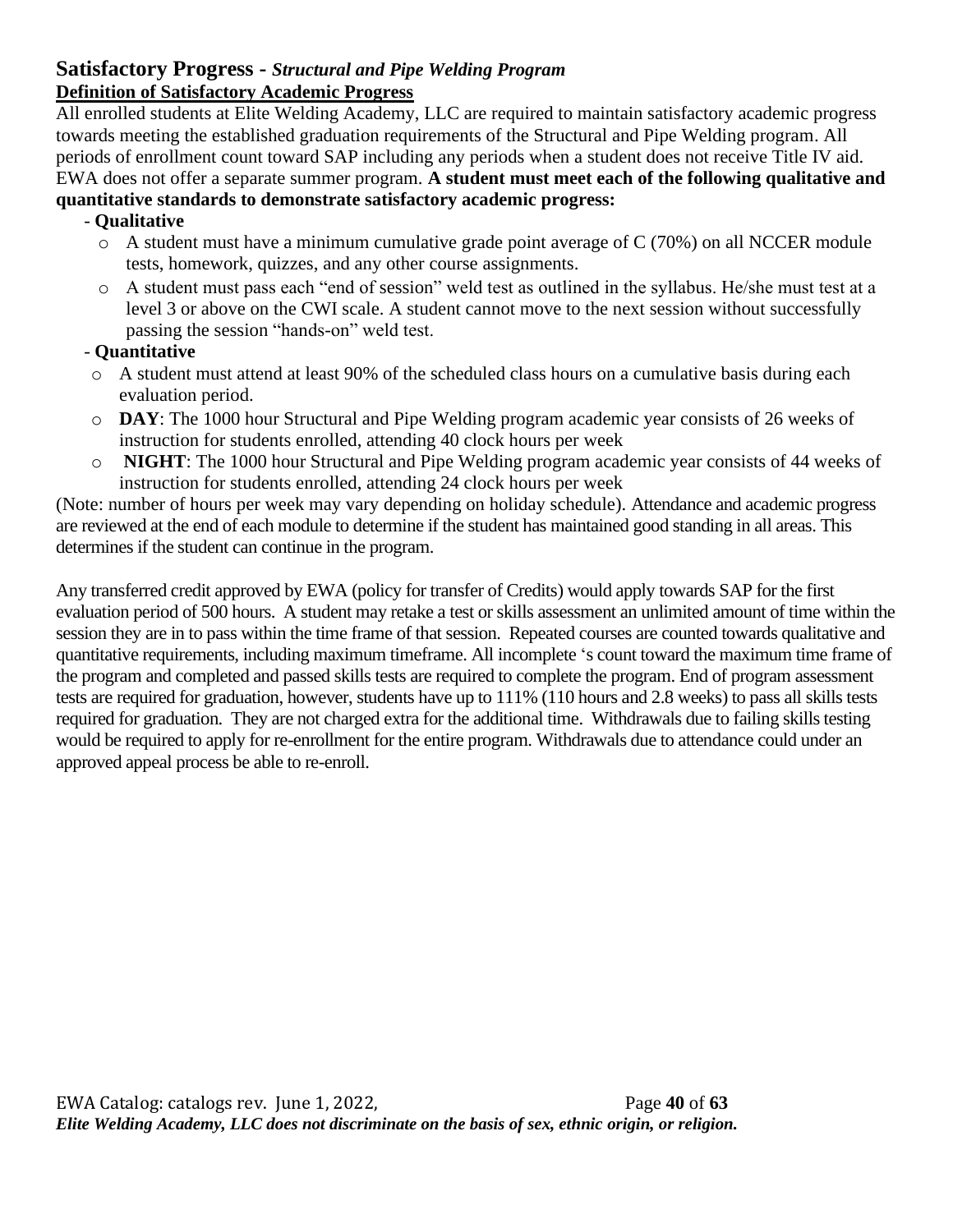## **Attendance Monitoring**

- (a) Attendance is essential to benefit from class and lab instruction. You are required to be on time for each class, stay for the duration of the class session, and fully participate in each lab and classroom session. Attendance, including being late, leaving early, cutting class, illness, and any other absences will be recorded in .25 increments on your attendance grid. You will sign in and out on the daily sign-in sheet. No other student can sign in or out for you. Breaks are pre-scheduled for each day, and you are expected to return from breaks on time. If you are loitering in other areas, you may be counted absent for the time spent away from your assigned area (booths/classroom). Notify your instructor if you need to be away from your assigned area.
- (b) You are expected to notify your instructor at 888-272-3809 when you are unable to report at your scheduled time regardless of the reason.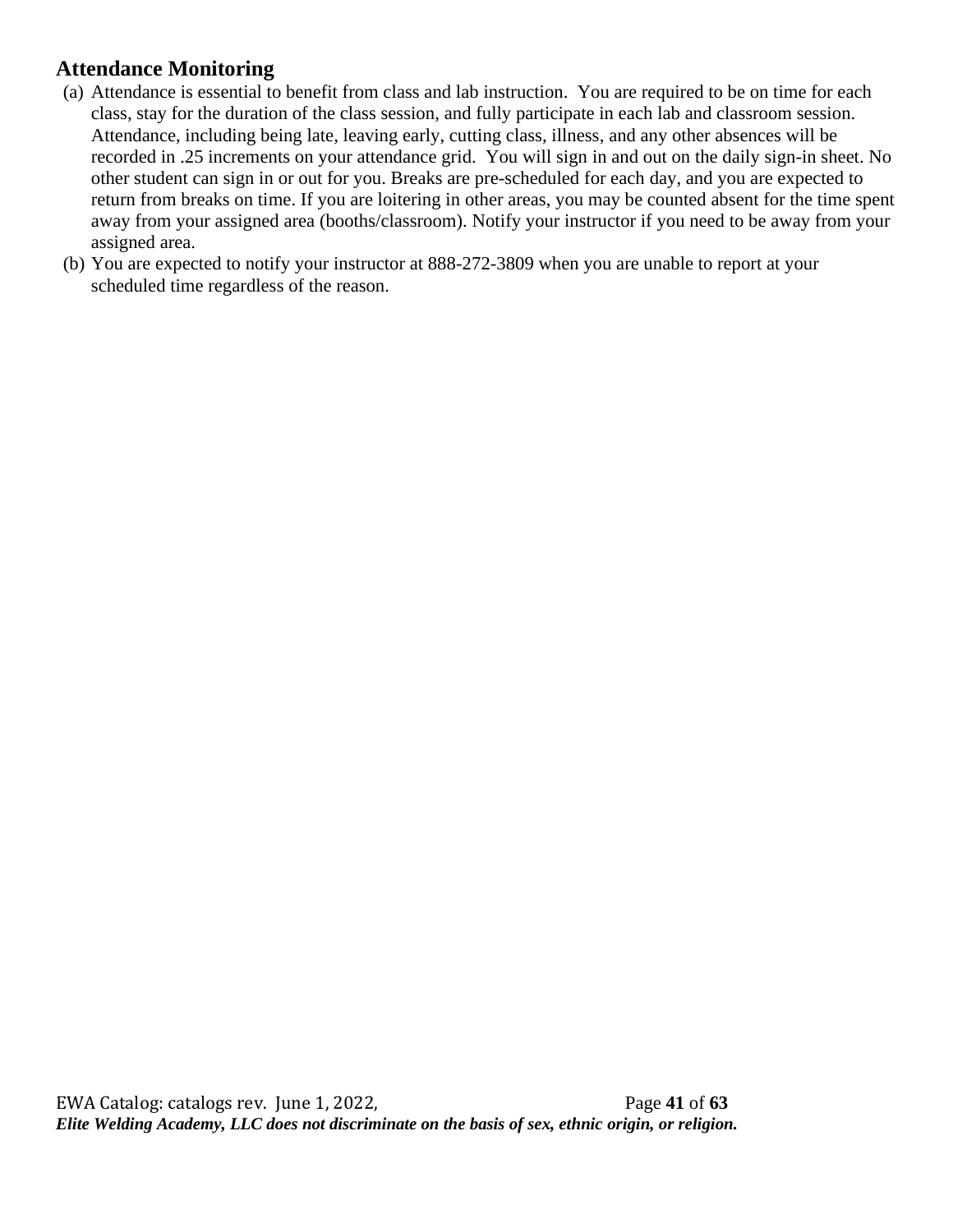#### **Attendance / Probation / Dismissal Policies/Official and Unofficial Withdrawals** *Structural and Pipe Welding Program*

- 1. You must attend 90% of a program's hours to receive a Certificate of Completion.
- 2. Attendance is monitored weekly during each session and at the end of each 250-hour session of the Structural and Pipe Welding Program. If you are absent or exceed 10% of a session (25 hours), you will meet with the Director to discuss your absences and have an advising session that will include stipulations for improving attendance. This process will alert you to the possible loss of financial support from financial aid, VA, or an agency. It is EWA's goal to improve the student's ability to be successful in the program so that he/she can gain and maintain employment.
- **3.** At the **midterm** of a program, you MUST be at 90% attendance. This would be absences of no more than 50 hours out of 500 hours at or before midterm in the Structural and Pipe Welding Program. You will receive a Satisfactory Progress Report after week 13. If you exceed these stated limits, you will be required to submit an appeal. Additionally, your welding skill progress, program involvement, and cause/proof for the absences will be reviewed by the Lead Instructor and the Director. They will then determine whether you can move forward in the program on a "probation status".

**NOTE**: Elite Welding Academy reserves the right to deviate from the above policy in cases where student absences are so excessive at any evaluation point that the student cannot mathematically achieve a 90% by midterm or ½ of the program hours.

- 4. If you accumulate over 100 hours of absences (10% of the program) in the Structural and Pipe Welding Program, you will be dismissed.
- 5. You will also be considered dismissed/withdrawn if you have not called or attended class for five (5) consecutive days. You will be notified by mail of this action.
- 6. A withdrawal/dismissal date would be the last class date you attended. The date of determination would be the date that Elite Welding Academy determines that you have been absent without notice for five (5) consecutive days or no more than 14 days from the LDA. The re-admittance procedure is to be applied should you wish to return to class. Any sponsoring agencies will be notified of any termination or withdrawal.
- 7. If receiving Title IV funds, financial aid will not be disbursed, and you will be responsible for payment of all tuition and fees for the applicable hours.
- 8. If receiving funding from other agencies, the school will notify the funding agency to interrupt the student's educational benefits if the student does not successfully appeal unsatisfactory progress or is dismissed due to conduct, or grades.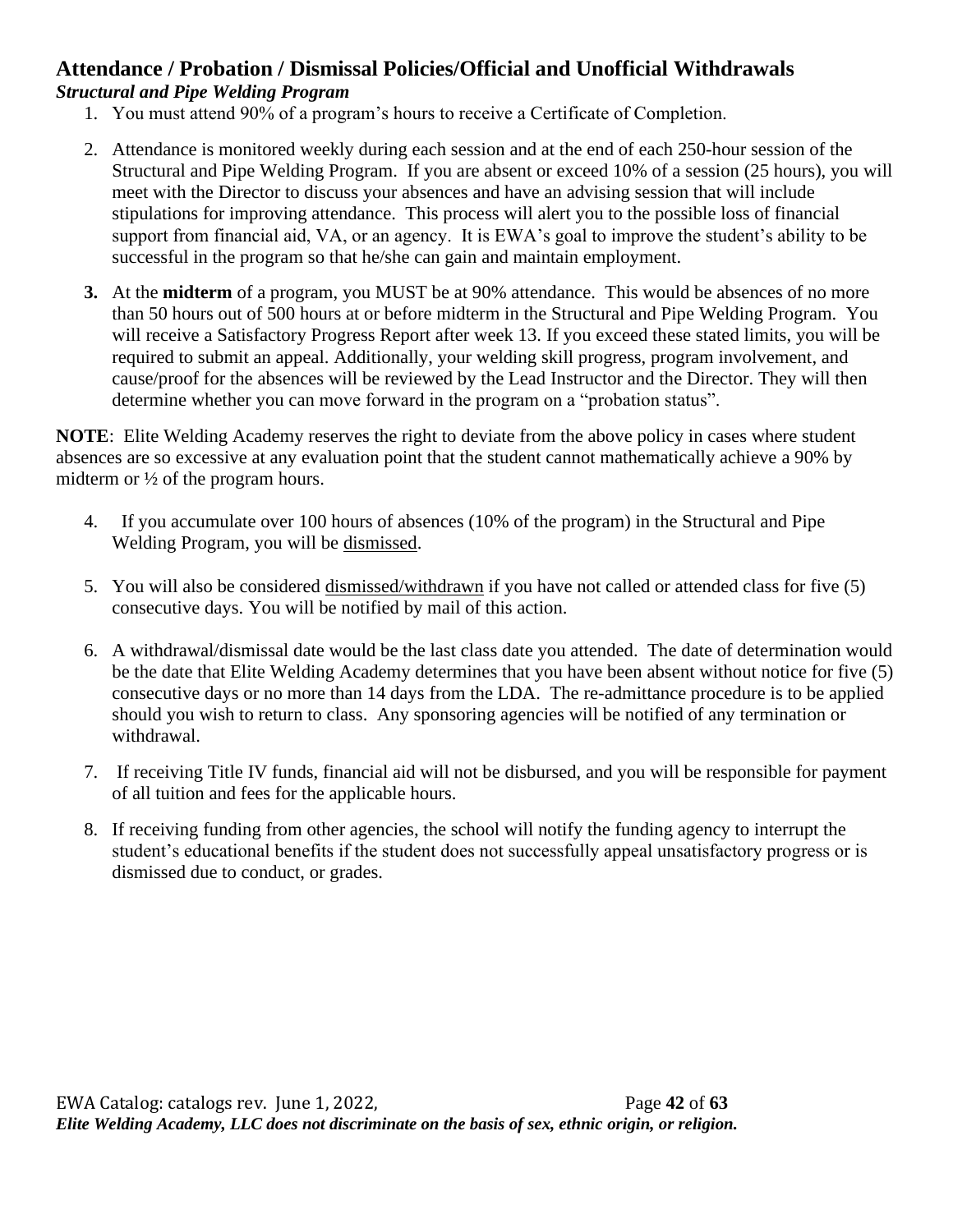#### **Attendance / Probation / Dismissal Policies / Official and Unofficial Withdrawals** *Manufacturing Welding Program- South Point Campus Only*

- 1. You must attend 93% of a program's hours to receive a Certificate of Completion.
- 2. Attendance is monitored during each session and at the end of the 240-hour course for the Manufacturing Welding/SP Program. If you are absent or exceed 7% of the course (18 hours), you will meet with the Director to discuss your absences and have an advising session that will include stipulations for improving attendance. This process will alert you to the possible loss of financial support from an agency. It is EWA's goal to improve the student's ability to be successful in the program so that he/she can gain and maintain employment.
- 3. At the **midterm** of a program, you MUST be at 93% attendance. This would be absences of no more than 18 hours out of 120 hours at or before midterm in the Manufacturing Welding/SP Program. You will receive a Satisfactory Progress Report at week 4. If you exceed these stated limits, you will be required to submit an appeal. Additionally, your welding skill progress, program involvement, and cause/proof for the absences will be reviewed by the Lead Instructor and the Director. They will then determine whether you can move forward in the program on a "probation status".

**NOTE**: Elite Welding Academy - South Point reserves the right to deviate from the above policy in cases where student absences are so excessive at any evaluation point that the student cannot mathematically achieve a 93% by midterm.

- 4. If you accumulate 17 hours of absences (7% of the program) in the Manufacturing Welding/SP Program, you will be dismissed.
- 5. You will also be considered dismissed/withdrawn if you have not called or attended class for two (2) consecutive days. You will be notified by mail of this action.
- 6. A withdrawal/dismissal date would be the last class date you attended. The date of determination would be the date that Elite Welding Academy - South Point determines that you have been absent without notice for two (2) consecutive days. The re-admittance procedure is to be applied should you wish to return to class. Any sponsoring agencies will be notified of any termination or withdrawal.
- 7. If receiving funding from other agencies, the school will notify the funding agency to interrupt the student's educational benefits if the student does not successfully appeal unsatisfactory progress or is dismissed due to conduct, or grades.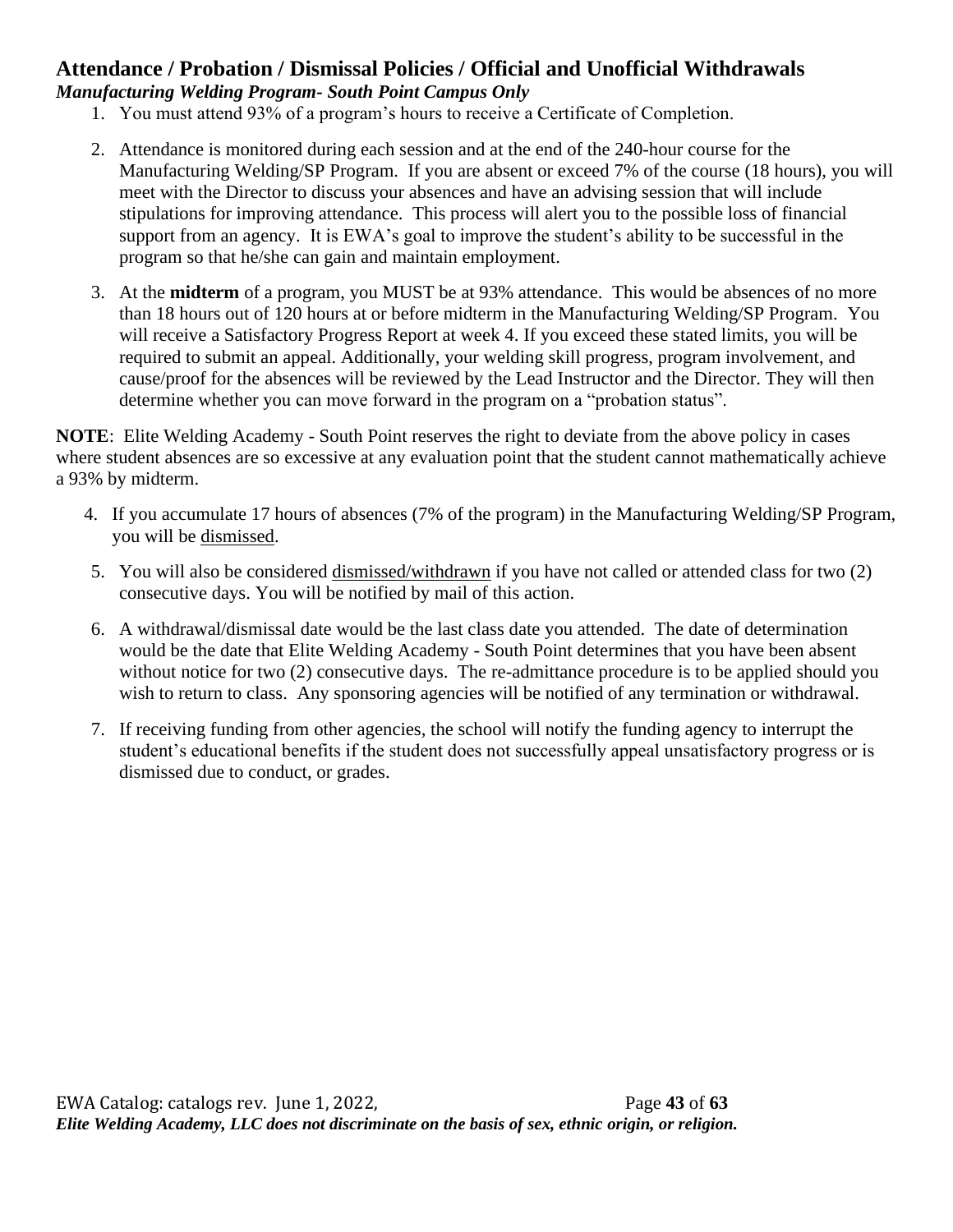#### **Attendance / Probation / Dismissal Policies / Official and Unofficial Withdrawals** *Downhill Welding Program- Houston Campus Only*

- 1. You must attend 93% of a program's hours to receive a Certificate of Completion.
- 2. Attendance is monitored during each session and at the end of the 240-hour course for the Downhill Welding Program. If you are absent or exceed 7% of the course (18 hours), you will meet with the Director to discuss your absences and have an advising session that will include stipulations for improving attendance. This process will alert you to the possible loss of financial support from an agency. It is EWA's goal to improve the student's ability to be successful in the program so that he/she can gain and maintain employment.
- 3. At the **midterm** of a program, you MUST be at 93% attendance. This would be absences of no more than 18 hours out of 120 hours at or before midterm in the Downhill Welding Program. You will receive a Satisfactory Progress Report at week 4. If you exceed these stated limits, you will be required to submit an appeal. Additionally, your welding skill progress, program involvement, and cause/proof for the absences will be reviewed by the Lead Instructor and the Director. They will then determine whether you can move forward in the program on a "probation status".

**NOTE**: Elite Welding Academy - Houston reserves the right to deviate from the above policy in cases where student absences are so excessive at any evaluation point that the student cannot mathematically achieve a 93% by midterm.

- 4. If you accumulate 17 hours of absences (7% of the program) in the Downhill Welding Program, you will be dismissed.
- 5. You will also be considered dismissed/withdrawn if you have not called or attended class for two (2) consecutive days. You will be notified by mail of this action.
- 6. A withdrawal/dismissal date would be the last class date you attended. The date of determination would be the date that Elite Welding Academy - Houston determines that you have been absent without notice for two (2) consecutive days. The re-admittance procedure is to be applied should you wish to return to class. Any sponsoring agencies will be notified of any termination or withdrawal.
- 7. If receiving funding from other agencies, the school will notify the funding agency to interrupt the student's educational benefits if the student does not successfully appeal unsatisfactory progress or is dismissed due to conduct, or grades.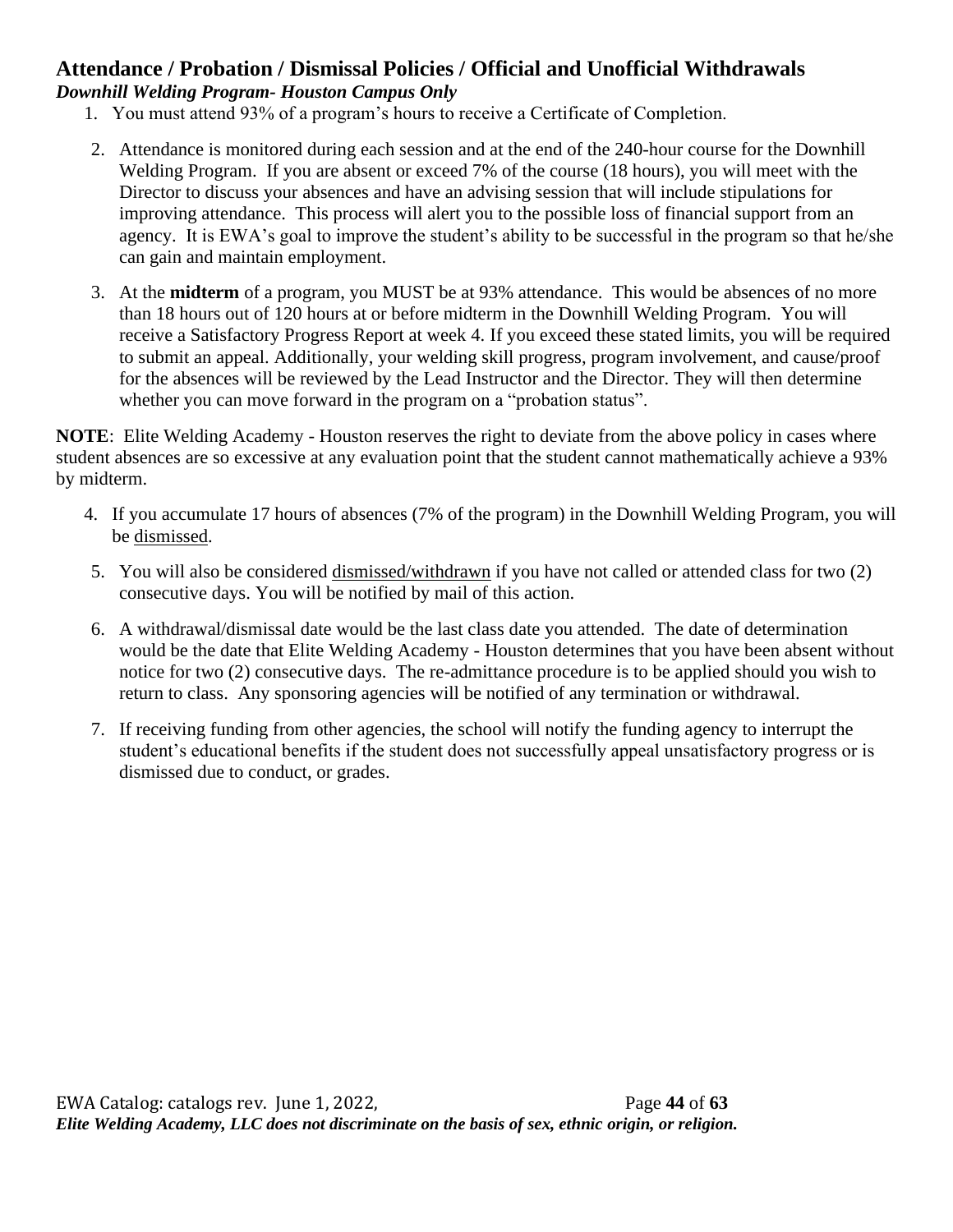## **Unsatisfactory Progress**

#### *Structural and Pipe Welding Program*

Any student not meeting SAP at the end of each payment period will receive an attendance advisory from the campus director and be determined to have a reasonable opportunity to achieve satisfactory progress before the end of the training period and the maximum time frame.

All students who do not meet the satisfactory academic progress standards at the midpoint of their program hours will be required to submit an appeal to remain in the program on a probationary status. Title IV funding will be reinstated upon a granted appeal

*Manufacturing Welding Program-South Point Campus Only* Due to the length of time for the program of 240 hours, the appeal is not granted

*Downhill Welding Program-Houston Campus Only*

Due to the length of time for the program of 240 hours, the appeal is not granted

## **Academic Progress (Quantitative standards):**

#### *Structural and Pipe Welding Program*

If your grades fall below the minimum satisfactory requirements of 70% (3.0 GPA) on NCCER modules and level 3 on the welding tests, at any time before the official 501-hour SAP Evaluation, you will be allowed to take the end of level weld test 2 times within one week if needed at the end of each session. If consistent progress is not demonstrated by the student toward academic requirements, the student could be dismissed.

#### *Manufacturing Welding Program-South Point Campus Only*

If your grades fall below the minimum satisfactory requirements of 70% (3.0 GPA) on NCCER modules and level 3 on the welding tests, at any time before the official 120-hour SAP Evaluation, you will be allowed to take the mid-session weld test 1 time. If consistent progress is not demonstrated by the student toward academic requirements, the student will be dismissed.

#### *Downhill Welding Program-Houston Campus Only*

If your grades fall below the minimum satisfactory requirements of 70% (3.0 GPA) on NCCER modules and level 3 on the welding tests, at any time before the official 120-hour SAP Evaluation, you will be allowed to take the mid-session weld test 1 time. If consistent progress is not demonstrated by the student toward academic requirements, the student will be dismissed.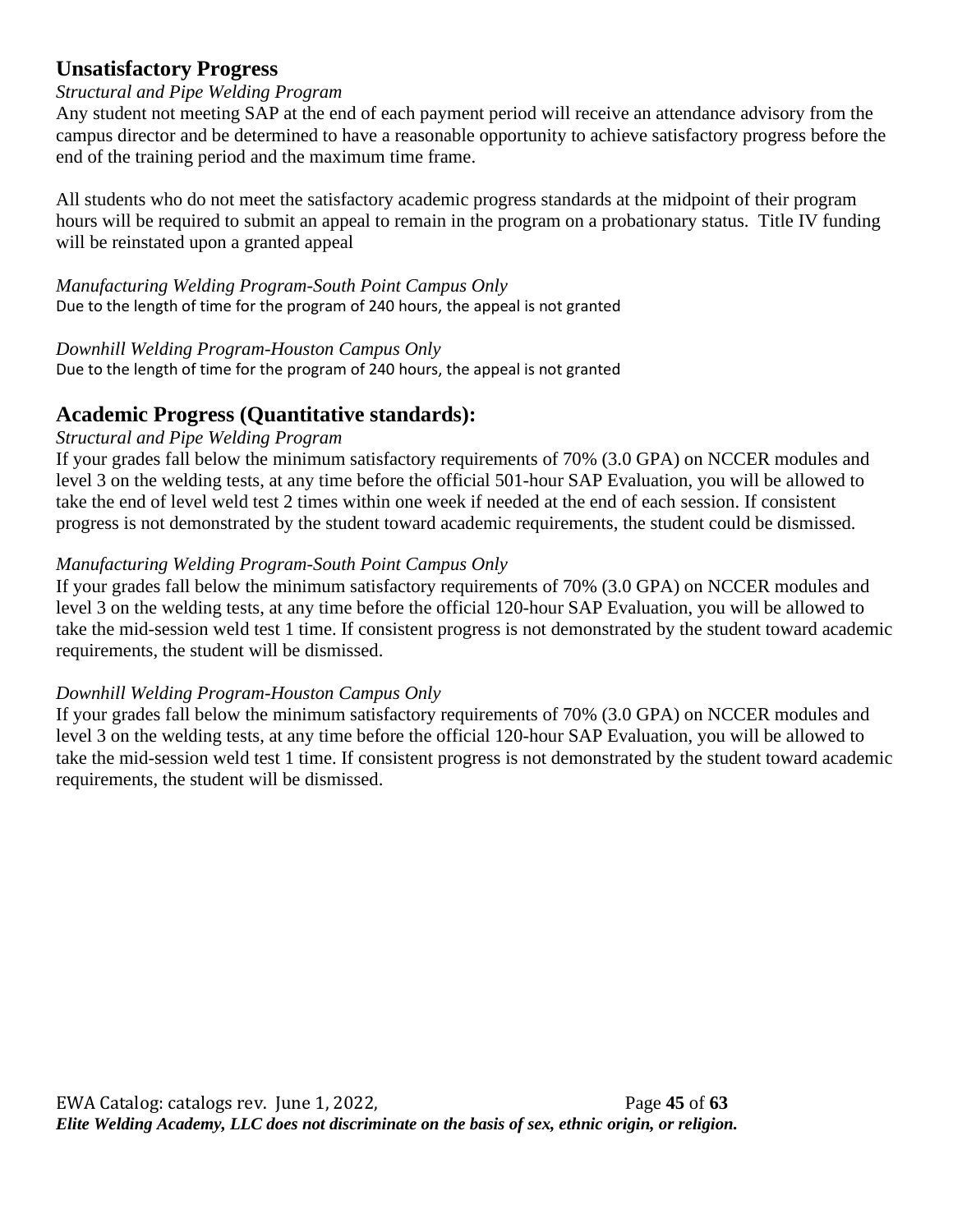## **Appeal Process Financial Aid Recipients**

The student must submit a written appeal within 24 hours of the unsatisfactory progress report receipt to be considered for probation. The appeal must be accompanied by any relevant documentation of the mitigating circumstances that have prevented the student from attaining satisfactory academic progress and evidence that changes have occurred to allow the student to now meet standards of satisfactory academic progress. Only extraordinary conditions will be considered, such as an injury or illness of the student, the death of a relative, or other special circumstances. Before an appeal may be granted, a written academic plan will be provided to the student which clearly identifies a viable plan for the student to successfully complete the program within the maximum timeframe allowed.

## **Appeal Process - All Students**

Any student, whether title IV or not, will follow the *same procedure outlined above*. The school director will assess all appeals and determine whether the student may be permitted to continue in the program on probationary status. The student will receive the written decision within five calendar days of the school's receipt of the appeal. The decision of the school director is final.

#### **ATTENTION: Title IV Eligible Students (Federal Financial Aid)**

Federal financial aid, also referred to as Title IV Funds is awarded to a student contingent upon that student attending classes and successfully completing an entire payment period. Payment periods determine when funds are disbursed and the exact amount to be disbursed. There are two financial aid payment periods for the 1000 hour Structural and Pipe Welding Program. The first payment period is 0-500 clock hours; 13 weeks/day; 22 weeks of the program, and the second payment period is 501-1000 clock hours; 26 weeks/day; 44 weeks/night of the program, all in accordance with this Satisfactory Academic Progress Policy and other school published policies and procedures. Students exceeding the maximum time frame may be subject to administrative withdrawal and will lose eligibility for Federal Student Aid

# **Probation**

Title IV aid eligibility will be reinstated in probationary status if the student's appeal is granted**.** All students on probation will continue their academic plan schedule and maintain their payment schedules as determined upon enrollment. They will continue a probation status until either regaining satisfactory academic progress status by meeting the terms of their academic plan or regaining satisfactory progress before the end of the program. If at any time during the probation status the student does not meet the terms of the academic plan, they will be dismissed and not eligible for appeal.

## *Course Repetition*

#### *Structural and Pipe Welding Program*

A student may repeat a course they failed or did not complete. Repeated courses are counted towards qualitative and quantitative requirements, including maximum timeframe. The repeated grade will supersede any previous grade.

A student receiving federal financial aid who does not meet the satisfactory academic progress standards at the midpoint of their program will be ineligible for their Title IV funds at that time and be required to submit and be granted, an appeal to have funding reinstated.

*Manufacturing Welding Program-South Point Campus Only* Due to the length of time for the program of 240 hours, a repeat, of course, is not granted

*Downhill Welding Program-Houston Campus Only* Due to the length of time for the program of 240 hours, a repeat, of course, is not granted

EWA Catalog: catalogs rev. June 1, 2022, Page **46** of **63** *Elite Welding Academy, LLC does not discriminate on the basis of sex, ethnic origin, or religion.*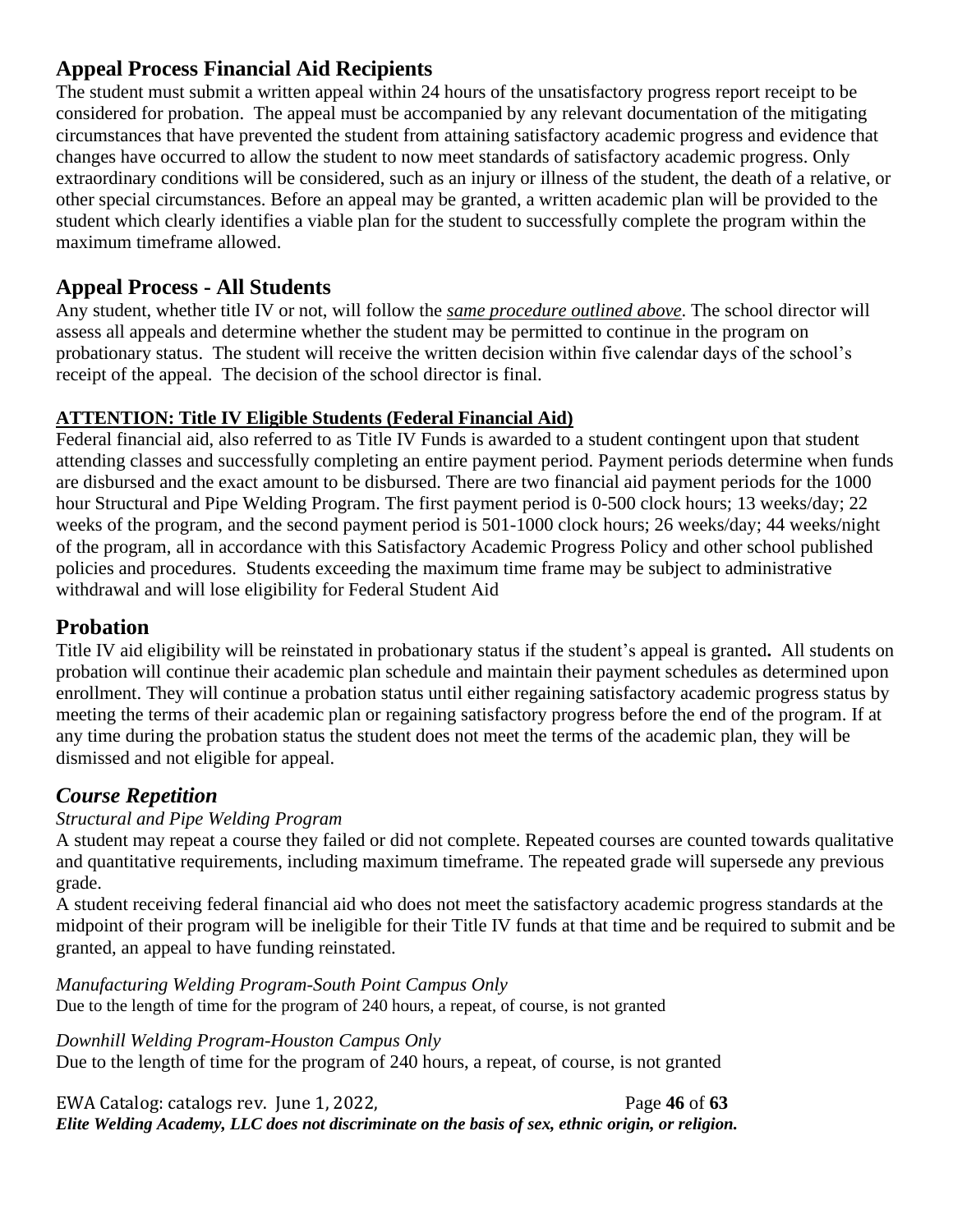# **Makeup Policy**:

**Make-up time is not guaranteed**. It is at the discretion of the instructor and school administrator**.** These makeup hours will be recorded toward hours previously missed in any of the four Module sessions. You are not eligible to attend make-up sessions until you are at or over 10% of a session or have a schedule modification due to "probation". See Evaluation of Satisfactory Progress. Make-up time is scheduled, not guaranteed, on Fridays or One Saturday when available for make-up time for those students with documented absences. Make-up work shall:

- 1. Be supervised by an instructor approved for the class being made up.
- 2. Require the student to demonstrate substantially the same level of knowledge or competence expected of a student who attended the scheduled class session.
- 3. Be completed within two weeks of the end of the grading period during which the absence occurred.
- 4. Be documented by the school as being completed, recording the date, time, duration of the make-up session, and the name of the supervising instructor
- 5. Be signed and dated by the student to acknowledge the make-up session

# **Texas Incomplete Policy**

Under Texas Education Code, section 132.06(f), a student who is obligated for the full tuition may request a grade of "incomplete" if the student withdrawals for an appropriate reason unrelated to the student's academic status. A student who receives a grade of incomplete may re-enroll in the program during the 12-month period following the date the student withdrawals and complete those incomplete subjects without payment of additional tuition for that portion of the course or program

# **Financial Consequences for Unsatisfactory Grades, Attendance, or Conduct**

The school will notify a student's funding agency to interrupt the student's educational benefits:

- (c) If the student does not achieve a satisfactory grade of 70% or above on NCCER modules or falls below a 3 on the end of session weld test,
- (d) falls below the acceptable 90% attendance for the program

#### and/or

(e) Has been dismissed due to conduct, attendance, or grades.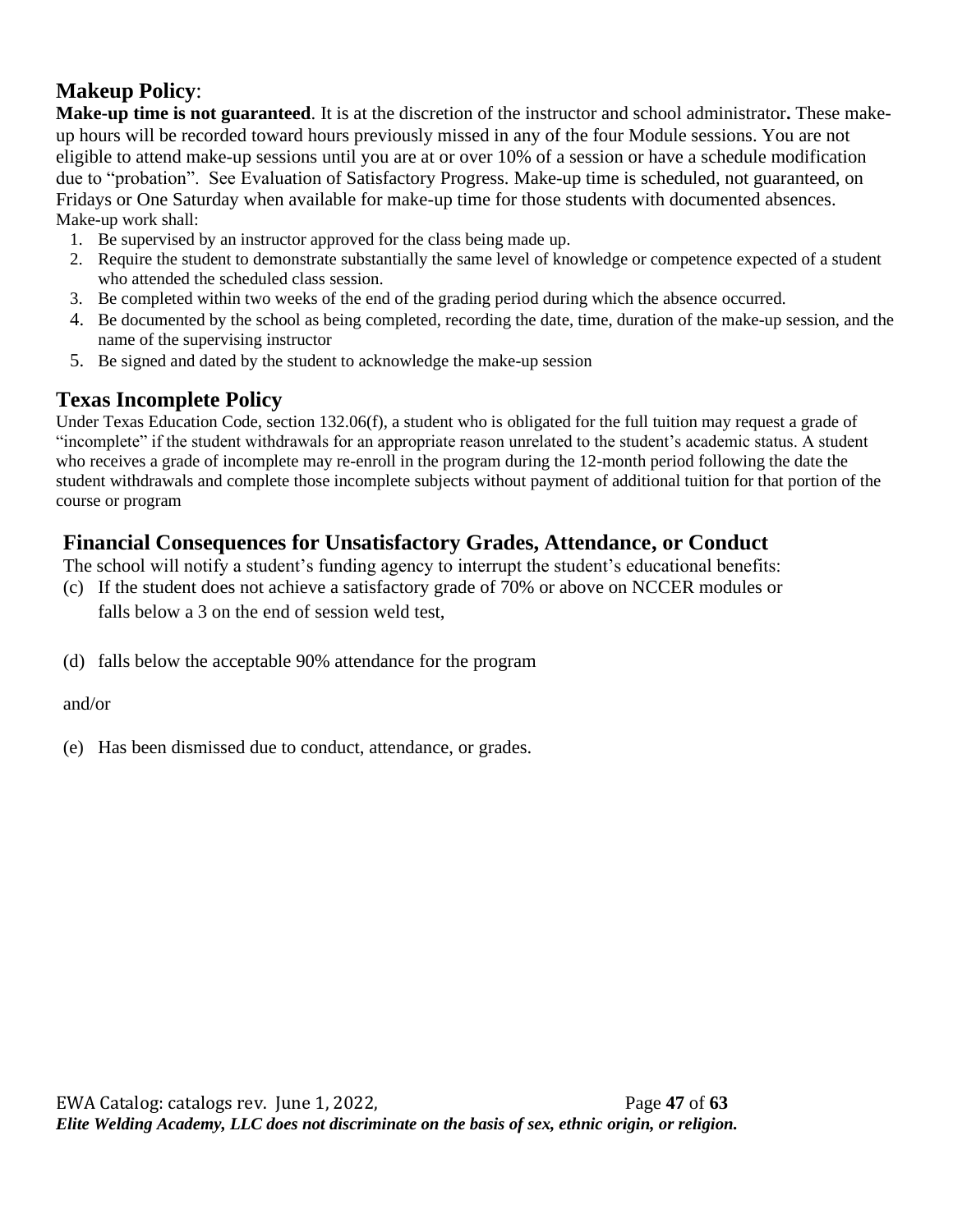# **Leave Of Absence Policy**

#### *Structural and Pipe Welding Program*

If for any reason you must take a leave of absence, you must discuss this with the school's Director before leaving. This meeting will determine if the Leave of Absence will be granted. Documentation verifying this need for a Leave of Absence may be required. A leave of absence form will be given to you for your signature. If the leave of absence is no more than 2 weeks (80 hours of class), you will return to your original group with a change in your completion date. If you do not return from an LOA on the scheduled return date, you will be considered withdrawn. If you do not contact the campus Director BEFORE your scheduled return date with your need to extend your leave, an extension will NOT BE GRANTED. Your last day of attendance will be used to process your withdrawal and any obligation to the school or refunds based on the withdrawal calculations will be sent to you via mail and email. Payment is due immediately upon receipt of the notice. Refunds will be processed within 45 days of your withdrawal date.

If enrollment is temporarily interrupted for a Leave of Absence, the student will return to school in the same progress status as before the leave of absence. Hours elapsed during a leave of absence will extend the student's contract period and maximum time frame by the same number of days taken in the leave of absence and will not be included in the student's cumulative attendance percentage calculation.

#### *Manufacturing Welding Program- South Point Campus Only*

Due to the length of time for the program of 240 hours, a leave of absence is not granted.

# **Re-Entry Policy/ Re-Enrollment**

A student who has withdrawn or has been terminated may apply for re-entry/ re-enrollment by contacting the Executive Director. The school reserves the right to refuse re-admittance based upon the attendance, academic, and conduct history of the student during their previous enrollment period. Students who apply for re-entry into the same program within 180 days from their last date of attendance will be given credit for any hours and classes that were successfully completed. They will need to complete a revised re-enrollment agreement. If 180 days have passed since the previous enrollment, a student will need to reapply for the program as a new enrollment and complete a new enrollment agreement for the entire program. A previously dismissed or withdrawn student will be considered for re-entry one time within 2 years of their withdrawal /dismissal date. A weld evaluation is required before re-entry, and after assessment, the student will continue classes within the 250-hour session that they were in at their LDA. The date of re-entry will be established based on AM or PM classes and the schedule given.

Any outstanding debt to the school should be met before re-admittance can occur.

# **Policy for Granting a Certificate upon Satisfactory Completion of Training:**

#### *Structural and Pipe Welding Program*

A student who receives a 3 or above on the CWI scale for each end of term weld test (based on AWS Certification test standards), passes all NCCER module tests at 70% or above, has not missed more than 10% (100 hours) of the required training hours, and has met his / her financial obligations to the school will be given a Certification of Completion.

#### *Manufacturing Welding Program - South Point Campus Only*

A student who receives a 3 or above on the CWI scale for the final weld test (based on AWS Certification test standards), passes all NCCER module tests at 70% or above, has not missed more than 7% (17 hours) of the required training hours, and has met his / her financial obligations to the school will be given a Certification of Completion.

EWA Catalog: catalogs rev. June 1, 2022, Page **48** of **63** *Elite Welding Academy, LLC does not discriminate on the basis of sex, ethnic origin, or religion.*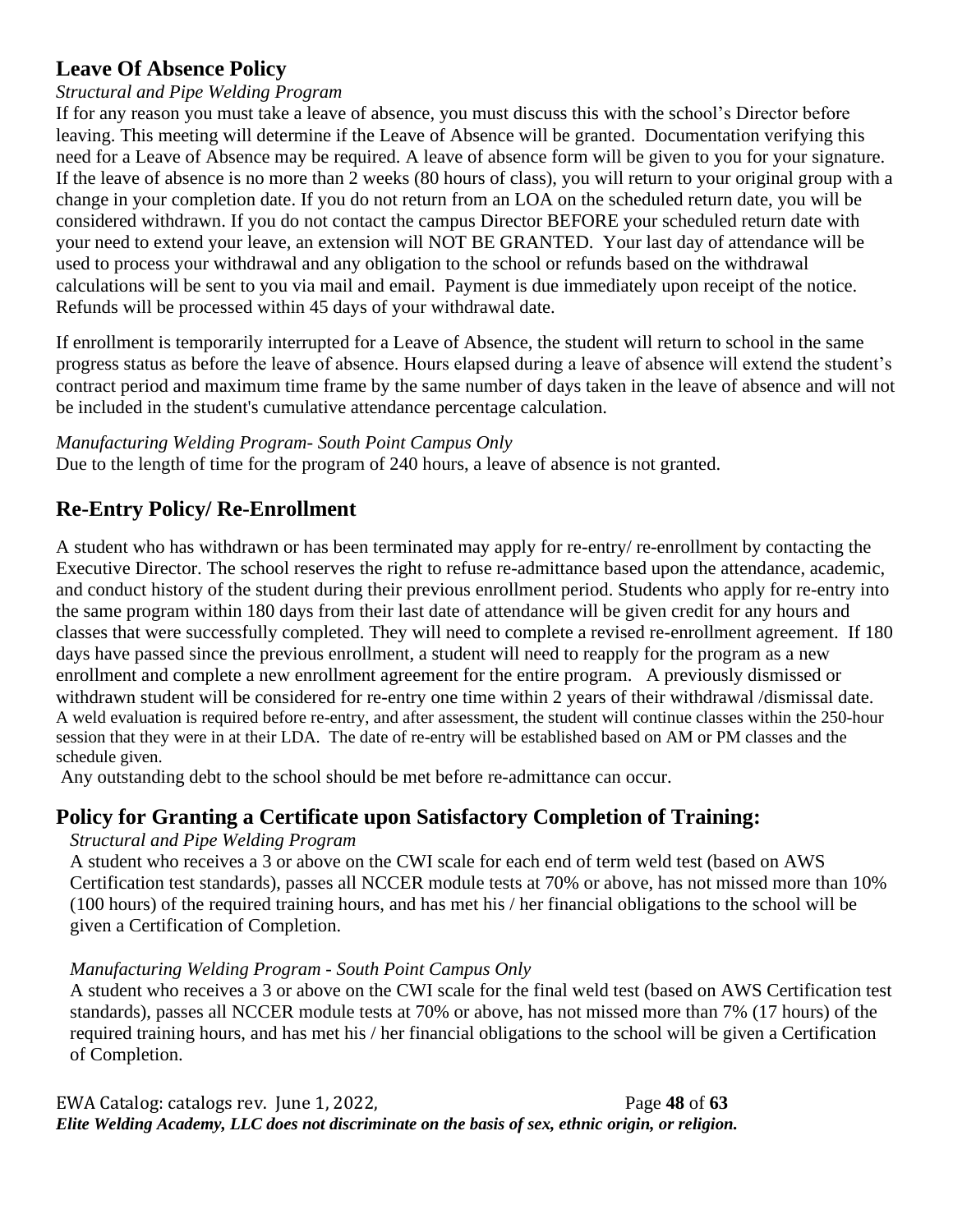#### *Downhill Welding Program - Houston Campus Only*

A student who receives a 3 or above on the CWI scale for the final weld test (based on AWS Certification test standards), passes all NCCER module tests at 70% or above, has not missed more than 7% (17 hours) of the required training hours, and has met his / her financial obligations to the school will be given a Certification of Completion.

#### **Student Placement**

Elite Welding Academy cannot guarantee employment or a starting rate of pay. All students who complete programs offered at Elite Welding Academy are entitled to placement assistance. School personnel will always be looking for employment for future and past graduates and will post those leads in the EWA classroom and email graduates. Resume writing assistance is provided. Immediate access to Core Crew, a temporary service for trades' persons will add extra assistance in job search and placement. A graduate may request welding booth time for up to three months after graduation to practice for employment weld tests. When employment is secured, you will be asked to complete a "Placement Verification Form" or to telephone, email, or text the employment information or call the academy. This can be sent to [s4526director@united-gs.com](mailto:s4526director@united-gs.com) who will then complete the form. A follow-up of your placement will occur after a student has been employed for 30 days.

#### **Standards of Conduct Policy:**

Students are expected to act in a mature and focused manner. Any behavior that is disruptive to the educational environment or that is destructive to the property is unacceptable and the student (such as threats of physical harm, physical confrontations, verbal abuse, disturbing the work of others) will be dismissed. A complete guide of the Student Code of Conduct for Elite Pipe Welding Academy will be given to you on the first day of class.

#### **Waiver and Release of Liability**

**Liability release** while attending classes at Elite Welding Academy, the student agrees that Elite Welding Academy is to be held absolutely free from all claims for an injury that may be sustained by my person while I am on their premises.

#### **Student Services**

Elite Welding Academy does not offer student housing or counseling. We have extended stay hotels near the facility and the school contact can provide you with assistance with contacting these facilities. Assistance with a resume is available and immediate access to Core Crew, a temporary service for trade persons will add extra assistance in job search and placement.

## **Student Records**

All students may set up an appointment with either the schools' administration or School Director to view their records. Elite Welding Academy will not release any records unless written consent is given by the student. Elite Welding Academy will mail or fax a copy of any transcripts or copies of certificates free of charge to any student once written consent is given. Students currently in classes may review their transcripts with the instructor.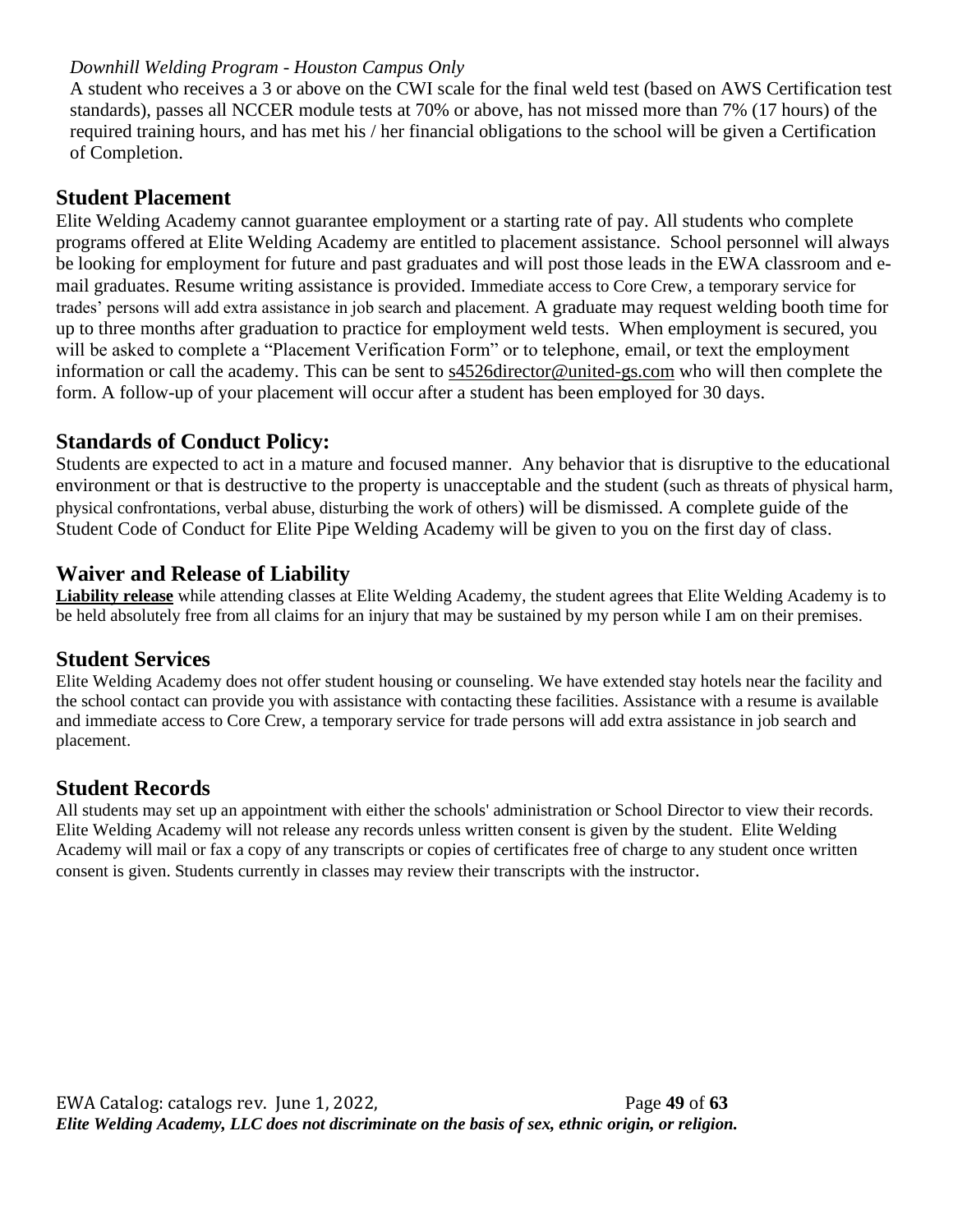## **Drug and Alcohol Policy**

At this time drug testing is not required to obtain admission to Elite Welding Academy. At no time will any drug or alcohol use be allowed on school grounds.

Students are prohibited from:

- 1. Regardless of age, using, possessing, or being under the influence of any alcoholic beverage, illegal drug, or illegal substance, while on EWA premises.
- 2. Possessing paraphernalia used in connection with any drug or controlled substance.
- 3. Selling, purchasing, or transmitting illegal drugs or controlled substances.

## *Should it be determined that a student violates this policy, he/she will be dismissed.*

#### **Steps in Disciplinary Actions**

*First Offense:* Written document using the Student Advising Form. An EWA staff member will review the document with the student allowing the student to write a response. Both the student and the EWA representative will sign and date the document. A copy of the document will be given to the student and a copy will be placed in the student file.

*Second offense*: Written document using the Student Advising Form Student will meet with the school's Director to review the document both the student and the Director will sign and date the document. A copy of the document will be given to the student and a copy will be placed in the student file. There is a possibility of expulsion currently

*Third offense*: Written confirmation of the offense and meet again with the Director. This is an automatic oneday suspension and a strong possibility of expulsion

**The School Director has the authority to dismiss any student who violates the school's published policies. A record of the expulsion will be maintained.**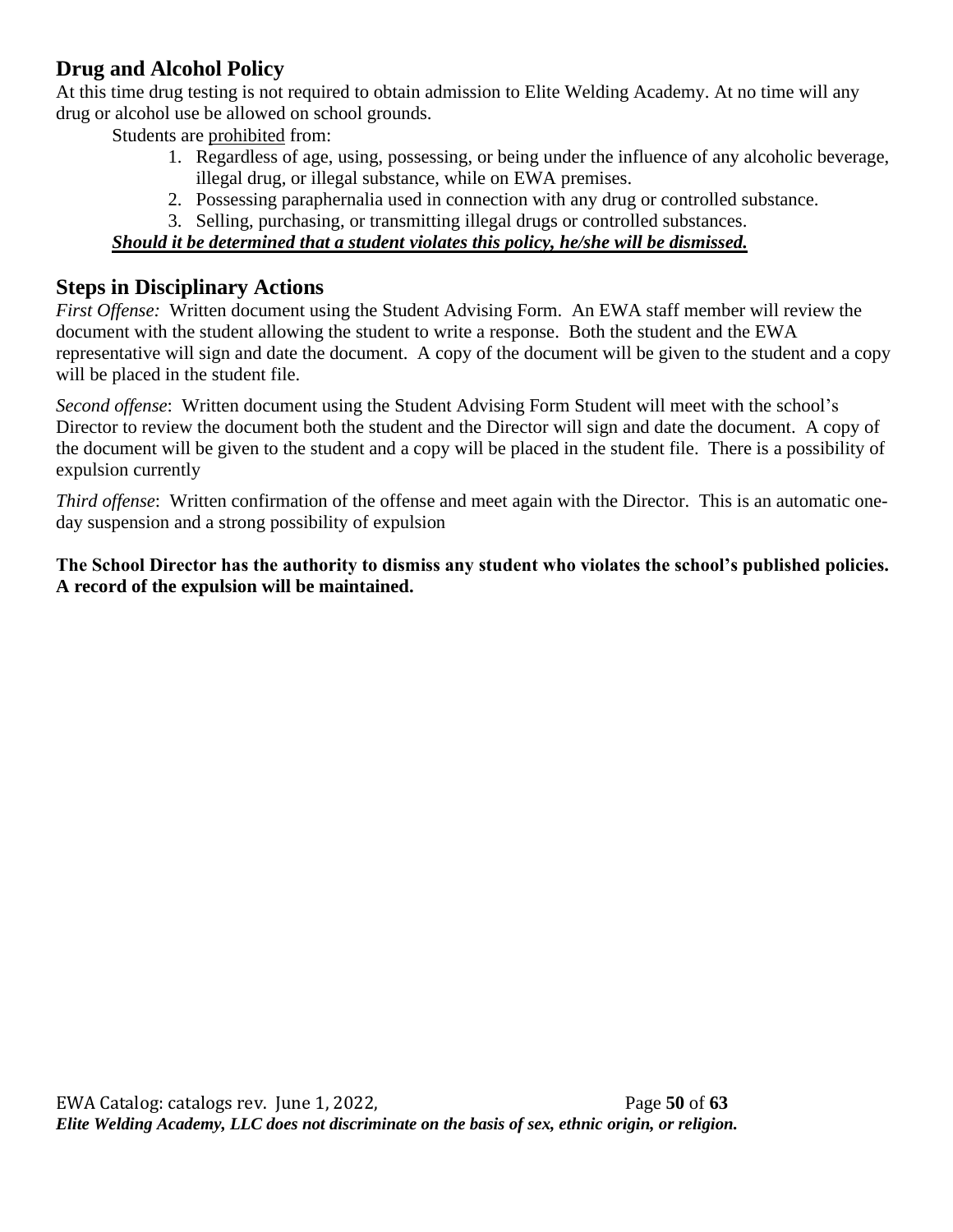# **Student Aid**

Title IV funding is available for those who qualify by applying online at www.fafsa.ed.gov. There is limited Workforce Innovation and Opportunity Act (WIOA.) funding through the County Government for those who qualify. To determine if you qualify for these funds call your county Ohio Means Jobs or Indiana Work Opportunities (WOTC). To determine if you qualify for these funds call your county Kentucky Commission of Proprietary Education. Elite Welding Academy has been approved for Veterans benefits for those who qualify. Personal checks, money orders, and scholarship dollars are also accepted.

#### **Scholarships**

Internal Scholarships

Student requirements:

Completion of welding competition, EWA High School Scholarship is good for 12 months after the date of the competition for the Structural and Pipe Welding Program at Elite Welding Academies.

The scholarship will be awarded upon successful enrollment into the program. Requirements are:

- $\checkmark$  High school diploma or GED
- $\checkmark$  18 years of age or older
- ✓ Recommendation from High School Counselor and/or Instructor

The scholarship will be divided between the 2 Terms of tuition.

Presentation of the scholarship document at the time of enrollment will be verified with the competition records to authenticate the scholarship offer.

Withdrawal from the program for unsatisfactory progress will result in the scholarship being revoked from your account in the calculations of funds due or refund due upon your withdrawal date.

#### External scholarships:

External Scholarships can be awarded on various criteria usually reflecting the values of the donor. External scholarships can be based on merit, need, demographics, program, etc. They do not need to be repaid.

You also may want to explore scholarships from outside sources by browsing websites like

- American Welding Society [https://app.aws.org/foundation/national/index\\_0ldCopy](https://app.aws.org/foundation/national/index_0ldCopy)
- UGS <http://www.united-gs.com/>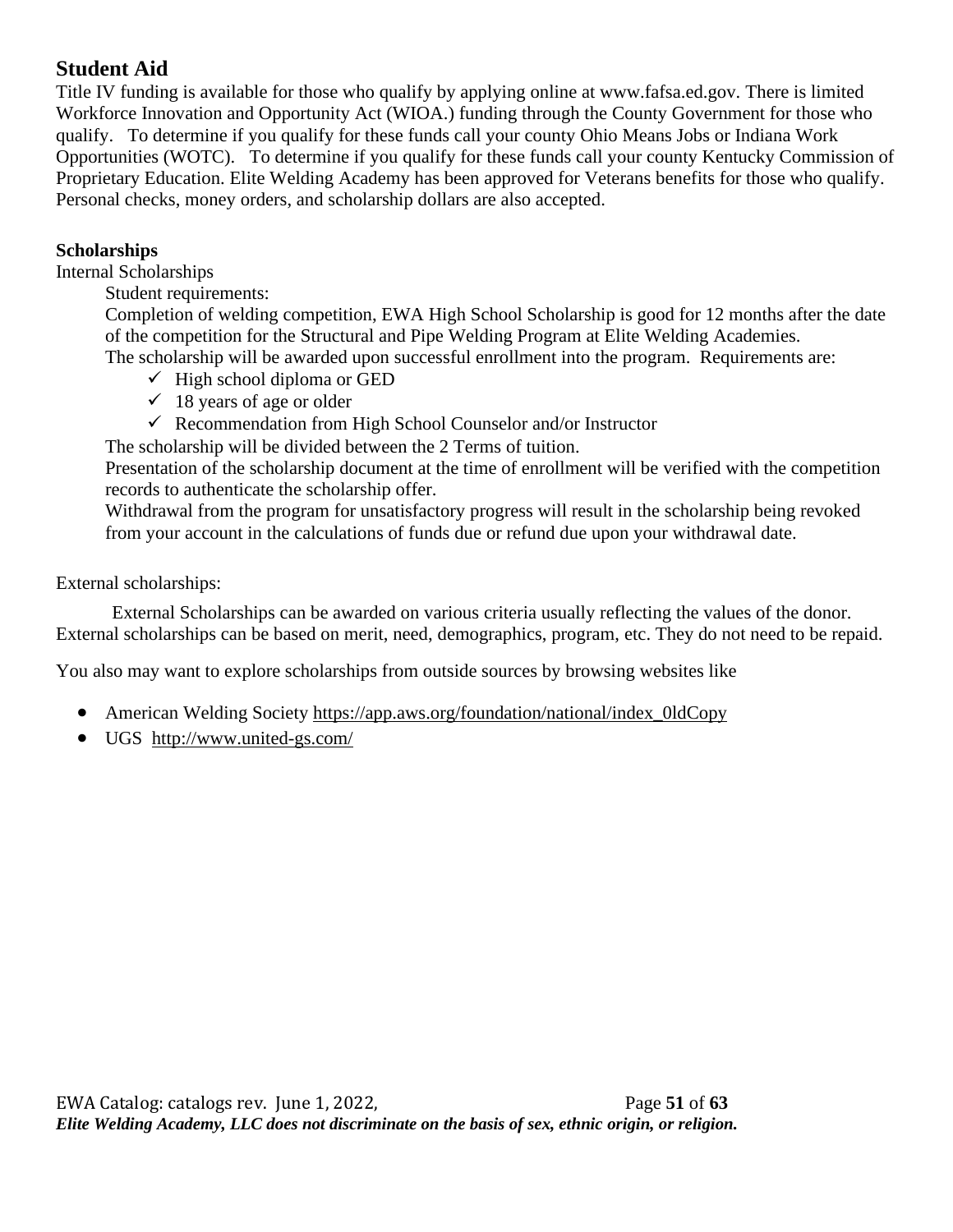## **Student Complaint and Grievance Procedures:**

In the event a student has issues or complaints against the school, the steps for filing the complaint and resolving the problem is as follows: First Step: The student should address their concerns with the course instructor.

| First Step: The student should address their concerns with the course instructor.                |
|--------------------------------------------------------------------------------------------------|
| Step Two: Discuss the matter with the School Director.                                           |
| Step Three: Should the school be unable to resolve the matter to the student's satisfaction, the |
| individual may contact the following:                                                            |

| <b>ACCET Chair,</b>     | <b>State Board of</b>         | <b>Office for Career and</b> | <b>Texas Workforce</b>     |
|-------------------------|-------------------------------|------------------------------|----------------------------|
| <b>Complaint Review</b> | <b>Career Colleges &amp;</b>  | <b>Technical Schools,</b>    | <b>Commission</b>          |
| Committee.              | Schools.                      | 10 N Senate Ave, SE 308      | <b>Career Schools and</b>  |
| 1722 n. Street, NW,     | 30 East Broad Street,         | Indianapolis, IN 46204       | Colleges,                  |
| Washington, DC 20036    | 24 <sup>th</sup> Floor, Suite | by email to:                 | Room 226T                  |
| Telephone: (202) 955-   | 2481, Columbus, OH            | OCTS@dwd.in.gov              | 101 East $15^{th}$ Street  |
| 1113 or Fax to $(202)$  | 43215 Phone                   | File formal claim with       | Austin, TX 78778-0001      |
| 955-1118 or e-mail      | number (614) 466-             | OCTS by completing the       | Phone: 512-936-3100        |
| complaints@accet.org    | 2752 Toll-Free : (877)        | online Student Complaint     | http://csc.twc.state.tx.us |
|                         | 275-4219                      | Form                         |                            |

#### **Filing a Complaint with the Kentucky / Commission on Proprietary Education**

To file a complaint with the Kentucky Commission on Proprietary Education, a complaint shall be in writing and shall be filed on Form PE-24, Form to File a Complaint, accompanied, if applicable, by Form PE-25, Authorization for Release of Student Records.

The form must be mailed to the following address: Kentucky Commission on Proprietary Education 500 Mero Street, 4th Floor Frankfort, Kentucky 40601 Forms may be located at [http://www.kcpe.ky.gov/.](http://www.kcpe.ky.gov/)

#### **Existence of the Kentucky Student Protection Fund**

Pursuant to KRS 165A.450 All licensed schools, residents, and nonresidents shall be required to contribute to a student protection fund. The fund shall be used to reimburse eligible Kentucky students, to pay off debts, including refunds to students enrolled or on leave of absence by not being enrolled for one (1) academic year or less from the school at the time of the closing, incurred due to the closing of a school, discontinuance of a program, loss of license, or loss of accreditation by a school or program.

#### **Process for Filing a Claim Against the Kentucky Student Protection Fund**

To file a claim against the Kentucky Student Protection Fund, each person filing must submit a signed and completed Form for Claims against the Student Protection Fund, Form PE-38 and provide the requested information to the following address: Kentucky Commission on Proprietary Education 500 Mero Street, 4th Floor Frankfort, Kentucky 40601 Forms may be located at http://www.kcpe.ky.gov/.

EWA Catalog: catalogs rev. June 1, 2022, Page **52** of **63** *Elite Welding Academy, LLC does not discriminate on the basis of sex, ethnic origin, or religion.*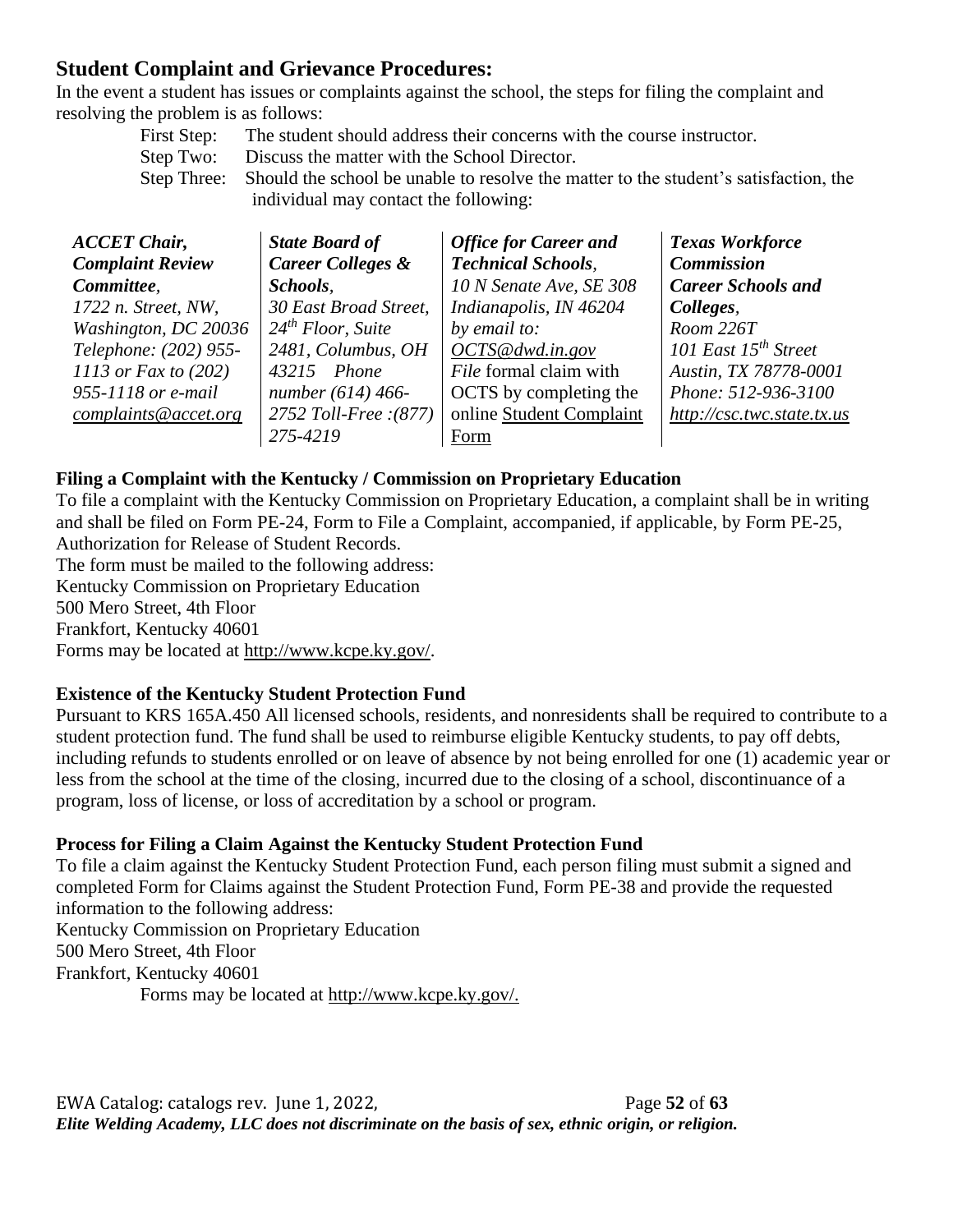# **Copyright Policy**

No part of Elite Welding Academy's website, catalog, or instruction materials can be used or reproduced in any form without written permission from Elite Welding Academy.

#### WHAT YOU NEED TO KNOW:

If you reproduce, republish, or redistribute something produced by someone else without the copyright holder's permission, there's a good chance that you are violating copyright laws.

- o Copyright infringement can result in court-ordered damages for each act of infringement plus attorney fees. If the infringement is considered "criminal copyright infringement," it can result in fines and jail time. Willful copyright infringement can also result in criminal penalties, including imprisonment of up to five years and fines up to \$250,000 per offense. More information can be found at ww.copyright.gov**.**
- o Copyright is granted automatically. Registration and notice are recommended but no longer generally required by U.S. Law.
- o Publicly available information such as material posted on the Internet is not necessarily free from copyright protection. Registration is required prior to filing a suit for infringement.
- o Copies of the Copyright and Fair Use guidelines are located on the bulletin board above the student computer station, in the 3-ring binder labeled "Student Information" and above the copier in the Elite
- o Welding Academy office. If you are uncertain what can be duplicated, please check the guidelines, or go to [www.copyright.gov.](http://www.copyright.gov/) For more extensive information.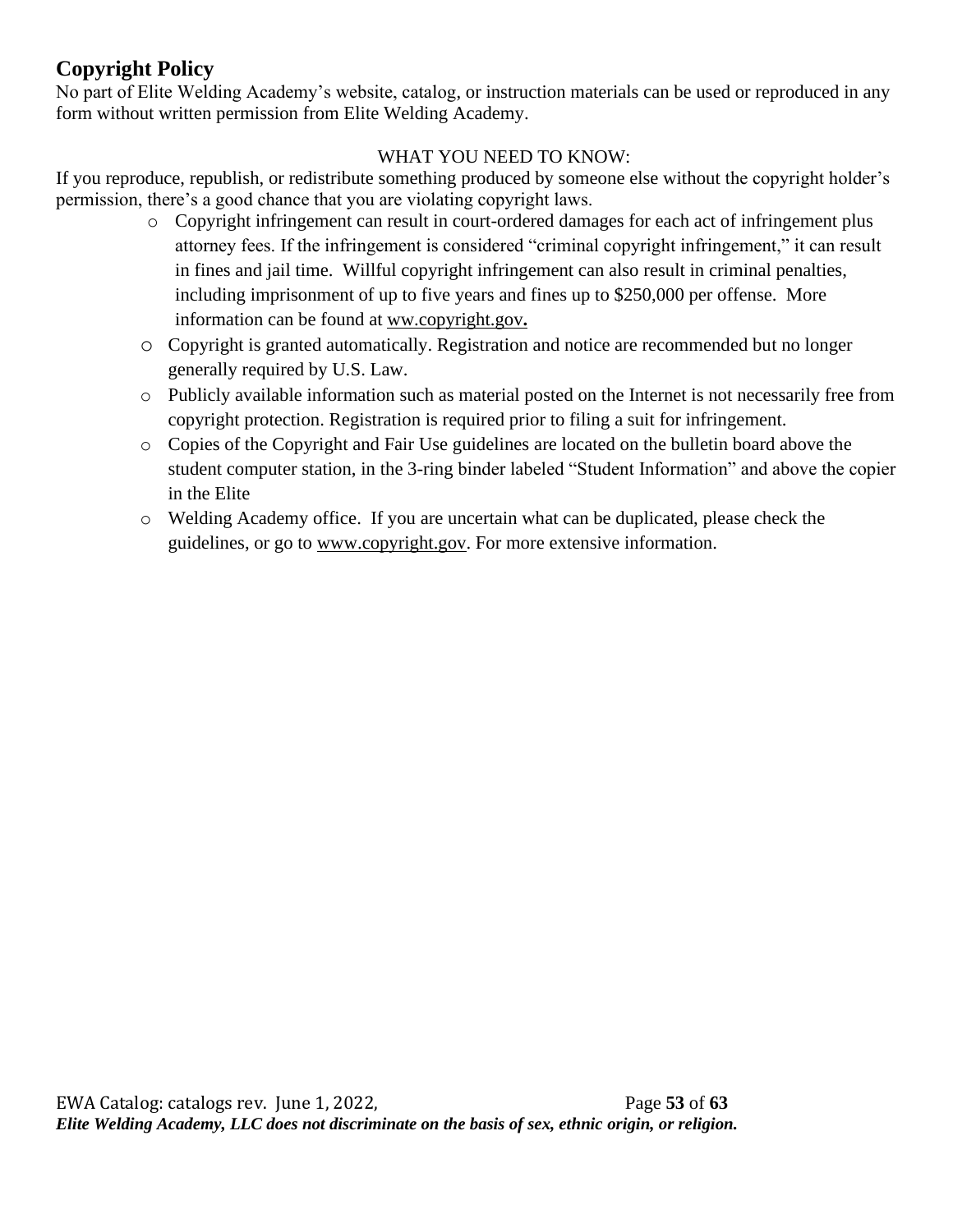# **FAMILY EDUCATIONAL RIGHTS & PRIVACY ACT (FERPA)**

The Family Educational Rights and Privacy Act (FERPA) afford eligible students certain rights with respect to their education records. (An "eligible student" under FERPA is a student who is 18 years of age or older or who attends a postsecondary institution.) These rights include:

- The right to inspect and review the student's education records.
- The right to request the amendment of the student's education records that the student believes is inaccurate, misleading, or otherwise in violation of the student's privacy rights under FERPA.
- The right to provide written consent before personally identifiable information (PII) from the student's education records is released, except to the extent that FERPA authorizes disclosure without consent.
- The school discloses education records without a student's prior written consent under the FERPA exception for disclosure to school officials with legitimate educational interests.
- The right to file a complaint with the U.S. Department of Education concerning alleged failures by the [School] to comply with the requirements of FERPA. The name and address of the Office that administers FERPA is:

Family Policy Compliance Office U.S. Department of Education 400 Maryland Avenue, SW Washington, DC 20202

- To other school officials, including teachers, within the [School] whom the school has determined to have legitimate educational interests. This includes contractors, consultants, volunteers, or other parties to whom the school has outsourced institutional services or functions.
- To officials of another school where the student seeks or intends to enroll, or where the student is already enrolled if the disclosure is for purposes related to the student's enrollment.
- To authorized representatives of the U. S. Comptroller General, the U. S. Attorney General, the U.S. Secretary of Education, or State and local educational authorities, such as a State postsecondary authority that is responsible for supervising the university's State-supported education programs.
- To organizations conducting studies for, or on behalf of, the school, in order to: (a) develop, validate, or administer predictive tests; (b) administer student aid programs; or (c) improve instruction.
- To accrediting organizations to carry out their accrediting functions.
- To parents of an eligible student if the student is a dependent for IRS tax purposes.
- To comply with a judicial order or lawfully issued subpoena.
- To appropriate officials in connection with a health or safety emergency,
- Information the school has designated as "directory information"
- To parents of a student regarding the student's violation of any Federal, State, or local law, or of any rule or policy of the school, governing the use or possession of alcohol or a controlled substance if the school determines the student committed a disciplinary violation and the student is under the age of 21.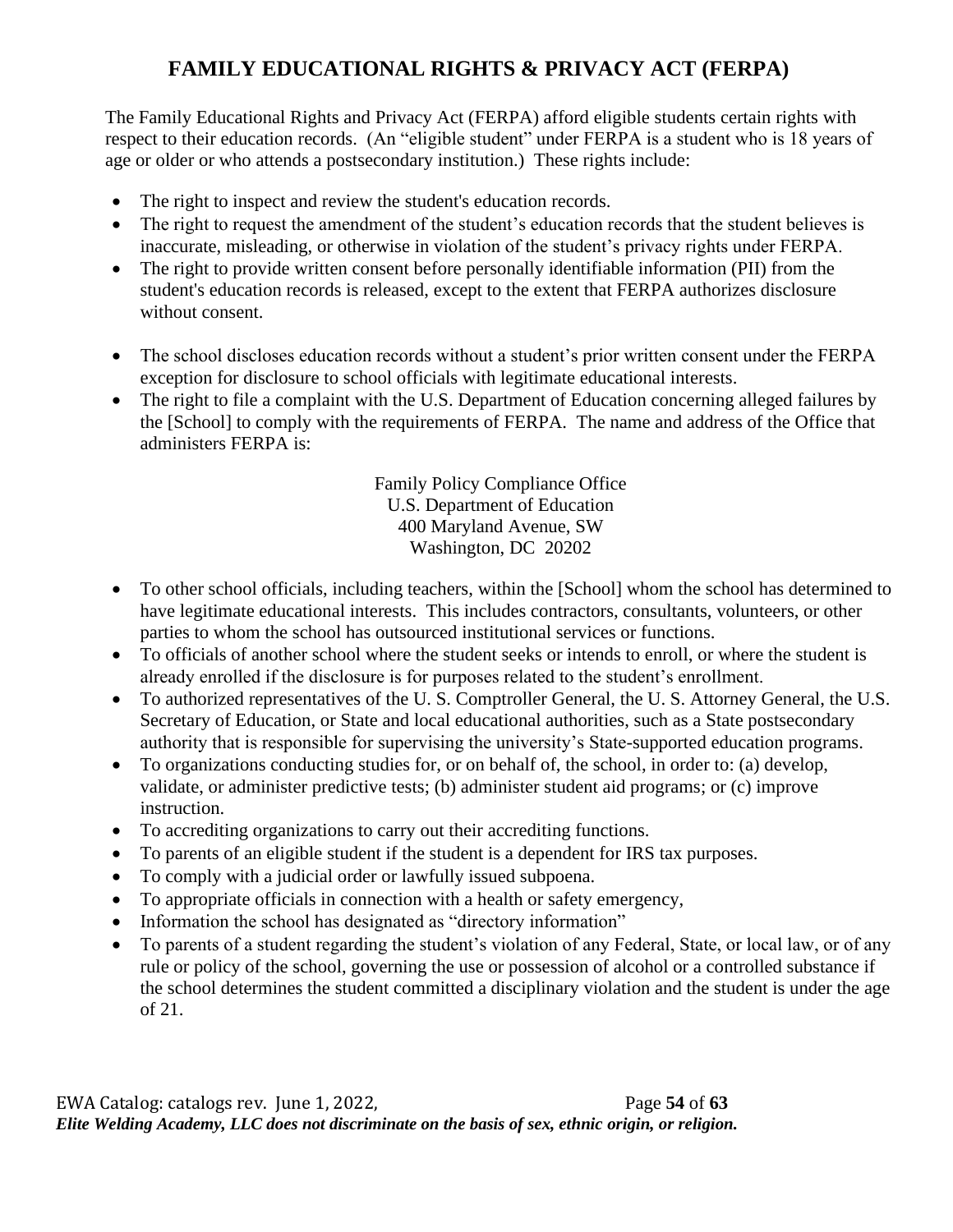# **Dress Code**

## **Report to class already dressed for lab**

- 1. Fire-resistant (FR) welding jacket or welding sleeves must be worn at all times.
- 2. Welding hood, safety glasses, and FR welding gloves must be worn when welding.
- 3. Steeled-toed boots must be worn at all times.
- 4. Long pants of a thick fabric such as denim must be worn.
	- a. No holes in pants
	- b. No fringed edges
	- c. Pants are worn at hip level
- 5. A Long-sleeved shirt (cotton is best) or a welding jacket should be worn.
- 6. Short-sleeved shirts with a minimum of a 3-inch sleeve can be worn along with welding sleeves.

# **Delinquent Collections Policy:**

If a student is paying cash, the amount for each session is due before the start of that session. A letter/invoice is given to the student as a reminder of payment. Failure to pay for the session will result in dismissal from the program. When all avenues for collections have been exhausted and all options to collect any outstanding debt, Elite Welding Academy refer the debt to an attorney for court processing

# **Inclement Weather Policy:**

If a level 2 emergency has been issued for County in which Elite Pipe Welding Academy, Elite Welding Academy, and/or Elite Welding Academy, the South Point campus will be closed. Students should check this via TV or Facebook or Text or Email or Phone. The classroom instructor will also put a detailed closing message on the classroom phone. If you are in question of the school being open call 888.272.3809. If more than 3 emergency days occur, then make-up time will be scheduled. The student will not be counted absent for this emergency day.

# **Other Locations:**

Elite Welding Academy Open January 2006 6470 Dues Drive, Cincinnati OH 45246 513.874.1410 [www.eliteweldingacademy.com](http://www.eliteweldingacademy.com/)

Elite Pipe Welding Academy, LLC Opened January 2015 7119 Village Way, Houston, TX 77087 713-640-1794 www.elitepipeweldingacademy.com

Elite Welding Academy, LLC Opened November 2016 1910 Country Road One, South Point, OH 45680 513.874.1410 www.eliteweldingacademy.com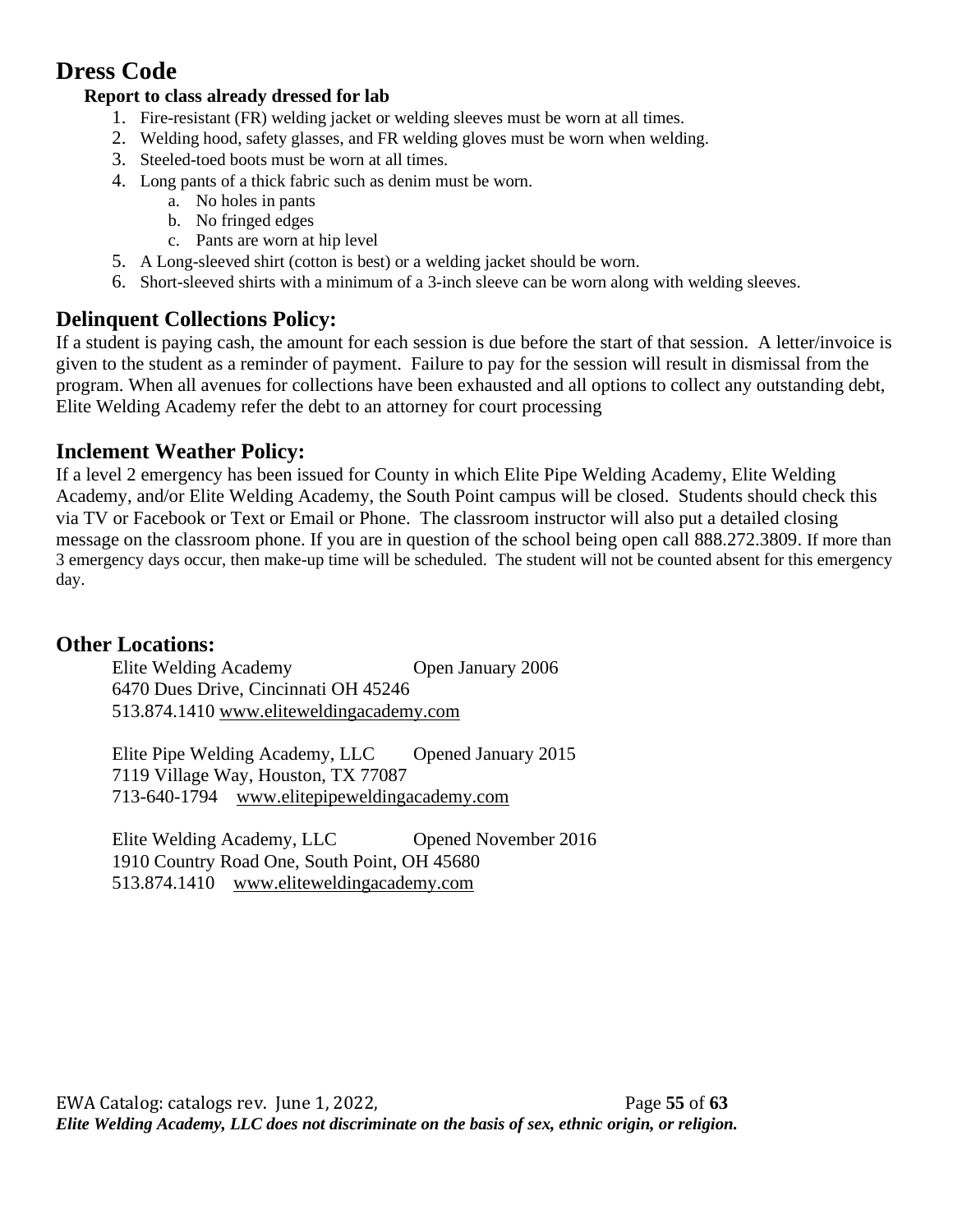#### **ELITE WELDING ACADEMY - CINCINNATI EQUIPMENT LIST**

Elite Welding Academy keeps the following items "IN-STOCK / ON HAND" at all times throughout the school's scheduled classes

#### **CLASSROOM ITEMS**

2 color televisions 1 GMAW DVD 3 student computers with internet access 2 SMAW DVD's 3 instructor computers with internet access 1 DVD player 1 FCAW DVD 47 large tables 1 Whiteboard 93 chairs

#### **WELDING BOOTHS AND EXHAUST SYSTEMS**

 $38 - 5'$  x 5' individual welding booths 5 Grinding Tables  $4 - 6$ ' x 8' individual welding booths  $2 -$  Field Welding "Tees" with fixtures

#### **WELDING / CUTTING EQUIPMENT**

38 Miller CST welding machines 84 Argon / Nitrogen flowmeters 4 Miller Syncrowave welding machines 2 Oxy/Acet. Cutting out-fits 6 Miller Millermatic 350P welding machines 1 Rod Oven 17 Miller Millermatic 350 welding machines 1 Bulk tank of Nitrogen 1 Bulk tank of Argon

#### **POWER TOOLS**

- $2 =$  rigid 1224 pipe beveling machines 1 DO-ALL band saw
- $4 4\frac{1}{2}$  "DeWalt angle grinders 2 7" grinder
- 2 Milwaukee die grinders
- $2 =$ Milwaukee port-a-bands
- $2 6$ " Metabo angle grinders

#### **NORMAL MATERIALS "IN-STOCK"**

6" sch. 40 carbon steel pipe 2" sch. 80 carbon steel pipe 2" sch. 10 stainless steel pipe  $\frac{1}{4}$ "x3" carbon steel flat stock  $\frac{3}{8}$ "x8" carbon steel flat stock

#### **NORMAL CONSUMABLES**

 $\frac{1}{4}$ "x4" grinding wheels  $\frac{1}{4}$ "x7" grinding wheels 2" flapper wheels 1/8" 2% tungsten 1 box earplugs face shields welding gloves leather work gloves Wire brushes 1/16" ER70s tig wire 3/32" ER70s tig wire 1/8: ER70s tig wire 1/16" 380L tig wire 3/32" 380L tig wire 1/8" 380L tig wire .035 GMAW wire .045 FCAW wire 1/8" E7018 3/32" E7018 1/8" E6010

#### **DESTRUCTIVE TESTING EQUIPMENT**

1 – Enerpac Weld Coupon bending machine

#### **CLEANING SUPPLIES**

4 trash cans 5 dustpans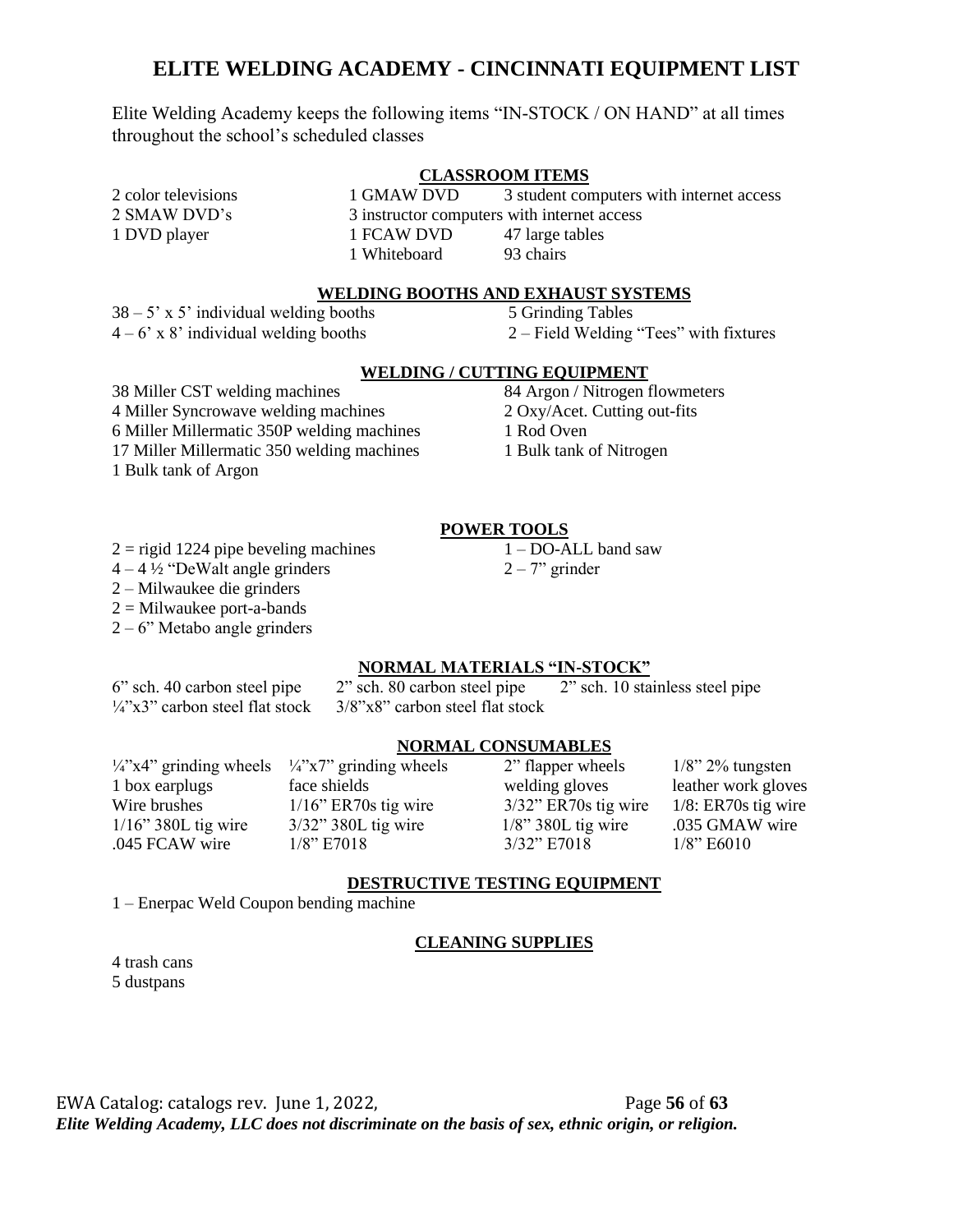#### **ELITE WELDING ACADEMY – HOUSTON EQUIPMENT LIST**

Elite Pipe Welding Academy keeps the following items "IN-STOCK / ON HAND" at all times throughout the school's scheduled classes.

#### **CLASSROOM ITEMS**

1 color television 1 GMAW DVD 2 student computers with internet access 2 SMAW DVD's 1 instructor computer with internet access 1 DVD player 1 FCAW DVD 1 Whiteboard 1 Receipt Paper (50 rolls) 1 Blue Book

#### **WELDING BOOTHS AND EXHAUST SYSTEMS**

 $78 - 5$ ' x 5' individual welding booths 1 Grinding Tables

#### **WELDING / CUTTING EQUIPMENT**

12 Miller CST 280 welding machines 1 Voltage Meter 12 Lincoln welding machines 1 Rod Oven 1 ESAB Mach Torch 210A 6 Gas Drive Welder 1 Pipe Beveler 1 Contour Attachment 12 Jack Stands

2 - Pipe beveling machines  $1 -$ band saw

- $4 4\frac{1}{2}$  "angle grinders  $2 7$ " grinder
- 2 die grinders

2 - port-a-bands

 $2 - 6$ " angle grinders

#### **POWER TOOLS**

#### **NORMAL MATERIALS "IN-STOCK"**

6" sch. 40 carbon steel pipe 2" sch. 80 carbon steel pipe 2" sch. 10 stainless steel pipe  $\frac{1}{4}$ "x3" carbon steel flat stock 3/8"x8" carbon steel flat stock 1 Soapstone 1 Wrap Around 6 Cone Rock

#### **NORMAL CONSUMABLES**

| $\frac{1}{4}$ x4" grinding wheels | $\frac{1}{4}$ "x7" grinding wheels | 2" flapper wheels                              | $1/8$ " 2% tungsten |
|-----------------------------------|------------------------------------|------------------------------------------------|---------------------|
| 1 box earplugs                    | face shields                       | welding gloves                                 | leather work gloves |
| Wire brushes                      | $1/16$ " ER70s tig wire            | $3/32$ " ER70s tig wire $1/8$ : ER70s tig wire |                     |
| $1/16$ " 380L tig wire            | $3/32$ " 380L tig wire             | $1/8$ " 380L tig wire                          | .035 GMAW wire      |
| .045 FCAW wire                    | $1/8$ " E7018                      | 3/32" E7018                                    | $1/8$ " E6010       |

#### **DESTRUCTIVE TESTING EQUIPMENT**

1 – Weld Coupon bending machine

#### **CLEANING SUPPLIES**

4 trash cans 5 dustpans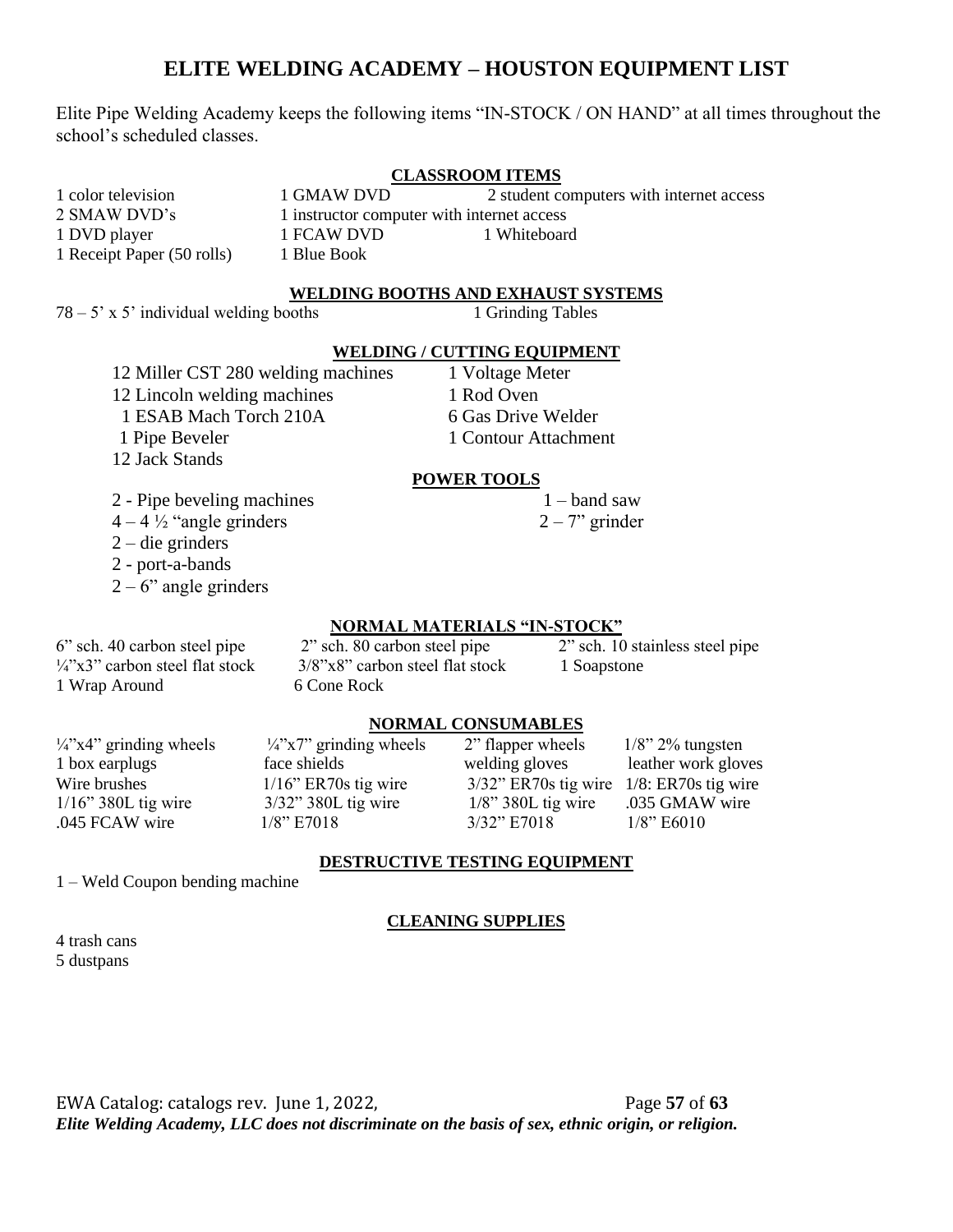#### **ELITE WELDING ACADEMY - SOUTH POINT EQUIPMENT LIST**

Elite Welding Academy - South Point keeps the following items "IN-STOCK / ON HAND" at all times throughout the school's scheduled classes.

#### **CLASSROOM ITEMS**

1 color television 1 GMAW DVD 1 student computer with internet access 2 SMAW DVD's 1 instructor computer with internet access 1 DVD player 1 FCAW DVD 1 Whiteboard

#### **WELDING BOOTHS AND EXHAUST SYSTEMS**

 $19 - 4$ ' x 4' individual welding booths 1 Grinding Table

#### **WELDING / CUTTING EQUIPMENT**

4 Miller XMT 304 welding machines 1 Hobart Handler 2 Lincoln Aspect 375 welding machines 1 Watts Auto Flame Pipe Cutter 4 Lincoln Flextec 450 welding machines 1 Rod Oven 8 ESAB Warrior 500i welding machines 1 Victor VCM 200 Cutting Machine 1 Central Machinery Drill Press 1 ESAB Mach Torch 210A 4 RealWeld Trainers

#### **POWER TOOLS**

- 1 pipe beveling machines 1 band saw
- $4 4\frac{1}{2}$  " angle grinders  $2 7$ " grinder

#### **NORMAL MATERIALS "IN-STOCK"**

**NORMAL CONSUMABLES**

6" sch. 40 carbon steel pipe 2" sch. 80 carbon steel pipe 2" sch. 10 stainless steel pipe  $\frac{1}{4}$ "x3" carbon steel flat stock  $\frac{3}{8}$ "x8" carbon steel flat stock

2 – die grinders 2 - port-a-bands  $2 - 6$ " angle grinders

 $\frac{1}{4}$ "x4" grinding wheels  $\frac{1}{4}$ "x7" grinding wheels 2 "flapper wheels 1/8" 2% tungsten 1 box earplugs face shields welding gloves leather work gloves Wire brushes 1/16" ER70s tig wire 3/32" ER70s tig wire 1/8: ER70s tig wire 1/16" 380L tig wire 3/32" 380L tig wire 1/8" 380L tig wire .035 GMAW wire .045 FCAW wire 1/8" E7018 3/32" E7018 1/8" E6010

#### **DESTRUCTIVE TESTING EQUIPMENT**

1 – Weld Coupon bending machine

#### **CLEANING SUPPLIES**

4 trash cans 5 dustpans

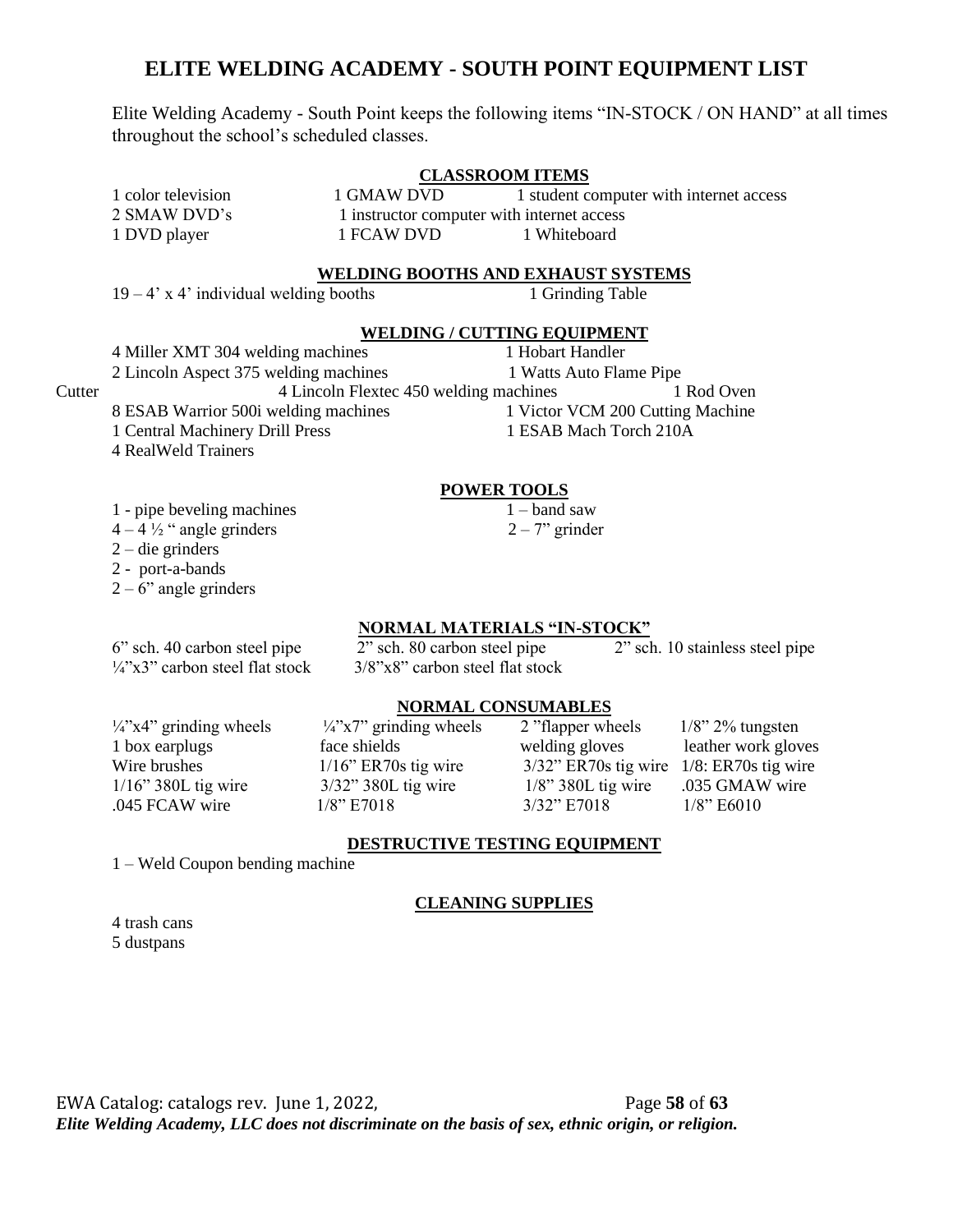**Cincinnati, Ohio 45246**

**Elite Welding Academy, LLC Start Date: \_\_\_\_\_\_\_\_\_\_\_\_\_\_ Completion Date: \_\_\_\_\_\_\_\_\_\_\_\_\_\_\_ 4670 Dues Drive DAY CLASS\_\_\_\_\_\_\_\_\_\_\_ NIGHT CLASS\_\_\_\_\_\_\_\_\_\_\_\_\_ Cincinnati, Ohio 45246 Facebook: [www.facebook.com/Elite-Welding-Academy-163782896980714](http://www.facebook.com/Elite-Welding-Academy-163782896980714) 9740 Near Drive (mailing) Webpage: [www.EliteWeldingAcademy.com](http://www.eliteweldingacademy.com/)**

# **Structural and Pipe Welding Enrollment Agreement (1000)** *Please print* Student and the student of the student student and the student student student in  $\Gamma$ Student's Date of Birth  $SSH$ Address  $City$   $City$   $Zip$   $Zip$ Home Phone Number \_\_\_\_\_\_\_\_\_\_\_\_\_\_\_\_\_\_\_Cell Phone Number\_\_\_\_\_\_\_\_\_\_\_\_\_\_\_\_\_\_\_\_\_\_\_\_\_\_\_\_\_\_\_\_ E-Mail Address\_\_\_\_\_\_\_\_\_\_\_\_\_\_\_\_\_\_\_\_\_\_\_\_\_\_\_\_\_\_\_\_ Jacket Size \_\_\_\_\_\_\_\_\_\_\_\_ Glove size \_\_\_\_\_\_\_\_\_\_\_ Did you complete High School or receive a G.E.D? \_\_\_\_\_\_\_\_\_\_\_\_\_\_\_\_\_\_\_Year\_\_\_\_\_\_\_\_\_\_\_\_\_\_\_\_\_\_\_\_\_\_\_ **Structural and Pipe Welding Course – 1000 hours Day classes 26 Weeks Class times: Monday-Thursday 7:30-4:30 \*Friday: 7:30-2:00 Night Classes 44 weeks Class times: Monday-Thursday 4:30-10:30\* \*There is some variation in times. Check the schedule in the catalog for daily times. Tuition and Fees: A registration fee of \$100 is required to apply for enrollment in the Elite Welding Academy program. This registration fee is due before the first day of class. Payment arrangements and admissions requirements must be completed and verified to be considered fully enrolled. Registration Fee** \$100.00 Sessions Tuition Supplies Tools Total 1 (250 hrs.) \$3067 \$756.00 \$1,027.00 \$4,850.00

| Sessions              | 1 uition | Supplies | 1 OOIS     | 1 otal      |
|-----------------------|----------|----------|------------|-------------|
| $1(250 \text{ hrs.})$ | \$3067   | \$756.00 | \$1,027.00 | \$4,850.00  |
| $2(250 \text{ hrs.})$ | \$3067   | \$756.00 | \$0.00     | \$3,823.00  |
| $3(250 \text{ hrs.})$ | \$3067   | \$756.00 | \$549.00   | \$4,372.00  |
| $4(250 \text{ hrs.})$ | \$3067   | \$756.00 | \$0.00     | \$3,823.00  |
|                       |          |          | Subtotal:  | \$16,866.00 |
|                       |          |          |            |             |

TOTAL with registration fee: **\$16,968.00**

Any (out of pocket) payments are payable by session installments as follows:

Session 1 payment due On or before the first day of class Session 2 payment due On or before the first day of week  $7 /$  week  $12^*$ Session 3 payment due On or before the first day of week 14 / week  $23^*$ Session 4 payment due On or before the first day of week 20 / week 33\*

Costs will not be altered for the program once a student has enrolled in the program. Program costs could be changed for the next

program date.

# **ACCEPTABLE METHODS OF PAYMENT:**<br>Cash Check VA WIOA FA

FA (Title IV) DOE Money Order Credit/Debit Card via PAYPAL \*PayPal % fee EWA **does not** receive or collect any funds, fees, or profits for processing

EWA Catalog: catalogs rev. June 1, 2022, Page **59** of **63** *Elite Welding Academy, LLC does not discriminate on the basis of sex, ethnic origin, or religion.*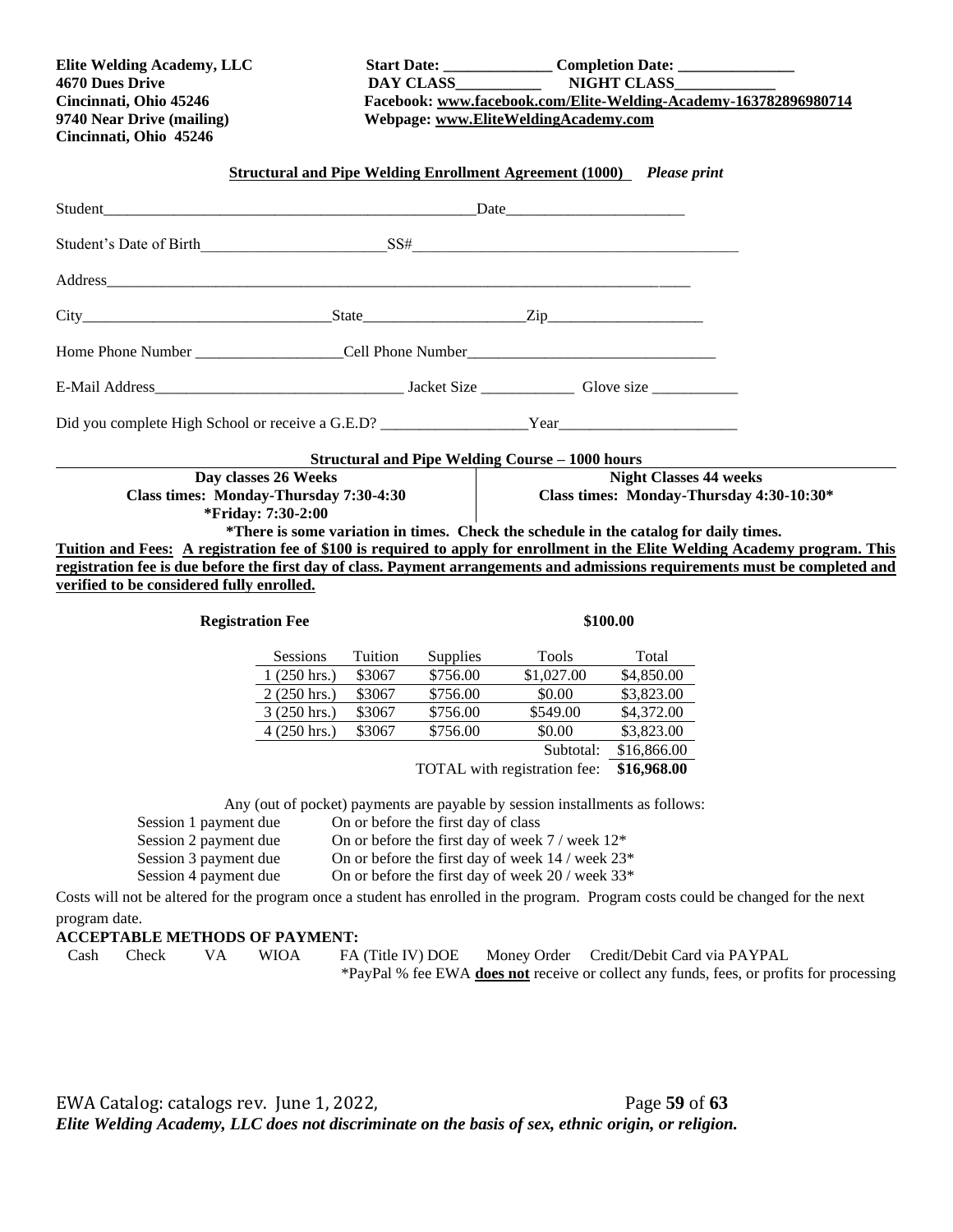| Elite Welding Academy, LLC<br>7119 Village Way<br><b>Houston, TX 77087</b><br>9740 Near Drive (mailing)<br>Cincinnati, Ohio 45246 (713) 640.1794 | DAY CLASS                                                                                                                                                                                                    | Webpage: http://www.elitepipeweldingacademy.com/                                                                                                                                         | NIGHT CLASS<br>Facebook: www.facebook.com/Elite-Welding-Academy-163782896980714                                                       |
|--------------------------------------------------------------------------------------------------------------------------------------------------|--------------------------------------------------------------------------------------------------------------------------------------------------------------------------------------------------------------|------------------------------------------------------------------------------------------------------------------------------------------------------------------------------------------|---------------------------------------------------------------------------------------------------------------------------------------|
|                                                                                                                                                  | Structural and Pipe Welding Enrollment Agreement (1000) Please print                                                                                                                                         |                                                                                                                                                                                          |                                                                                                                                       |
|                                                                                                                                                  |                                                                                                                                                                                                              |                                                                                                                                                                                          |                                                                                                                                       |
|                                                                                                                                                  |                                                                                                                                                                                                              |                                                                                                                                                                                          |                                                                                                                                       |
|                                                                                                                                                  |                                                                                                                                                                                                              |                                                                                                                                                                                          |                                                                                                                                       |
|                                                                                                                                                  |                                                                                                                                                                                                              |                                                                                                                                                                                          |                                                                                                                                       |
|                                                                                                                                                  |                                                                                                                                                                                                              |                                                                                                                                                                                          |                                                                                                                                       |
|                                                                                                                                                  |                                                                                                                                                                                                              |                                                                                                                                                                                          |                                                                                                                                       |
| Did you complete High School or receive a G.E.D? ___________________________Year                                                                 |                                                                                                                                                                                                              |                                                                                                                                                                                          |                                                                                                                                       |
|                                                                                                                                                  | <b>Structural and Pipe Welding Program is 1000 hours</b>                                                                                                                                                     |                                                                                                                                                                                          |                                                                                                                                       |
| Day classes 26 Weeks<br>Class times: Monday-Thursday 7:30-4:30<br>*Friday: 7:30-2:00                                                             | *There is some variation in times. Check the schedule in the catalog for daily times.                                                                                                                        |                                                                                                                                                                                          | <b>Night Classes 44 weeks</b><br>Class times: Monday-Thursday 4:30-10:30*                                                             |
| verified to be considered fully enrolled.<br><b>Registration Fee</b>                                                                             | Payment of all tuition and fees for students are payable by installments as follows:                                                                                                                         | \$100.00                                                                                                                                                                                 |                                                                                                                                       |
|                                                                                                                                                  | <b>Sessions</b><br>Tuition Supplies<br>\$3175<br>$1(250 \text{ hrs.})$<br>$2(250 \text{ hrs.})$<br>\$3175<br>\$3175<br>3 (250 hrs.)<br>\$3175<br>$4(250 \text{ hrs.})$<br>Tuition including registration fee | Tools<br>\$756.00<br>\$1,027.00<br>\$756.00<br>\$0.00<br>\$549.00<br>\$756.00<br>\$756.00<br>\$0.00<br>Subtotal:                                                                         | Total<br>\$4,958.00<br>\$3,931.00<br>\$4,480.00<br>\$3,931.00<br>\$17,298.00<br>\$17,400.00                                           |
|                                                                                                                                                  | No interest is charged by the school                                                                                                                                                                         |                                                                                                                                                                                          |                                                                                                                                       |
| Session 1 payment due<br>Session 2 payment due<br>Session 3 payment due<br>Session 4 payment due                                                 | Any (out of pocket) payments are payable by session installments as follows:                                                                                                                                 | On or before the first day of class<br>On or before the first day of week 7/week 12*<br>On or before the first day of week 14/week 23*<br>On or before the first day of week 20/week 33* | *night class schedule payment                                                                                                         |
| program date.                                                                                                                                    |                                                                                                                                                                                                              |                                                                                                                                                                                          | Costs will not be altered for the program once a student has enrolled in the program. Program costs could be changed for the next     |
| <b>ACCEPTABLE METHODS OF PAYMENT:</b>                                                                                                            |                                                                                                                                                                                                              |                                                                                                                                                                                          |                                                                                                                                       |
| VA<br>Cash<br>Check                                                                                                                              | <b>WIOA</b><br>FA (Title IV) DOE                                                                                                                                                                             |                                                                                                                                                                                          | Money Order Credit/Debit Card via PAYPAL*<br>*PayPal % fee EWA does not receive or collect any funds, fees, or profits for processing |
| EWA Catalog: catalogs rev. June 1, 2022,                                                                                                         |                                                                                                                                                                                                              |                                                                                                                                                                                          | Page 60 of 63                                                                                                                         |

*Elite Welding Academy, LLC does not discriminate on the basis of sex, ethnic origin, or religion.*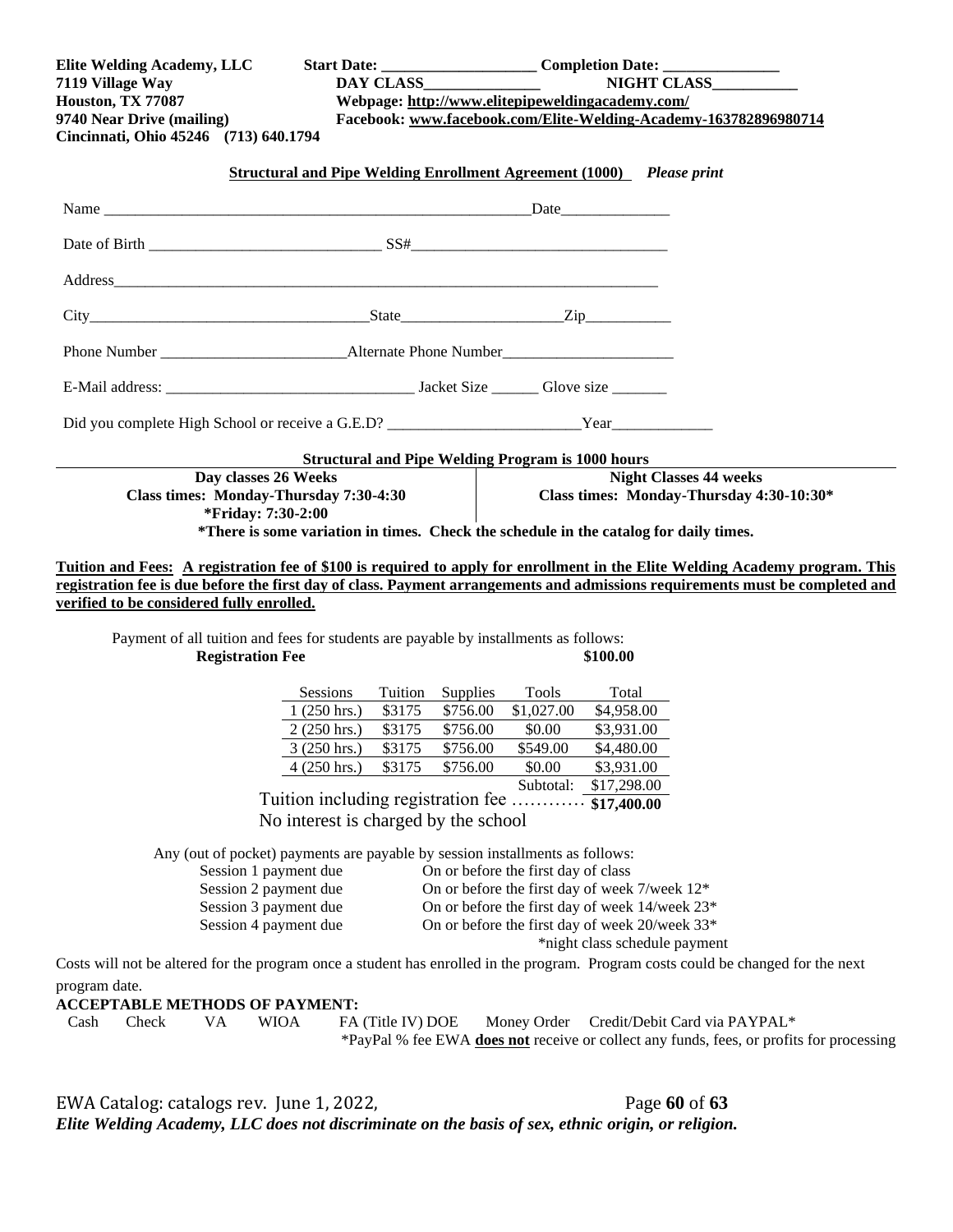| Elite Welding Academy, LLC<br>7119 Village Way  |                                                                                      |                                      | Start Date: _________________________________Completion Date: ___________________<br><b>NIGHT CLASS</b>                           |  |
|-------------------------------------------------|--------------------------------------------------------------------------------------|--------------------------------------|-----------------------------------------------------------------------------------------------------------------------------------|--|
| Houston, TX 77087                               | Webpage: http://www.elitepipeweldingacademy.com/                                     |                                      |                                                                                                                                   |  |
| 9740 Near Drive (mailing)                       |                                                                                      |                                      | Facebook: www.facebook.com/Elite-Welding-Academy-163782896980714                                                                  |  |
| Cincinnati, Ohio 45246 (713) 640.1794           |                                                                                      |                                      |                                                                                                                                   |  |
|                                                 | <b>Downhill Welding Enrollment Agreement (240)</b> Please print                      |                                      |                                                                                                                                   |  |
|                                                 |                                                                                      |                                      |                                                                                                                                   |  |
| Student's Date of Birth Student's Date of Birth |                                                                                      |                                      |                                                                                                                                   |  |
|                                                 |                                                                                      |                                      |                                                                                                                                   |  |
|                                                 |                                                                                      |                                      |                                                                                                                                   |  |
|                                                 |                                                                                      |                                      |                                                                                                                                   |  |
|                                                 |                                                                                      |                                      |                                                                                                                                   |  |
|                                                 |                                                                                      |                                      |                                                                                                                                   |  |
|                                                 | <b>Downhill Welding Program is 240 hours</b>                                         |                                      |                                                                                                                                   |  |
|                                                 | Day classes 6 Weeks                                                                  |                                      | <b>Night Classes 11 weeks</b>                                                                                                     |  |
|                                                 | Class times: Monday-Thursday 7:30-4:30<br>*Friday: 7:30-2:00                         |                                      | Class times: Monday-Thursday 4:30-10:30*                                                                                          |  |
|                                                 |                                                                                      |                                      |                                                                                                                                   |  |
|                                                 |                                                                                      |                                      | Tuition and Fees: A registration fee of \$100 is required to apply for enrollment in the Elite Welding Academy program. This      |  |
|                                                 |                                                                                      |                                      | registration fee is due before the first day of class. Payment arrangements and admissions requirements must be completed and     |  |
| verified to be considered fully enrolled.       |                                                                                      |                                      |                                                                                                                                   |  |
|                                                 |                                                                                      |                                      | Payment of all tuition and fees for students are payable by installments as follows (tools are not included):                     |  |
| <b>Registration Fee</b>                         |                                                                                      | Tuition Supplies                     | \$100.00<br>Total                                                                                                                 |  |
|                                                 | Session<br>$1(120 \text{ hrs.})$<br>\$1560                                           | \$2700.00                            | \$4260.00                                                                                                                         |  |
|                                                 | \$1560<br>$2(120 \text{ hrs.})$                                                      | \$0.00                               | \$1560.00                                                                                                                         |  |
|                                                 |                                                                                      |                                      |                                                                                                                                   |  |
|                                                 |                                                                                      | Subtotal: \$5820.00                  |                                                                                                                                   |  |
|                                                 | Tuition including registration fee  55920.00<br>No interest is charged by the school |                                      |                                                                                                                                   |  |
|                                                 | Any (out of pocket) payments are payable in two installments as follows:             |                                      |                                                                                                                                   |  |
| First 1 payment due                             | On or before the first day of class                                                  |                                      |                                                                                                                                   |  |
| Final 2 payments due                            |                                                                                      | On or before the first day of week 5 |                                                                                                                                   |  |
| program date.                                   |                                                                                      |                                      | Costs will not be altered for the program once a student has enrolled in the program. Program costs could be changed for the next |  |

# **ACCEPTABLE METHODS OF PAYMENT:**<br>Cash Check WIOA Money Orde

Check WIOA Money Order Credit/Debit Card via PAYPAL\*

\*PayPal % fee EWA **does not** receive or collect any funds, fees, or profits for process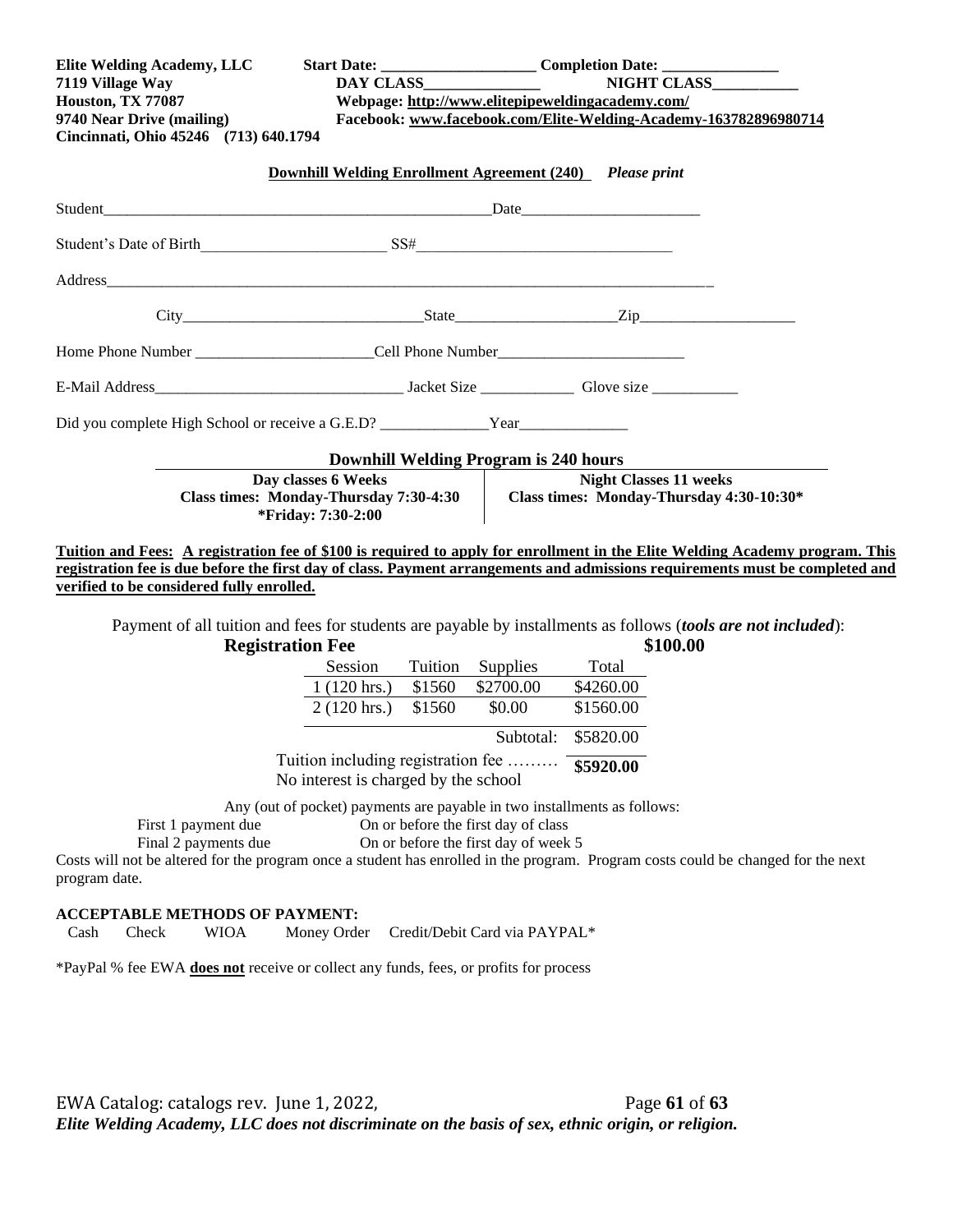| Elite Welding Academy - South Point, LLC<br>1910 county road One<br>South Point, OH 45680 Facebook: www.facebook.com/Elite-Welding-Academy-163782896980714<br>9740 Near Drive (mailing) Webpage: www.EliteWeldingAcademy.com<br>Cincinnati, Ohio 45246 (513) 313.2930 |  | Start Date: ____________________ Completion Date: _______________________________  |
|-----------------------------------------------------------------------------------------------------------------------------------------------------------------------------------------------------------------------------------------------------------------------|--|------------------------------------------------------------------------------------|
|                                                                                                                                                                                                                                                                       |  | <b>Structural and Pipe Welding Enrollment Agreement Nights (1000)</b> Please print |
|                                                                                                                                                                                                                                                                       |  |                                                                                    |
|                                                                                                                                                                                                                                                                       |  |                                                                                    |
|                                                                                                                                                                                                                                                                       |  |                                                                                    |
| $\text{City}$ $\qquad \qquad \text{State}$ $\qquad \qquad \text{Zip}$                                                                                                                                                                                                 |  |                                                                                    |
|                                                                                                                                                                                                                                                                       |  |                                                                                    |
|                                                                                                                                                                                                                                                                       |  |                                                                                    |
|                                                                                                                                                                                                                                                                       |  |                                                                                    |

**Structural and Pipe Welding Course – 1000 hours / 44 weeks Class times: Monday-Thursday 4:30 P.M. – 10:30 P.M.**

**Tuition and Fees: A registration fee of \$100 is required to apply for enrollment in the Elite Welding Academy - South Point program. This registration fee is due before the first day of class. Payment arrangements and admissions requirements must be completed and verified to be considered fully enrolled.** 

| <b>Registration Fee</b> |         |                              | \$100.00  |             |  |
|-------------------------|---------|------------------------------|-----------|-------------|--|
| <b>Sessions</b>         | Tuition | Supplies                     | Tools     | Total       |  |
| $1(250 \text{ hrs.})$   | \$3067  | \$756.00                     | \$700.00  | \$4333.00   |  |
| $2(250 \text{ hrs.})$   | \$3067  | \$756.00                     | \$0.00    | \$3612.00   |  |
| $3(250 \text{ hrs.})$   | \$3067  | \$756.00                     | \$487.00  | \$3906.00   |  |
| $4(250 \text{ hrs.})$   | \$3067  | \$756.00                     | \$0.00    | \$3447.00   |  |
|                         |         |                              | Subtotal: | \$15,298.00 |  |
|                         |         | TOTAL with registration fee: |           | \$16,968.00 |  |

Session 1 payment due On or before the first day of class

| Session 2 payment due | On or before the first day of week 11 |
|-----------------------|---------------------------------------|
| Session 3 payment due | On or before the first day of week 22 |
| Session 4 payment due | On or before the first day of week 32 |

Costs will not be altered for the program once a student has enrolled in the program. Program costs could be changed for the next program date.

**ACCEPTABLE METHODS OF PAYMENT:**

 Cash Check WIOA FA (Title IV) DOE Money Order Credit/Debit Card via PAYPAL \*PayPal % fee EWA **does not** receive or collect any funds, fees, or profits for processing

EWA Catalog: catalogs rev. June 1, 2022, Page 62 of 63 *Elite Welding Academy, LLC does not discriminate on the basis of sex, ethnic origin, or religion.*